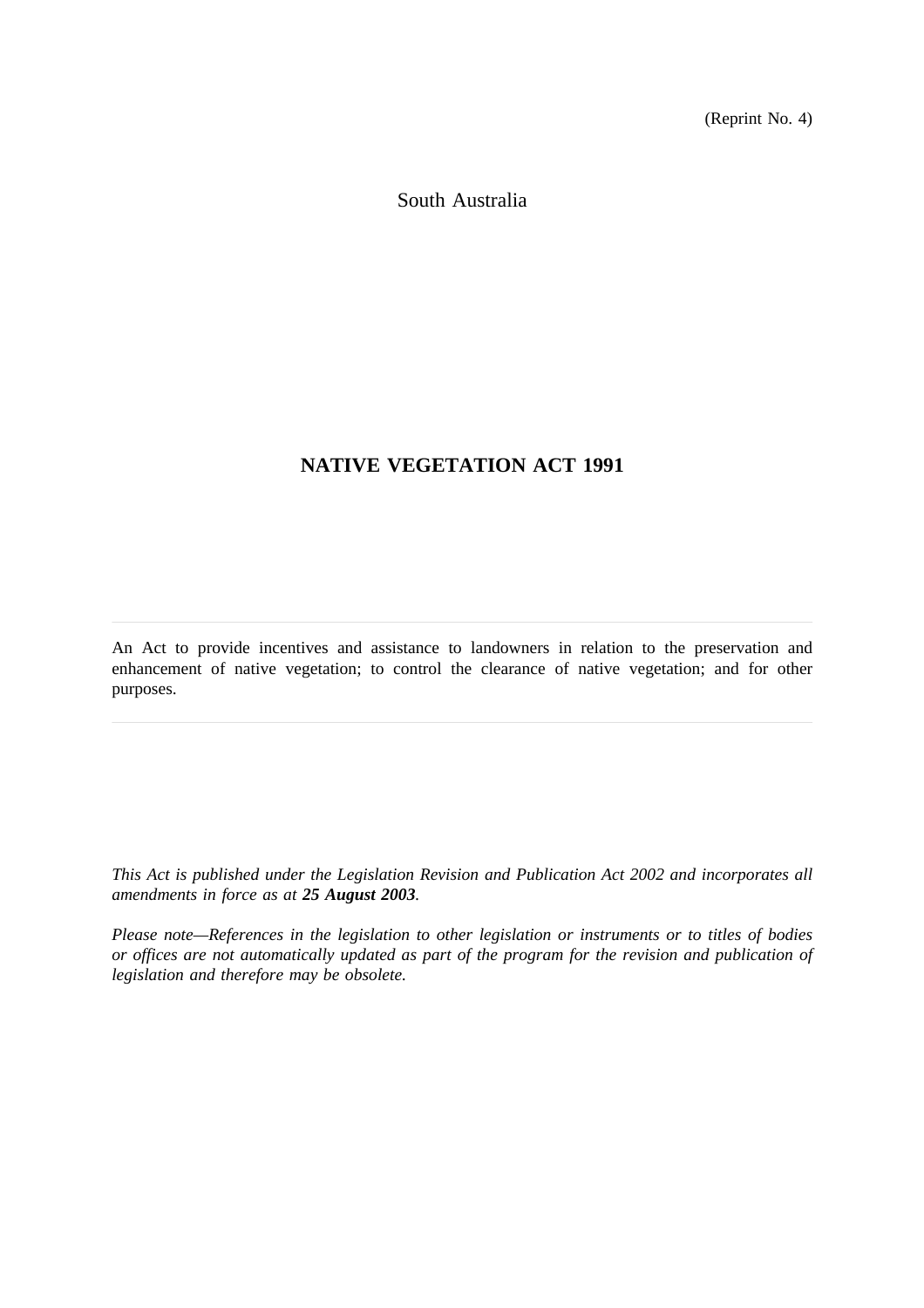## **NATIVE VEGETATION ACT 1991**

being

Native Vegetation Act 1991 No. 16 of 1991 [Assented to 18 April 1991]<sup>1</sup>

as amended by

Heritage Act 1993 No. 56 of 1993 [Assented to 27 May 1993]<sup>2</sup>

Development (System Improvement Program) Amendment Act 2000 No. 88 of 2000 [Assented to 21 December 2000]<sup>3</sup> (as amended by Native Vegetation (Miscellaneous) Amendment Act 2002<sup>5</sup>)

Statutes Amendment (Avoidance of Duplication of Environmental Procedures) Act 2001 No. 16 of 2001 [Assented to 17 May  $2001$ ]<sup>4</sup>

### **Native Vegetation (Miscellaneous) Amendment Act 2002 No. 44 of 2002 [Assented to 12 December 2002]5**

- <sup>1</sup> Came into operation 18 April 1991: *Gaz*. 18 April 1991, p. 1294.<br><sup>2</sup> Came into operation 15 January 1004: *Caz*. 27 October 1003, p. 1
- <sup>2</sup> Came into operation 15 January 1994: *Gaz.* 27 October 1993, p. 1890.
- Sched. 1 (cl. 4) came into operation 21 December 2002 (by virtue of the Acts Interpretation Act 1915, s. 7(5)).
- <sup>4</sup> Part 5 (s. 7) came into operation 14 June 2001: *Gaz*. 14 June 2001, p. 2221.
- Came into operation (except ss. 3(b), (d)-(f), 4-14, 16-19, 21-24, new s. 33F(1), (4)(a), (5), (6)(a) & (7) (as inserted by s. 29), 32, 35, 36 & Sched.) 19 December 2002: *Gaz*. 19 December 2002, p. 4736; **ss. 3(b), (d)-(f), 4-14, 16-19, 21-24, new s. 33F(1), (4)(a), (5), (6)(a) & (7) (as inserted by s. 29), 32, 35, 36 & Sched. came into operation 25 August 2003:** *Gaz***. 21 August 2003, p. 3276**.
- N.B. The amendments effected to this Act by the *River Murray Act 2003* had not been brought into operation at the date of, and have not been included in, this reprint.

#### *NOTE:*

*Asterisks indicate repeal or deletion of text.*

- *Entries appearing in bold type indicate the amendments incorporated since the last reprint.*
- *For the legislative history of the Act see Appendix.*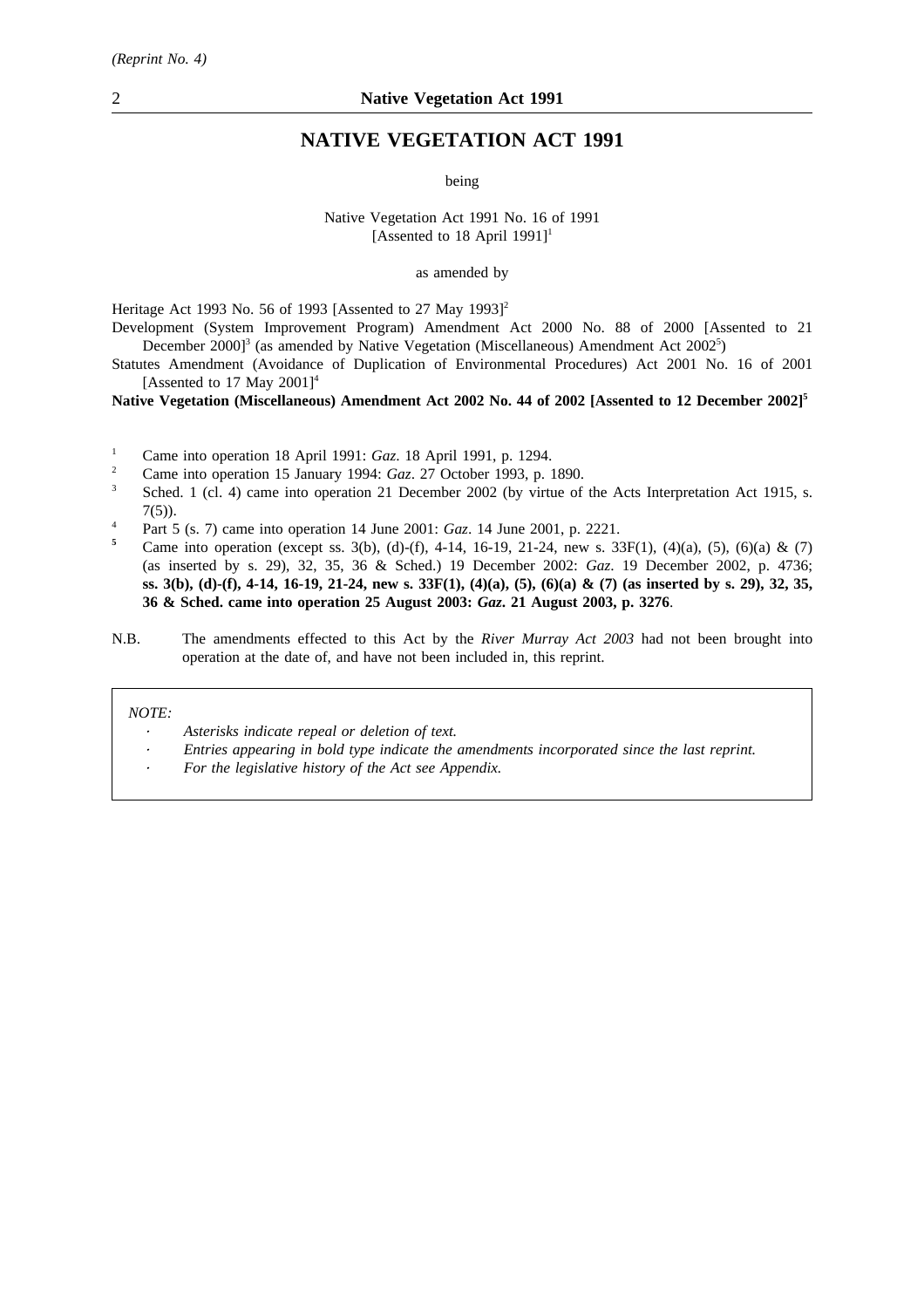## **SUMMARY OF PROVISIONS**

## **Part 1—Preliminary**

- 1. Short title
- 3. Interpretation
- 3A. Substantially intact vegetation
- 4. Application of Act
- 5. Act to bind Crown

## **Part 2—Objects of this Act**

6. Objects

### **Part 3—Administration**

## **Division 1—The Native Vegetation Council**

- 7. Establishment of the Council
- 8. Membership of the Council
- 9. Conditions of office
- 10. Allowances and expenses
- 11. Procedures at meetings of the Council
- 12. Validity of acts of the Council and immunity of members
- 13. Personal interest of member
- 14. Functions of the Council
- 15. Delegation of powers and functions
- 16. Staff
- 17. Annual report

## **Division 3—The Native Vegetation Fund**

22. Accounts and audit

## **Part 4—Heritage agreements, proposals for revegetation and financial and other assistance**

### **Division 1—Heritage agreements**

- 23. Heritage agreements
- 23A. Effect of heritage agreement
- 23B. Registration of heritage agreements

## **Division 2—Approval by the Council of proposal for revegetation**

- 23D. Application of Division
- 23E. Declaration in relation to existing vegetation
- 23F. Proposal for revegetation of land
- 23G. Information required on application or submission
- 23H. Decision by the Council
- 23I. Noting of Council's approval against the title to the land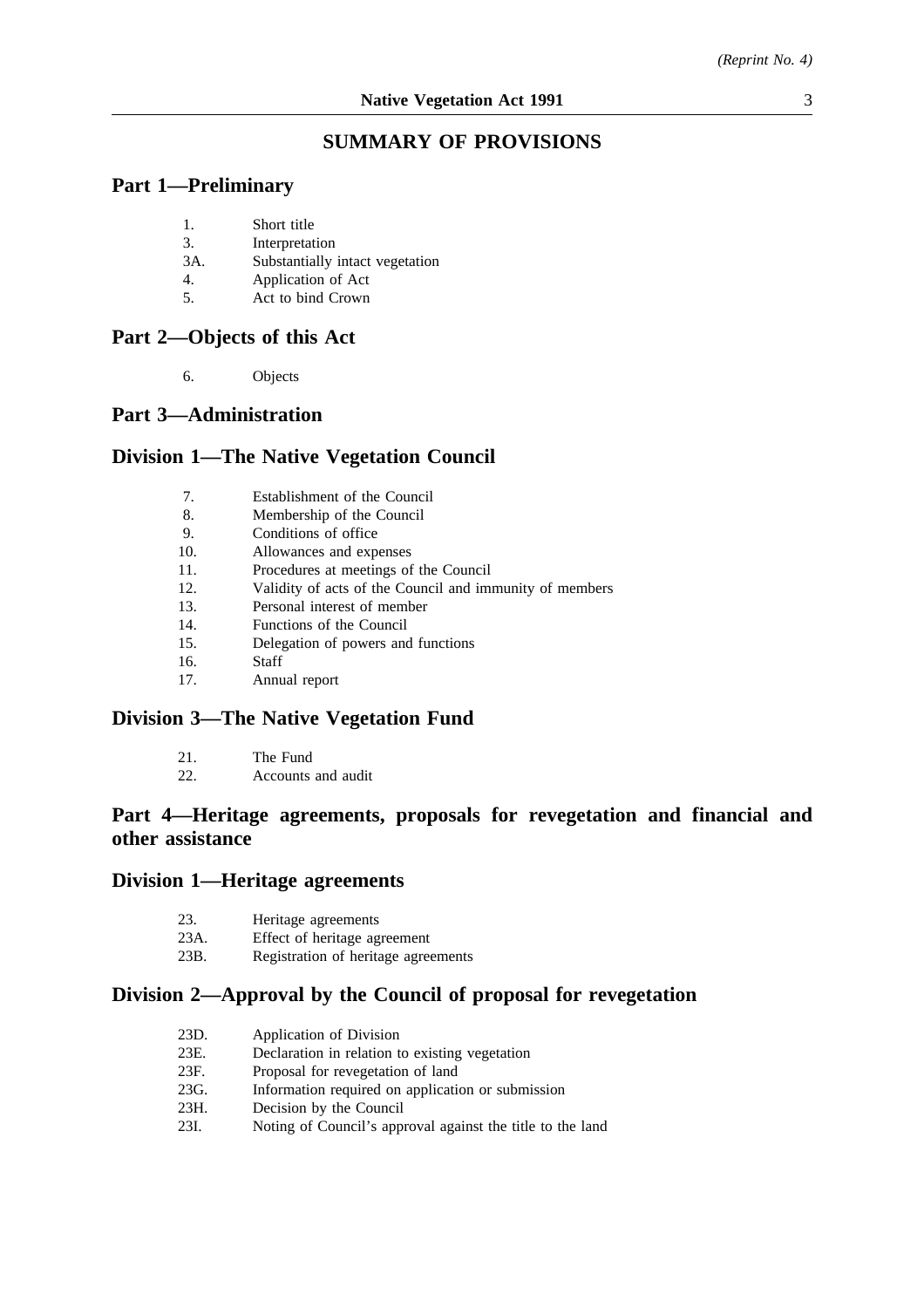## **Division 3—Financial and other assistance**

- 24. Assistance to landowners<br>25. Guidelines for the applica
- Guidelines for the application of assistance and the management of native vegetation

## **Part 5—Clearance and enforcement**

## **Division 1—Control of clearance**

| 26.  | Offence of clearing native vegetation contrary to this Part |
|------|-------------------------------------------------------------|
| 27.  | Clearance of native vegetation                              |
| 28.  | Application for consent                                     |
| 29.  | Provisions relating to consent                              |
| 29A. | Avoidance of duplication of procedures etc.                 |
| 30.  | Conditions of consent                                       |
| 30A. | Marking or tagging of cleared vegetation                    |
|      | Division 2—Civil enforcement proceedings                    |
| 31.  | Interpretation                                              |

- 31A. Application to the ERD Court for enforcement 31B. Order where native vegetation has been cleared
- 31C. Interim order
- 31D. Enforcement of orders
- 31E. Enforcement notices
- 31F. Miscellaneous provisions
- 32. Appeals
- 33. Commencement of proceedings

## **Division 3—Authorised officers**

| 33A. | Appointment of authorised officers |
|------|------------------------------------|
|------|------------------------------------|

- 33B. Powers of authorised officers
- 33C. Issue of warrants
- 33D. Provisions relating to seizure
- 33E. Offence to hinder etc authorised officers
- 33EA. Offences by authorised officers etc

## **Part 5A—Administrative appeals**

| 33F. | Right of appeal |
|------|-----------------|
| 33G. | Expiry of Part  |

# **Part 5B—Interest and recovery of money**

| 33H. | Interest                     |
|------|------------------------------|
| 33I. | Sale of land for non-payment |

## **Part 6—Miscellaneous**

- 33J. Constitution of Environment, Resources and Development Court
- 34. Evidentiary provisions etc
- 35. Proceedings for an offence
- 36. Assessment of costs and expenses
- 38. Vicarious liability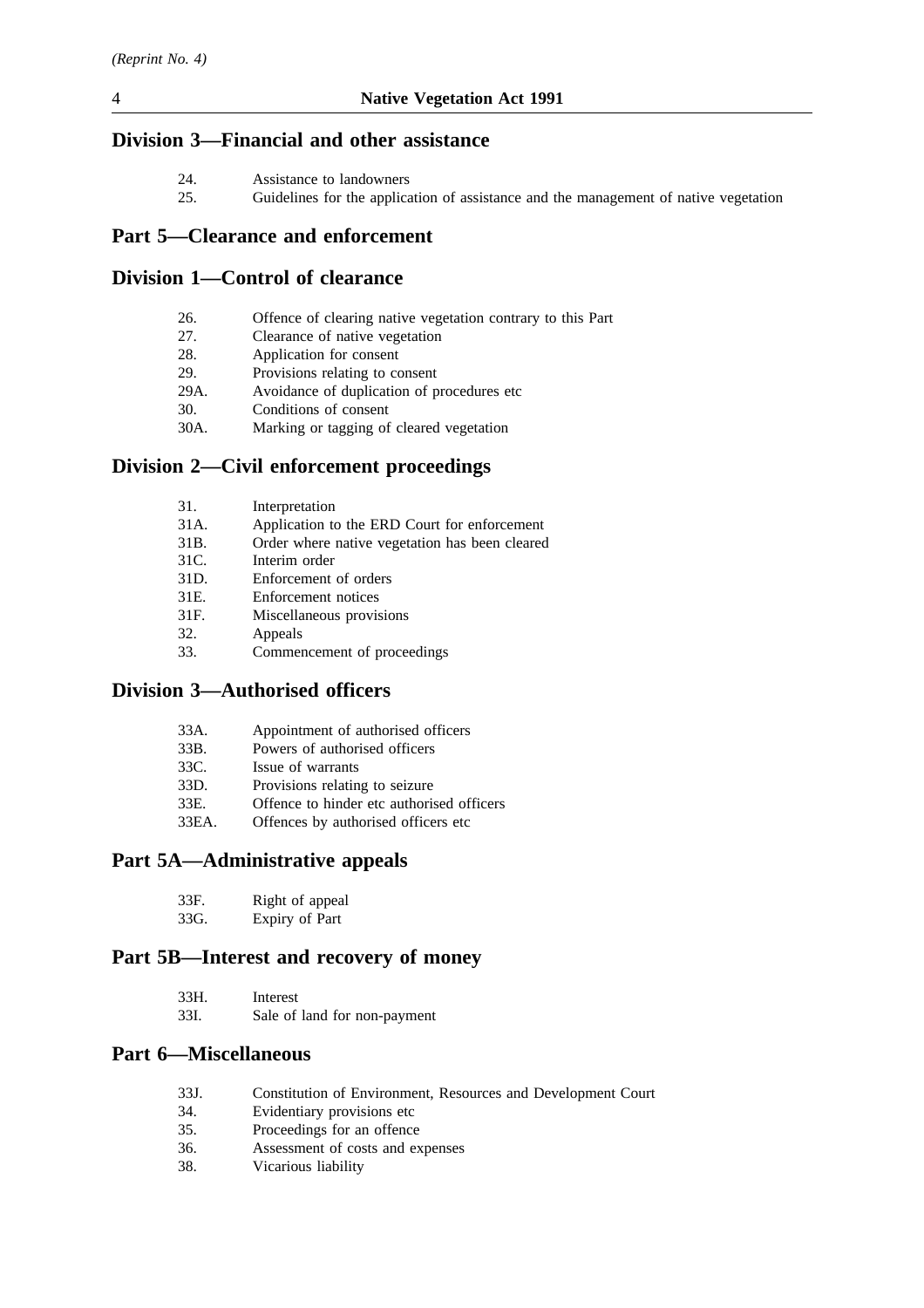39. Offences by bodies corporate 40. General defence 40A. Register of applications<br>40B. Ministerial power of del 40B. Ministerial power of delegation 41. **Regulations** 

## **Schedule 1**

# **Schedule 2—Transitional provisions**

### **APPENDIX LEGISLATIVE HISTORY**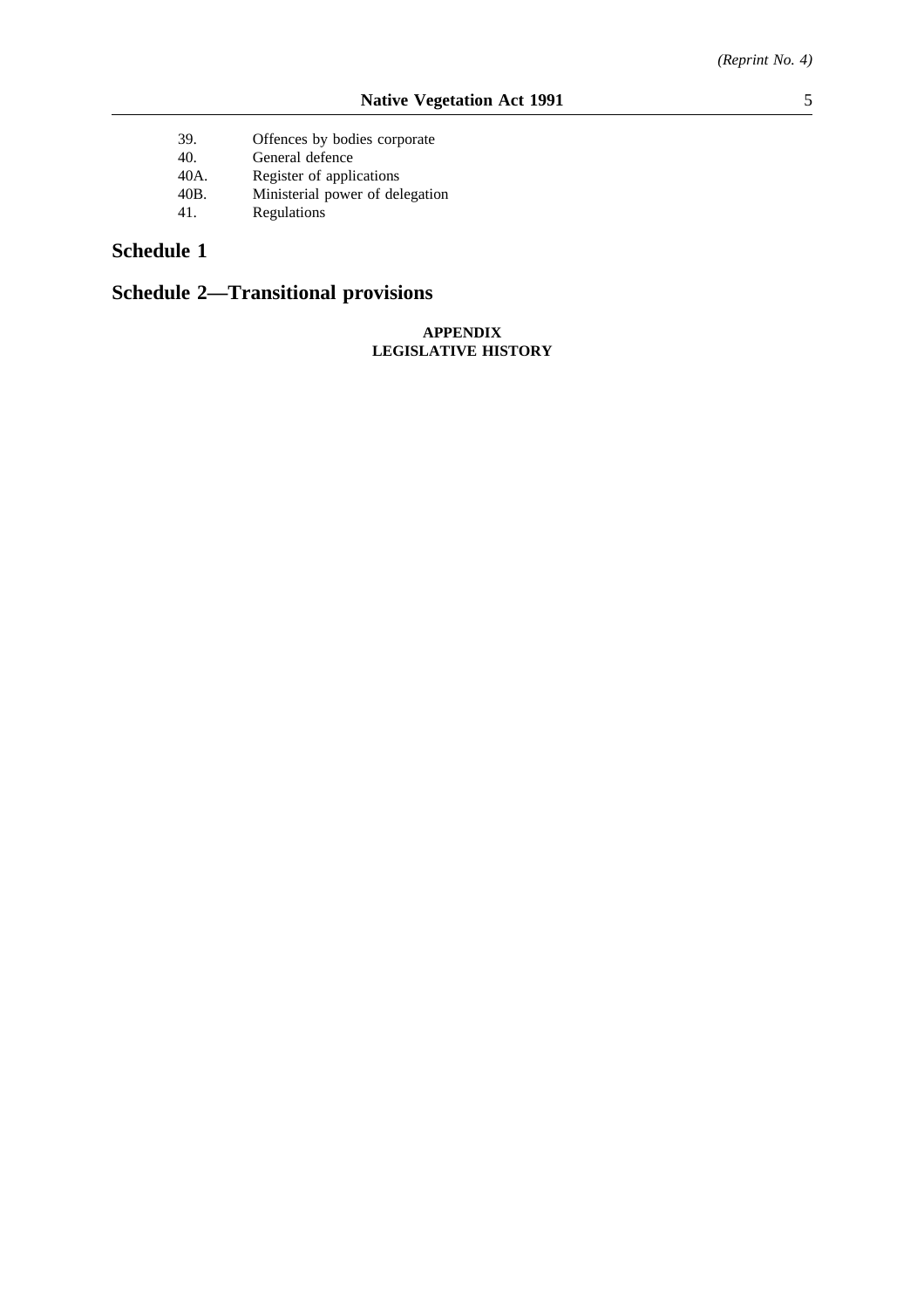### **The Parliament of South Australia enacts as follows:**

## **Part 1—Preliminary**

### **Short title**

**1.** This Act may be cited as the *Native Vegetation Act 1991*.

\*\*\*\*\*\*\*\*\*\*

### **Interpretation**

**3.** (1) In this Act, unless the contrary intention appears—

"**biological diversity**" means diversity of ecosystems and ecological processes and of the plants, animals and micro-organisms that comprise or participate in those ecosystems or processes;

"**breach**" of this Act means a contravention of, or a failure to comply with, a provision of this Act and "**breached**" has a corresponding meaning;

"**building**" includes a structure that is fixed to land;

"**to clear**" native vegetation includes to cause or permit the clearance of native vegetation;

"**clearance**", in relation to native vegetation, means—

- *(a)* the killing or destruction of native vegetation;
- *(b)* the removal of native vegetation;
- *(c)* the severing of branches, limbs, stems or trunks of native vegetation;
- *(d)* the burning of native vegetation;
- *(e)* any other substantial damage to native vegetation,

and includes the draining or flooding of land, or any other act or activity, that causes the killing or destruction of native vegetation, the severing of branches, limbs, stems or trunks of native vegetation or any other substantial damage to native vegetation;

"**the Council**" means the Native Vegetation Council established by this Act;

"**ERD Court**" means the Environment, Resources and Development Court;

"**the Fund**" means the Native Vegetation Fund established by this Act;

"**isolated plant**"—see subsections (2) and (3);

"**land**" includes—

- *(a)* land submerged by water; and
- *(b)* an interest in land;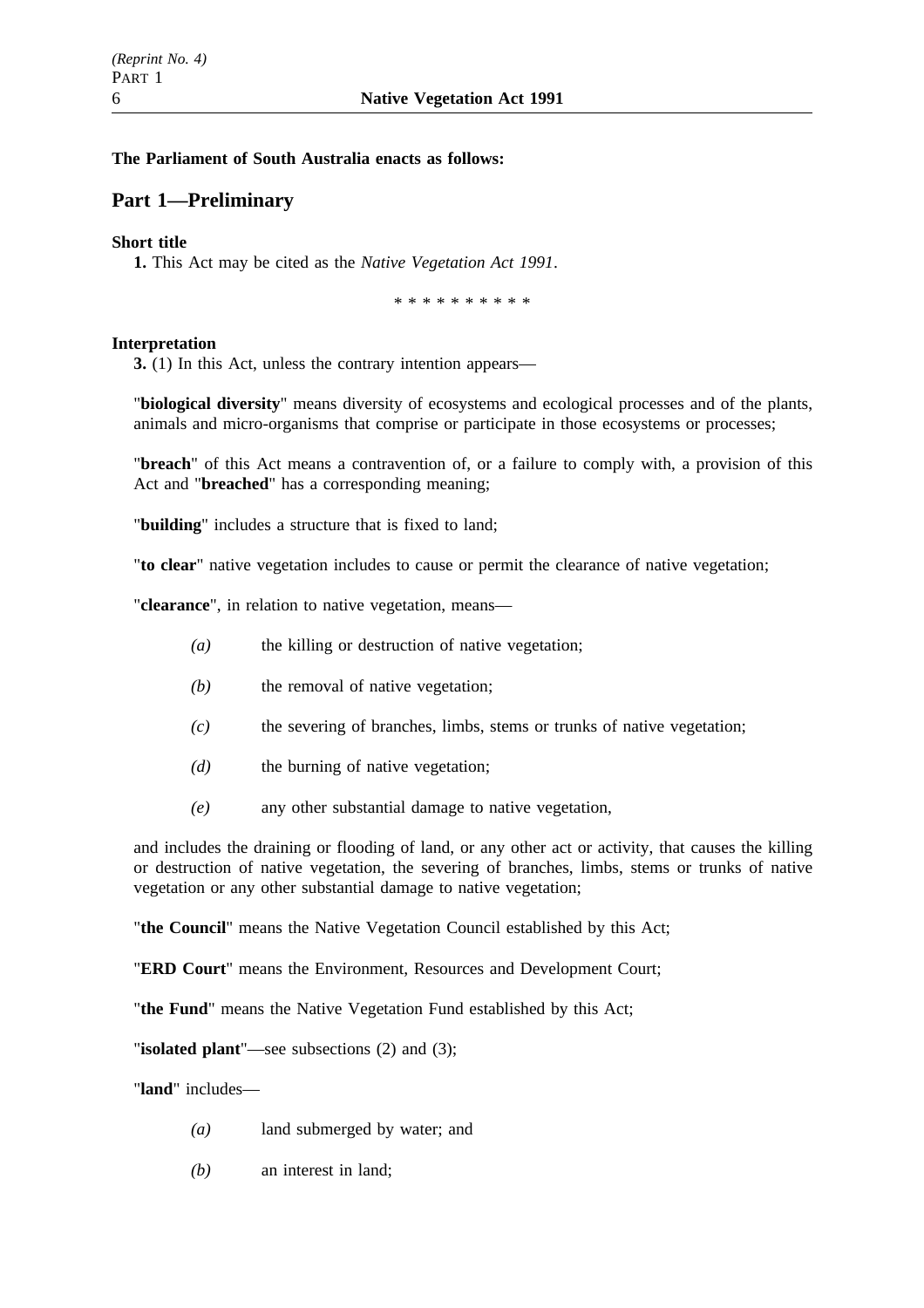"**local council**" means a municipal or district council;

"**member**" means a member of the Council;

"**native vegetation**" means a plant or plants of a species indigenous to South Australia including a plant or plants growing in or under waters of the sea but does not include—

- *(a)* a plant or part of a plant that is dead unless the plant, or part of the plant, is of a class declared by regulation to be included in this definition; or
- *(b)* a plant intentionally sown or planted by a person unless the person was acting—
	- (i) in compliance with a condition imposed by the Council under this Act or by the Native Vegetation Authority under the repealed Act, or with the order of a court under this Act or the repealed Act; or
	- (ii) in pursuance of a proposal approved by the Council under Part 4 Division 2;

"**owner**" of land means—

- *(a)* in relation to land alienated from the Crown by grant in fee simple—the holder of the fee simple;
- *(ab)* in relation to dedicated land within the meaning of the *Crown Lands Act 1929* that has not been granted in fee simple but which is under the care, control and management of a Minister, local council or other body or person—the Minister, council or other body or person;
- *(b)* in relation to land held under Crown lease—the lessee;
- *(c)* in relation to land held under an agreement to purchase from the Crown—the person entitled to the benefit of the agreement;
- *(d)* in relation to any other land—the Minister who is responsible for the care, control and management of the land or, if no Minister is responsible for the land, the Minister for Environment and Conservation;

"**pastoral land**" means land comprised in a lease granted under the *Pastoral Land Management and Conservation Act 1989* over Crown land for the pasturing of stock and other ancillary purposes;

"**principles of clearance of native vegetation**" means principles set out in Schedule 1 to which the Council must have regard when determining an application for consent to clear native vegetation;

"**the repealed Act**" means the *Native Vegetation Management Act 1985* repealed by this Act;

"**soil conservation district**" means an area of land declared to be a soil conservation district under the *Soil Conservation and Land Care Act 1989*;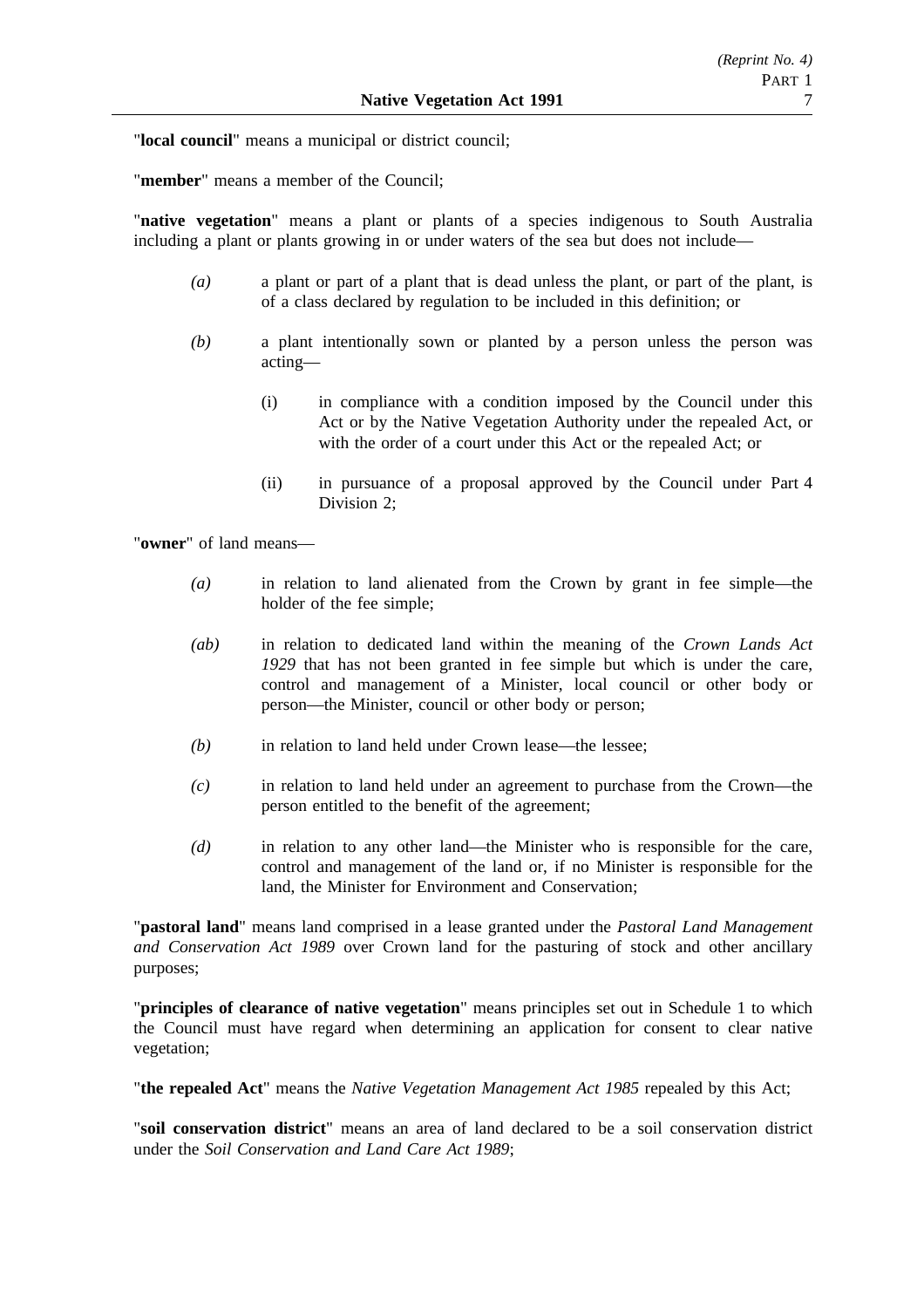"**waters of the sea**" includes any water that is subject to the ebb and flow of the tide.

- (2) A plant will be taken to be an isolated plant if—
- *(a)* it is at least one metre in height; and
- *(b)* there is no other plant comprising native vegetation that is 200 millimetres or more in height within 50 metres of it.

(3) Each plant of a group of two or three plants or of a group of plants that is the subject of a determination by the Council under subsection (4) will be taken to be an isolated plant if it would be an isolated plant under subsection (2) except for its proximity to another plant, or other plants, in the group.

(4) The Council may, where in its opinion the circumstances of a particular case justify a determination under this subsection, determine that each plant of a group of four or more plants will be taken to be an isolated plant.

(5) A determination under subsection (4) must be agreed to by all the members of the Council present at the meeting at which it is made.

(6) The distance between two plants for the purposes of subsection (2) will be taken to be the distance between those parts of the plants that are above ground level and are closest to each other.

### **Substantially intact vegetation**

**3A.** (1) A stratum of native vegetation will be taken for the purposes of this Act to be substantially intact if, in the opinion of the Council—

- *(a)* the stratum has not been seriously degraded by human activity during the immediately preceding period of 20 years; or
- *(b)* the only serious degradation of the stratum by human activity during that period has been caused by fire.
- (2) In this section—

"**stratum**" of native vegetation means a layer of a plant community consisting of plants that comprise native vegetation and that have a similar growth habit.

### **Application of Act**

**4.** (1) Subject to this section, this Act applies to the whole of the State.

(2) This Act applies in those parts of the Hundreds of Adelaide, Munno Para, Noarlunga and Yatala—

- *(a)* that are within the zone designated as the Metropolitan Open Space System or Hills Face Zone by a Development Plan or Development Plans under the *Development Act 1993*; or
- *(b)* that are to the east of the Hills Face Zone; or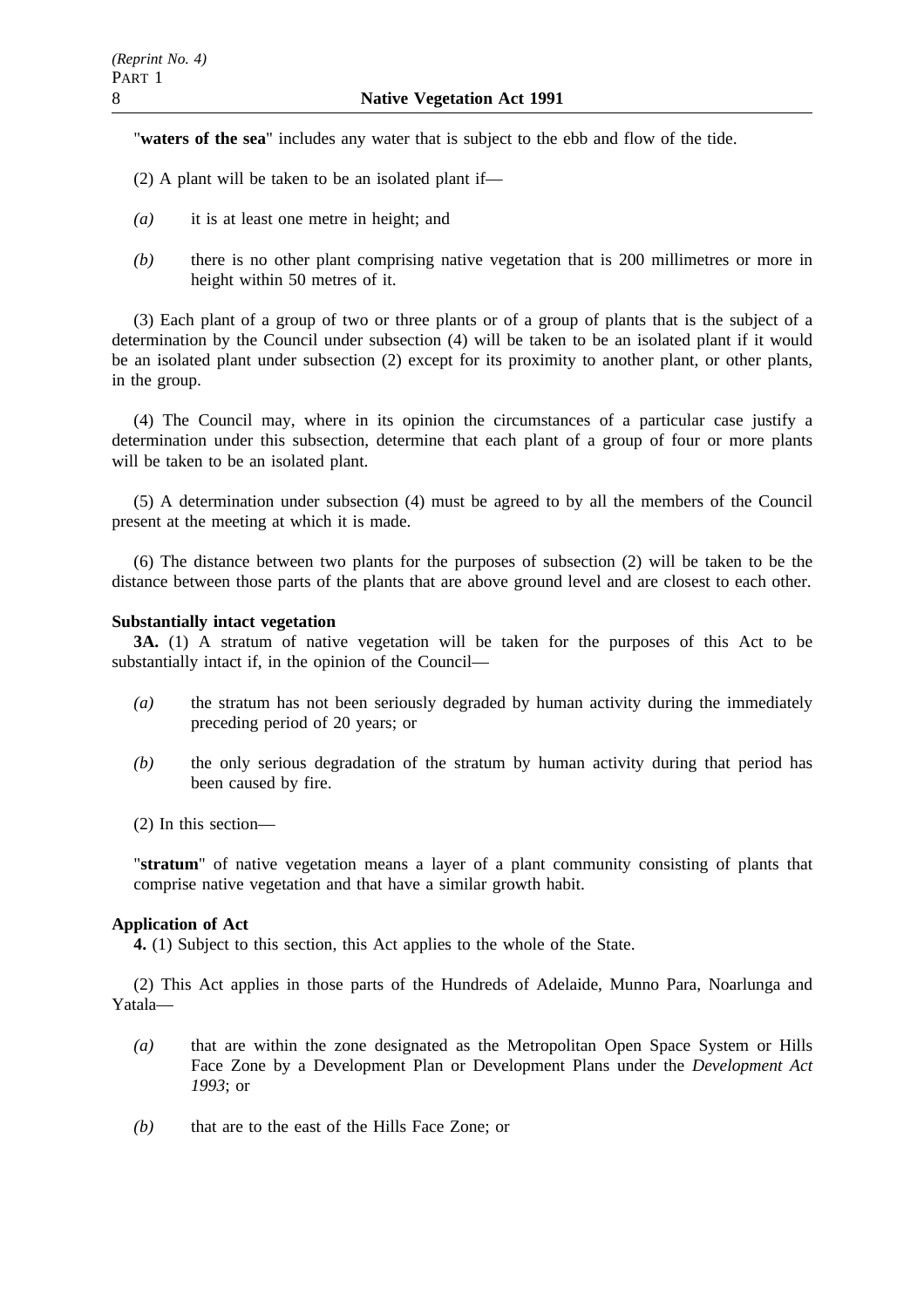*(c)* that are within an area prescribed by regulation for the purposes of this subsection,

but does not, subject to subsection (2a), apply in any other part of those Hundreds.

(2a) This Act applies to the whole of the area of the City of Onkaparinga.

- (2b) This Act applies—
- *(a)* in that part of the Hundred of Port Adelaide bounded on the east by the western boundary of Port Wakefield Road and on the south by the northern boundary of the area of the Corporation of the City of Salisbury; and
- *(b)* in that part of the area of the Corporation of the City of Salisbury bounded on the east by the western boundary of Port Wakefield Road;
- *(c)* in any other part of the Hundred of Port Adelaide prescribed by regulation for the purposes of this subsection,

but does not apply in any other part of the Hundred of Port Adelaide.

(2c) However, the Governor should not make a regulation under subsection (2) or (2b) unless—

- $(a)$ 
	- (i) the Governor considers that the regulation should be made in order to enhance the preservation or management of an area that includes significant native vegetation, or in order to assist in the provision of a significant environmental benefit in a particular respect; and
	- (ii) the Governor is satisfied that the Minister has taken reasonable steps to consult with—
		- (A) any local council whose area includes any part of the area to which the regulation relates; and
		- (B) the Environment, Resources and Development Committee of the Parliament; and
		- (C) any member of the House of Assembly whose electoral district includes any part of the area to which the regulation relates,

about the proposal to make the regulation; or

- $(b)$ 
	- (i) the Governor considers that the regulation should be made as an interim measure pending consultation under paragraph *(a)*; and
	- (ii) the regulation is expressed to expire not more than two months after the day on which it is made.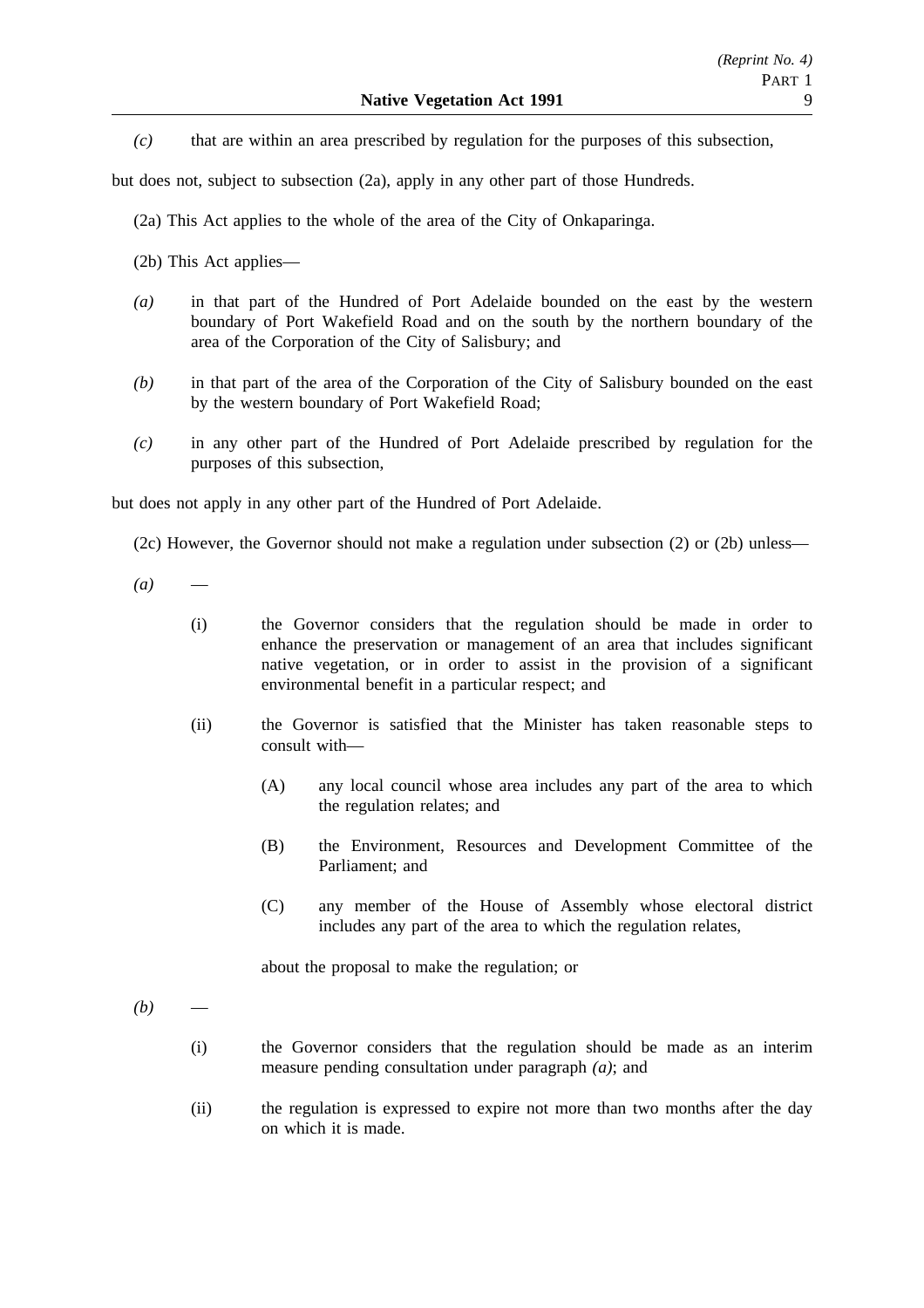(3) The Governor may, by regulation, exclude any other part or parts of the State from the operation of this Act.

## **Act to bind Crown**

**5.** This Act binds the Crown.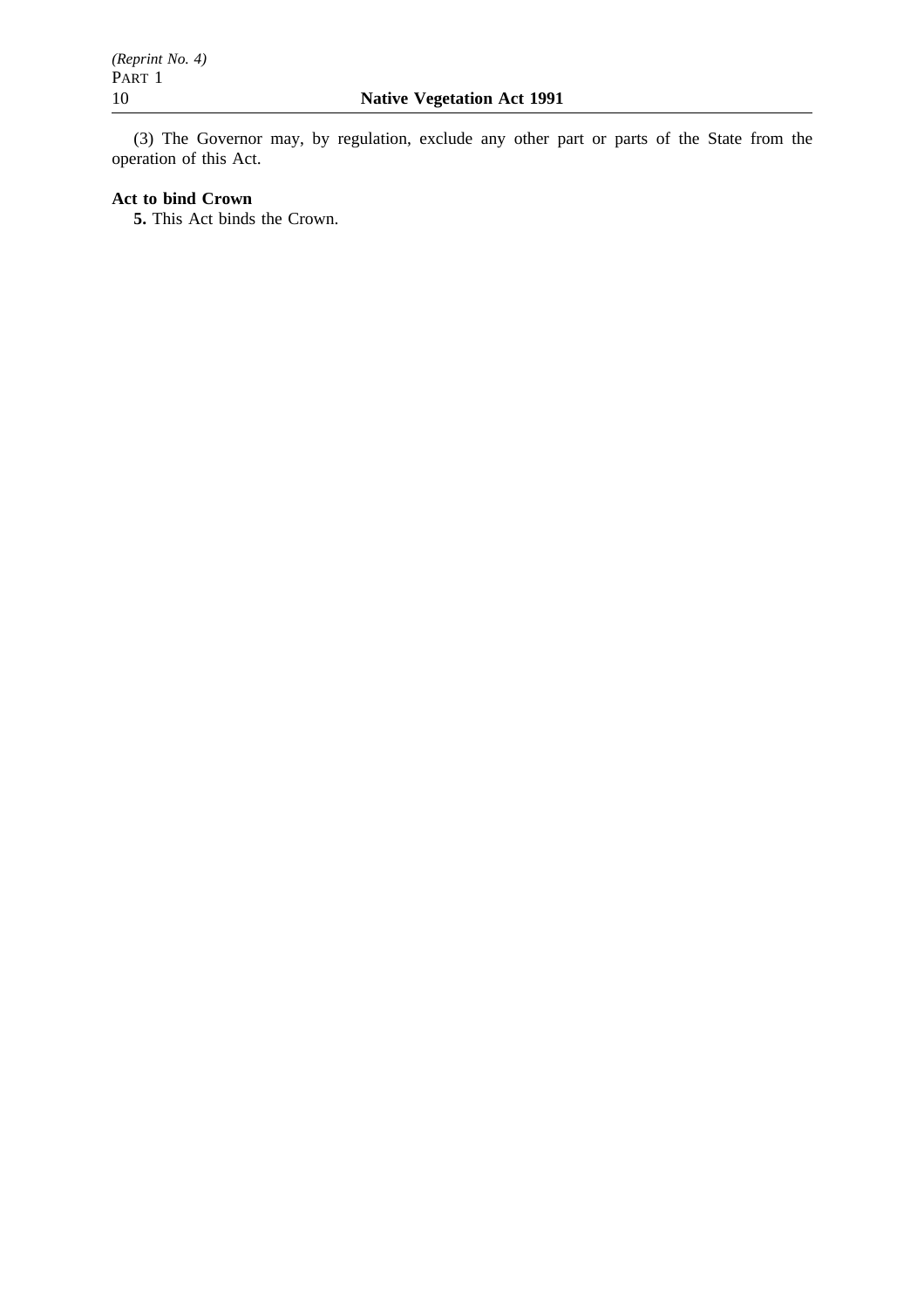## **Part 2—Objects of this Act**

### **Objects**

**6.** The objects of this Act include—

- *(a)* the conservation, protection and enhancement of the native vegetation of the State and, in particular, remnant native vegetation, in order to prevent further—
	- (i) reduction of biological diversity and degradation of the land and its soil; and
	- (ii) loss of quantity and quality of native vegetation in the State; and
	- (iii) loss of critical habitat; and
- *(b)* the provision of incentives and assistance to landowners to encourage the commonly held desire of landowners to preserve, enhance and properly manage the native vegetation on their land; and
- *(c)* the limitation of the clearance of native vegetation to clearance in particular circumstances including circumstances in which the clearance will facilitate the management of other native vegetation or will facilitate the sustainable use of land for primary production; and
- *(d)* the encouragement of research into the preservation, enhancement and management of native vegetation; and
- *(e)* the encouragement of the re-establishment of native vegetation in those parts of the State where native vegetation has been cleared or degraded.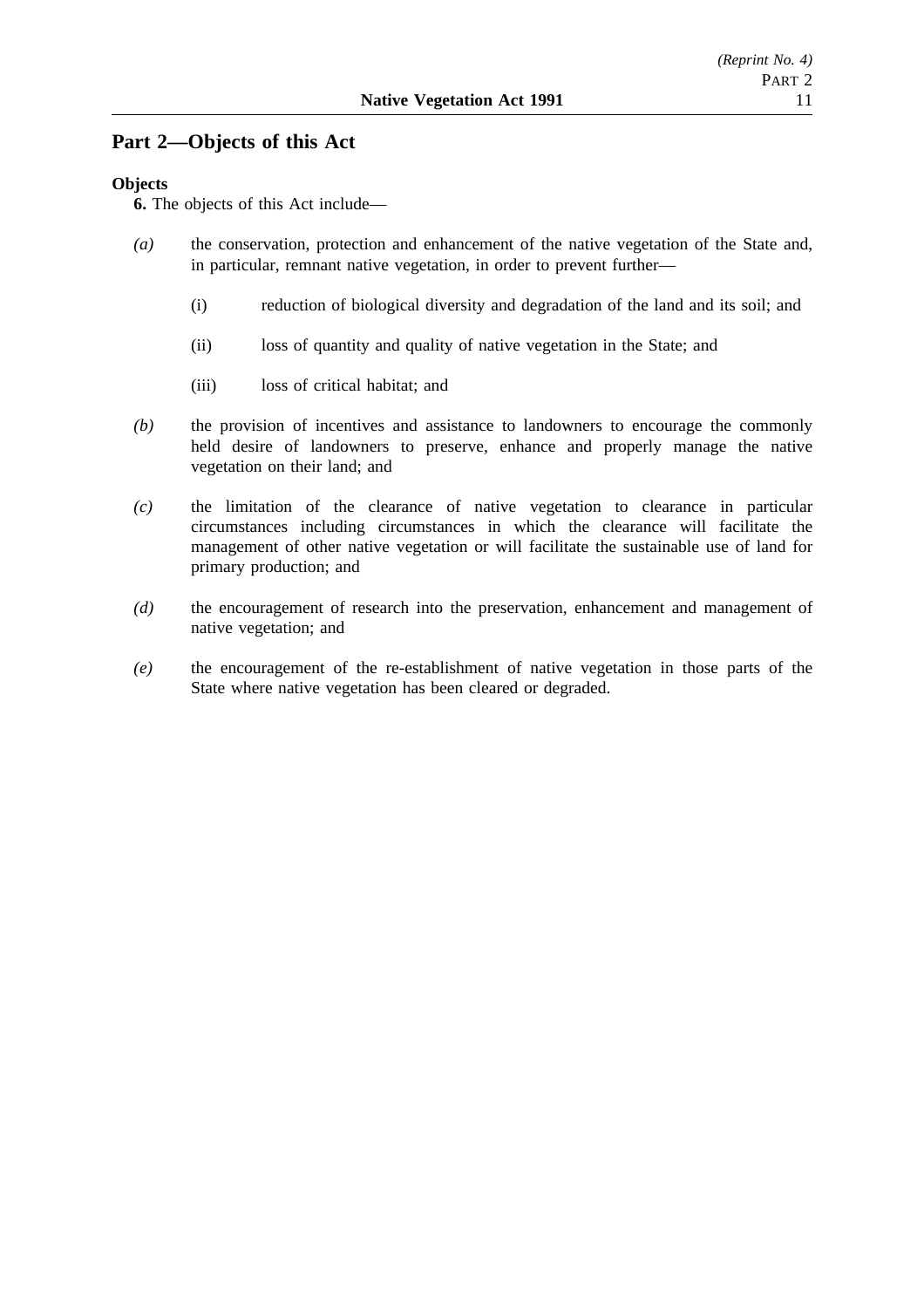## **Part 3—Administration**

## **Division 1—The Native Vegetation Council**

## **Establishment of the Council**

**7.** (1) The Native Vegetation Council is established.

(2) The Council has the powers, functions and duties conferred, assigned or imposed by this Act.

## **Membership of the Council**

**8.** (1) The Council consists of seven members appointed by the Governor of whom—

- *(a)* one (who will be the presiding member of the Council) must be nominated by the Minister; and
- *(b)* one must be a person selected by the Minister from a panel of three persons nominated by the South Australian Farmers Federation Incorporated; and
- *(c)* one must be a person selected by the Minister from a panel of three persons nominated by the Conservation Council of South Australia; and
- *(d)* one must be a person selected by the Minister for the time being responsible for the administration of the *Soil Conservation and Land Care Act 1989* from a panel of three persons nominated by the Soil Conservation Council established under that Act; and
- *(e)* one must be a person selected by the Minister from a panel of three persons nominated by the Local Government Association of South Australia;
- *(f)* one must be nominated by the Commonwealth Minister for the Environment; and
- *(g)* one must be a person with extensive knowledge of, and experience in, the preservation and management of native vegetation nominated by the Minister.

(2) All members of the Council must have some knowledge of, and experience in, the preservation and management of native vegetation.

(3) The members nominated by the South Australian Farmers Federation Incorporated and the Local Government Association of South Australia must be persons who—

- *(a)* carry on a business of primary production (whether as owner or manager of the business); and
- *(b)* live on, or in close proximity to, the land on which the business is carried on; and
- *(c)* manage the business on a daily basis.
- (4) At least one member of the Council must be a woman and one must be a man.

\*\*\*\*\*\*\*\*\*\*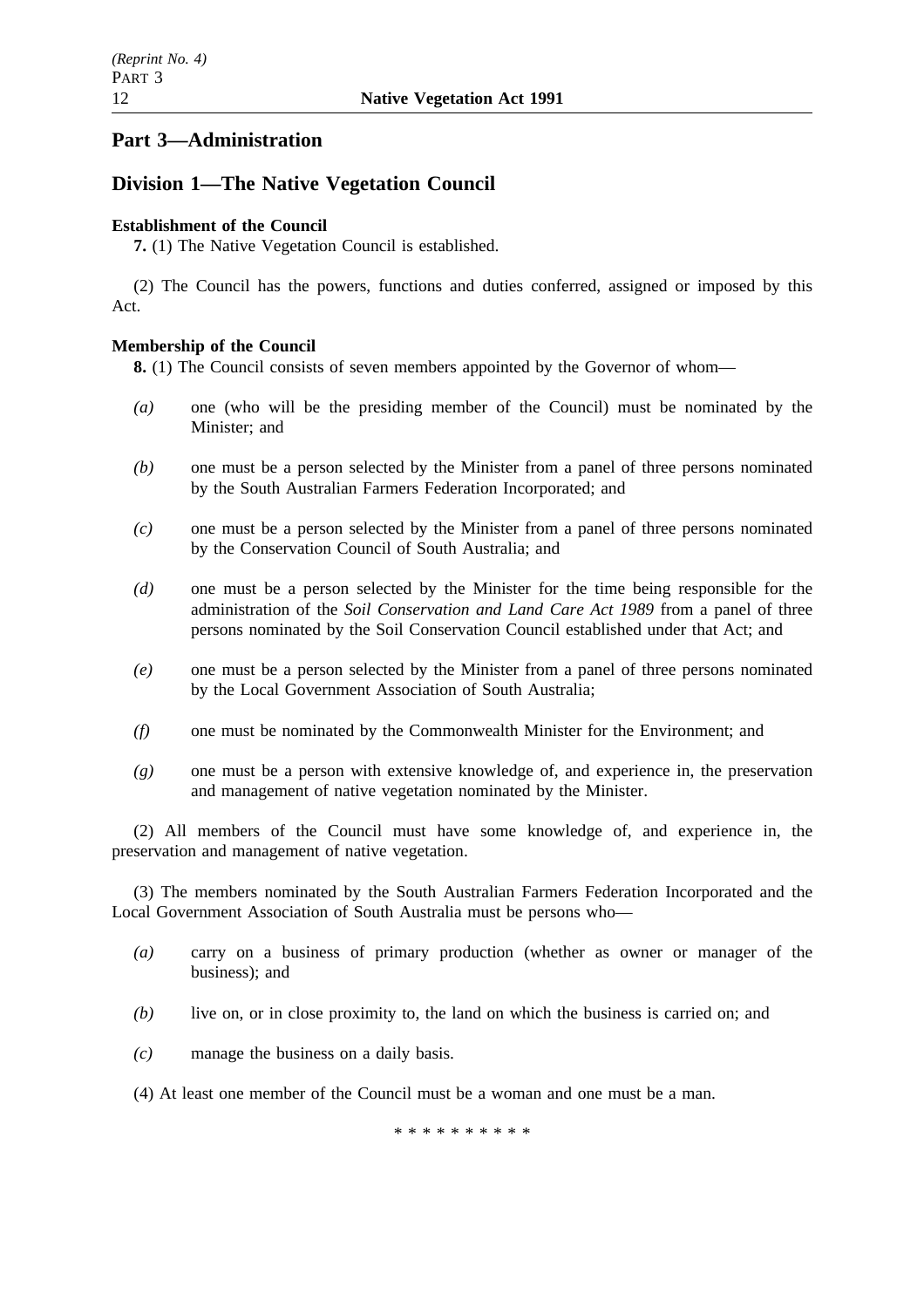(6) The Governor may appoint a deputy to a member of the Council and the deputy may, in the absence, or during a temporary vacancy in the office, of that member, act as a member of the Council.

(7) The appointment of a deputy to a member is subject to the same nomination and qualification requirements as the appointment of the member.

### **Conditions of office**

**9.** (1) A member of the Council will be appointed for a term not exceeding two years on conditions determined by the Governor and will, on the expiration of a term of office, be eligible for reappointment.

(2) A member may be removed from office by the Governor—

- *(a)* for misconduct; or
- *(b)* for neglect of duty; or
- *(c)* for incompetence; or
- *(d)* for mental or physical incapacity to carry out the duties of office satisfactorily.

(3) The office of a member becomes vacant if the member—

- *(a)* dies; or
- *(b)* completes a term of office and is not reappointed; or
- *(c)* resigns by written notice addressed to the Minister; or
- *(d)* is removed from office by the Governor under subsection (2).

(4) Upon the office of a member becoming vacant, a person must be appointed in accordance with this Act to the vacant office.

### **Allowances and expenses**

**10.** A member of the Council, or of a committee established by the Council, is entitled to such remuneration, allowances and expenses as the Governor may determine.

### **Procedures at meetings of the Council**

**11.** (1) The presiding member will preside at meetings of the Council or, in his or her absence, his or her deputy will preside or, in the absence of both of them, a member chosen by those present will preside.

(2) Subject to subsection (3) the Council may act despite vacancies in its membership.

(3) Four members constitute a quorum of the Council.

(4) A decision in which a majority of the members present at a meeting concur is a decision of the Council but if the members are equally divided the decision of the person presiding at the meeting is the decision of the Council.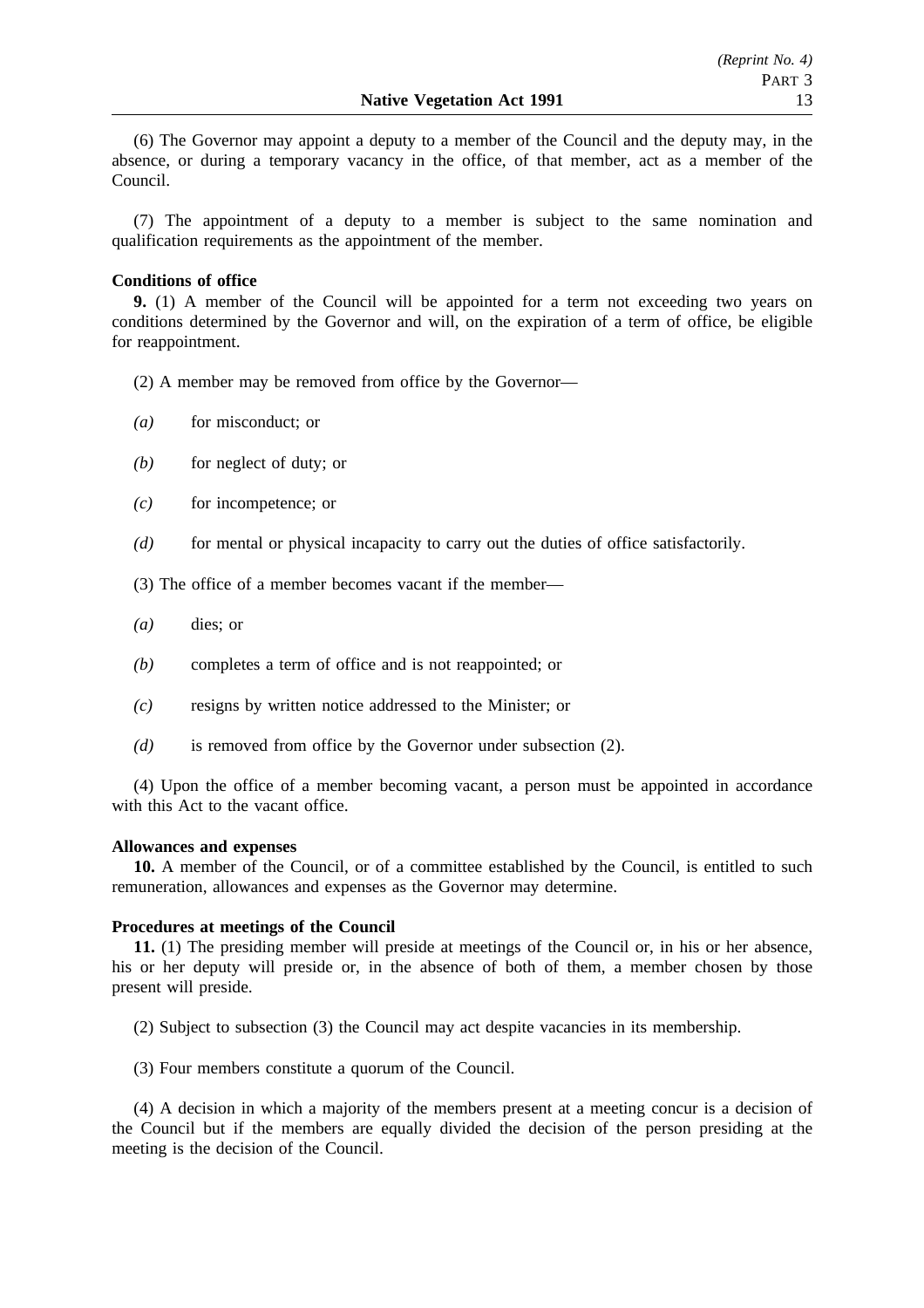(5) Subject to this Act, the Council may determine its own procedures.

### **Validity of acts of the Council and immunity of members**

**12.** (1) No act or proceeding of the Council is invalid by reason only of a vacancy in the office of a member, or a defect in the appointment of a member.

(2) No liability attaches to a member for any act or omission by the member, or by the Council, in good faith and in the exercise, or purported exercise, of powers or functions or in the discharge, or purported discharge, of duties under this Act.

(3) A liability that would, but for subsection (2), attach to a member of the Council attaches instead to the Crown.

### **Personal interest of member**

**13.** A member who has a personal interest, or a direct or indirect pecuniary interest, in a matter under consideration by the Council must not take part in any deliberations or decision of the Council in relation to that matter.

Maximum penalty: \$5 000.

### **Functions of the Council**

**14.** (1) The Council has the following functions:

- *(a)* to keep the condition of the native vegetation of the State under review; and
- *(b)* to advise the Minister in relation to—
	- (i) the preservation, enhancement and management of existing native vegetation; and
	- (ii) the re-establishment of native vegetation on land where native vegetation has been cleared or degraded; and
	- (iii) research into the preservation, enhancement and management of native vegetation and the re-establishment of native vegetation on cleared land; and
- *(c)* to keep the principles of clearance of native vegetation under review and to advise the Minister of any changes to the principles that it considers are necessary or desirable; and
- *(d)* to determine applications for consent to clear native vegetation under Part 5; and
- *(da)* to assess and respond to applications referred to the Council under the *Development Act 1993*; and
- *(e)* to encourage research into the preservation, enhancement and management of existing native vegetation; and
- *(f)* to encourage the re-establishment of native vegetation on land from which native vegetation has been cleared; and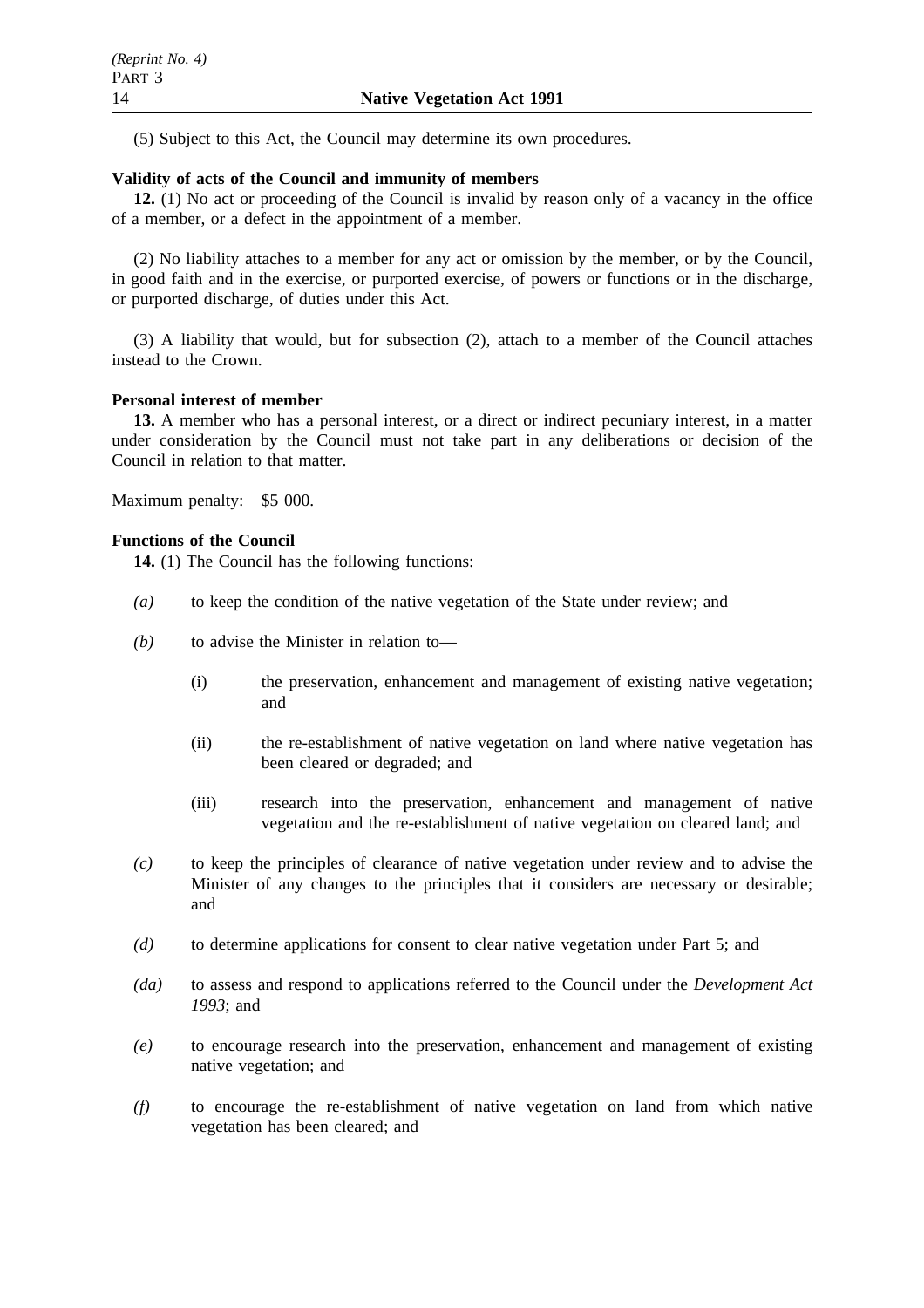- *(g)* to administer the Fund pursuant to Division 3; and
- *(h)* such other functions as are assigned to the Council under this or any other Act.

(2) The Council must, when assessing an application referred to the Council, take into account, and seek to further, the objects of this Act and the principles of clearance of native vegetation so far as they are relevant to that application, and must not provide a response that is seriously at variance with those principles.

(3) If the Council has reason to believe that a person may have acted in contravention of this Act, the Council should investigate the matter as expeditiously as possible.

### **Delegation of powers and functions**

**15.** (1) Subject to this Act, the Council may, with the approval of the Minister, delegate any of its powers or functions.

- (2) A delegation under this section—
- *(a)* may be made to—
	- (i) the presiding member or another member of the Council; or
	- (ii) a committee established by the Council (whether or not it consists of or includes a member or members of the Council); or
	- (iii) a local council or other body corporate; or
	- (iv) any other person;
- *(b)* may be made subject to such conditions as the Council thinks fit;
- *(c)* is revocable at will and does not derogate from the power of the Council to act in any matter itself.

(3) A delegation and the revocation of a delegation under this section must be in writing.

(4) A delegation under this section may be made to the person for the time being holding an office or position specified in the delegation.

(5) Where the Council delegates powers or functions to a local council in pursuance of this section, the local council may, with the approval of the Council, subdelegate those powers to a committee or officer of the local council.

(5a) The Council may only make a delegation to a local council or an officer of a local council under subsection (2) with the written approval of the relevant council.

(5b) The Council may only make a delegation to a local council or an officer of a local council under subsection (2), or approve a subdelegation to a committee or officer of a local council under subsection (5), if—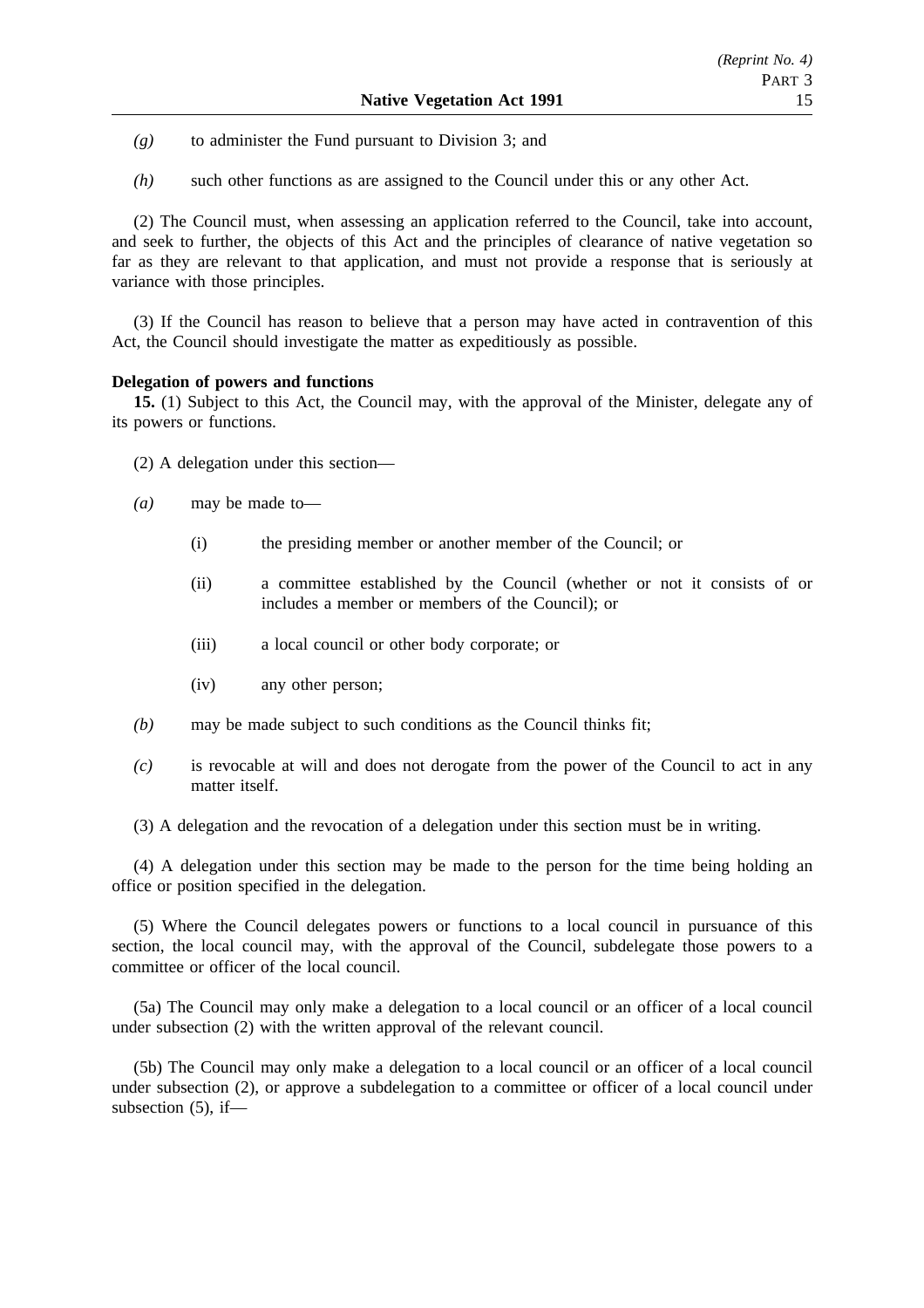- *(a)* in the case of a delegation to a local council or a subdelegation to a committee—the Council makes it a condition of the delegation or approval (as the case may be) that the local council or committee will, in the exercise or performance of a delegated power or function, seek the advice of a person who holds a qualification in a field of natural resource management, or in biology;
- *(b)* in the case of a delegation or subdelegation to an officer of a local council—the officer is a person who holds a qualification in a field of natural resource management, or in biology.

(6) A person to whom powers or functions are delegated under this section is disqualified from acting in pursuance of the delegation in relation to any matter in which the delegate has a personal interest or a direct or indirect pecuniary interest.

Maximum penalty: \$5 000.

(7) A person who is a member of a local council or the governing body of a body corporate to which powers or functions are delegated under this section is disqualified from taking part in any deliberations or decisions of the local council or body corporate made pursuant to the delegation in relation to any matter in which that person has a personal interest or a direct or indirect pecuniary interest.

Maximum penalty: \$5 000.

### **Staff**

**16.** (1) There must be a secretary to the Council and such other staff to assist the Council as the Governor thinks fit.

(2) The secretary and other members of staff will be appointed, and hold office, subject to, and in accordance with, the *Public Sector Management Act 1995* and may hold office in conjunction with any other office in the Public Service of the State.

(3) The Council may, with the approval of the Minister administering a department, make use of the services of officers of that department.

#### **Annual report**

**17.** (1) On or before 31 October in each year, the Council must prepare and present to the Minister a report upon the administration of this Act during the year that ended on the preceding 30 June and must as part of that report, report upon the work of the Council in carrying out its functions and achieving the objects of this Act.

(2) The report must set out the purposes for which money from the Fund was applied in the relevant year and the amount applied for each purpose and must explain why the Fund was applied in that manner.

(3) The Minister must, within six sitting days after receiving a report presented under this section, cause copies of the report to be laid before both Houses of Parliament.

\*\*\*\*\*\*\*\*\*\*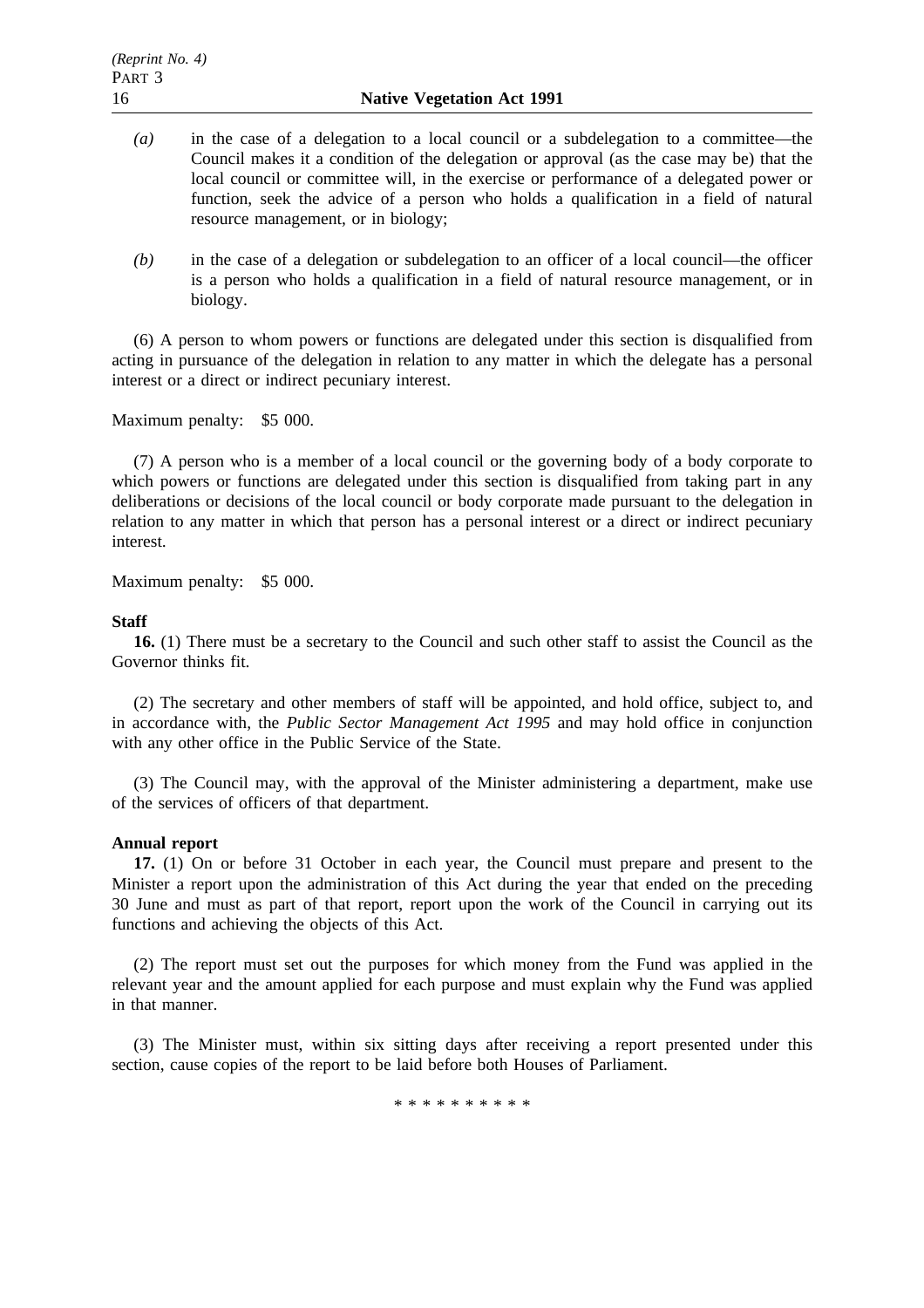## **Division 3—The Native Vegetation Fund**

### **The Fund**

**21.** (1) The Native Vegetation Fund is established.

- (2) The Fund is subject to the management and control of the Council.
- (3) The Fund consists of—
- *(a)* money appropriated by Parliament for the purposes of the Fund; and
- *(b)* fees payable in respect of applications to the Council to clear native vegetation; and
- *(c)* amounts paid into the Fund in accordance with a condition under section 29(11)*(d)*; and
- *(ca)* expiation fees and penalties recovered in respect of offences against this Act; and
- *(cb)* amounts paid into the Fund in accordance with an order under section 31A(6)*(f)* or *(g)*; and
- *(d)* interest and accretions arising from investment of the Fund.

(3a) If an application to clear native vegetation is made to a local council or other body corporate or other person acting under delegation from the Council, the prescribed fee paid by the applicant under section  $28(3)(b)(iii)$  (excluding the fee prescribed for the report referred to in section  $28(3)(b)(ii)$ ) may be retained by the local council or other body or person.

(4) The Fund may, with the approval of the Minister, be invested in a manner determined by the Council.

(5) The Council may make payments from the Fund in accordance with this Act.

(6) Money paid into the Fund under subsection  $(3)(c)$ ,  $(ca)$  or  $(cb)$  must, as far as practicable, be used—

- *(a)* to establish or regenerate native vegetation on land that is within the same region of the State as the relevant land and that has been selected by the Council for that purpose after having regard to the Regional Biodiversity Plan or Plans (if any) approved by the Minister that apply within that region; and
- *(b)* to preserve and maintain that vegetation once established or reinstated.
- (7) In subsection (6)—

"**relevant land**" means—

- *(a)* in a case where subsection (3)*(c)* applies—land that is to be cleared under the consent to which the relevant condition relates;
- *(b)* in a case where subsection  $(3)(ca)$  or  $(cb)$  applies—land on which the native vegetation involved in the offence or breach of the Act by virtue of which the relevant amount became payable was grown or was situated.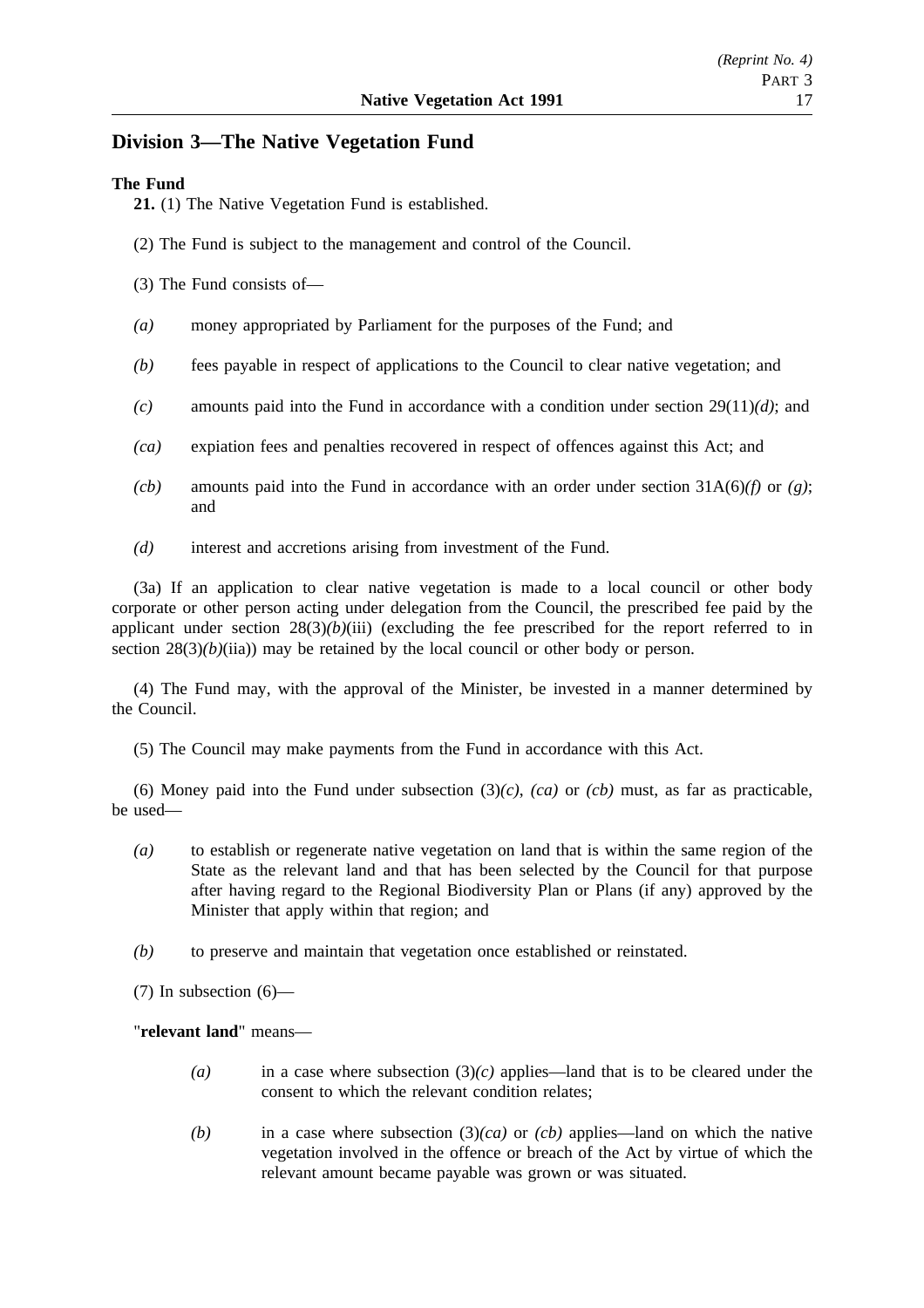### **Accounts and audit**

**22.** (1) The Council must keep proper accounts of receipts and payments in relation to the Fund.

(2) The Auditor-General may at any time, and must at least once in each year, audit the accounts of the Fund.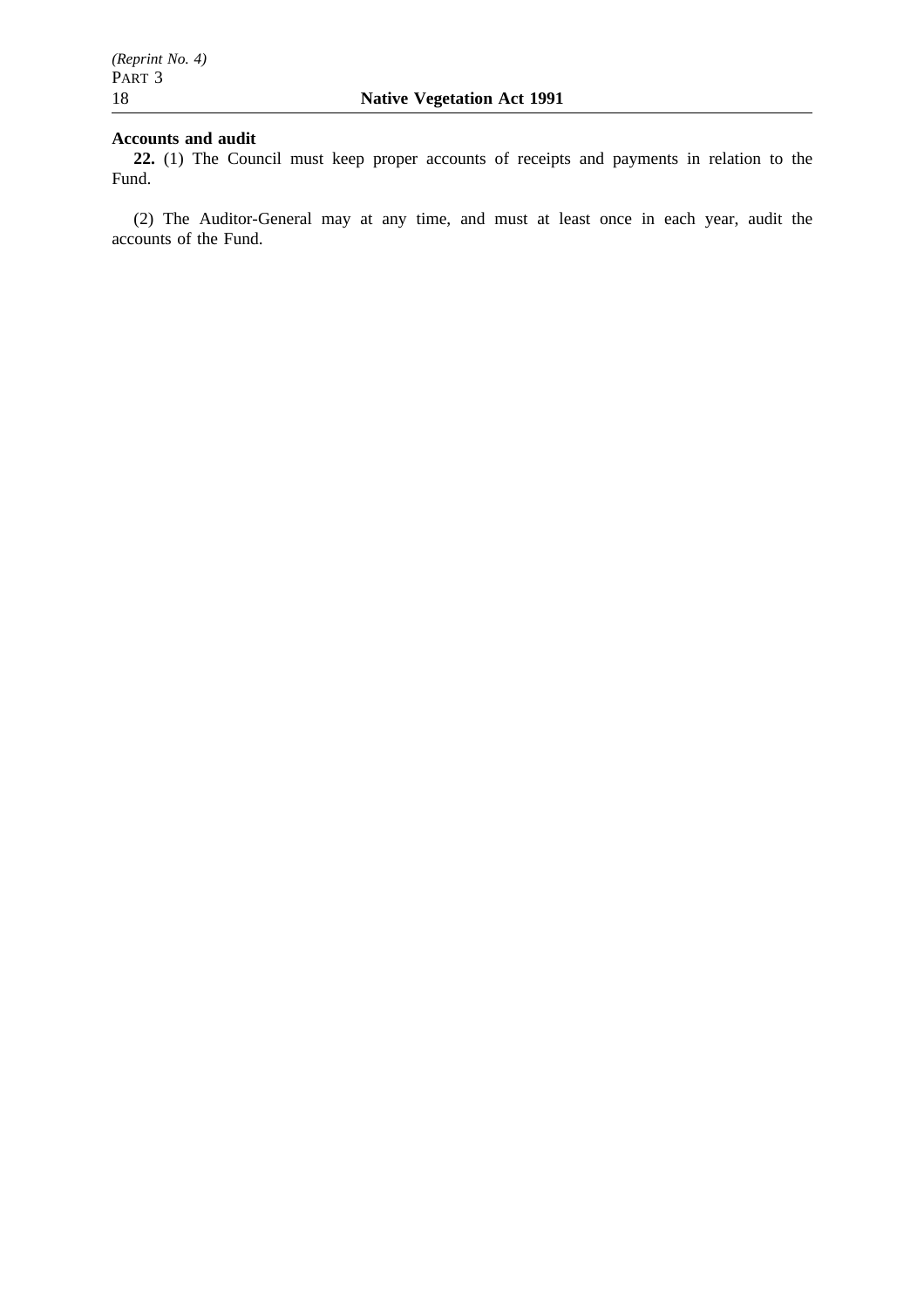## **Part 4—Heritage agreements, proposals for revegetation and financial and other assistance**

## **Division 1—Heritage agreements**

### **Heritage agreements**

**23.** (1) The Minister may enter into a heritage agreement with the owner of land—

- *(a)* where native vegetation is growing or situated and the Minister considers that provision should be made for the preservation or enhancement of the native vegetation; or
- *(b)* where the land has been re-vegetated with plants of one or more species indigenous to the local area so as to be representative of a naturally occurring plant community and the Minister considers, after having regard to the Regional Biodiversity Plan or Plans (if any) approved by the Minister, and associated pre-European vegetation mapping (if any) undertaken by the Minister, that apply in the vicinity of the relevant land, that provision should be made for the preservation or enhancement of that vegetation.

(2) A heritage agreement attaches to the land and is binding on the current owner of the land whether or not that owner was the person with whom the agreement was made.

(3) The Minister may, by agreement with the owner of the land to which a heritage agreement applies, vary or terminate the agreement.

(4) A heritage agreement is, to the extent specified in the agreement, binding on the occupier of the land.

(5) The Minister must not enter into, vary or terminate a heritage agreement under this section without first consulting and obtaining the approval of the Council.

### **Effect of heritage agreement**

**23A.** (1) A heritage agreement may contain any provision for the preservation or enhancement of native vegetation.

- (2) A heritage agreement may, for example—
- *(a)* restrict the use of land to which it applies;
- *(b)* require specified work or work of a specified kind to be carried out in accordance with specified standards on the land;
- *(c)* restrict the nature of work that may be carried out on the land;
- *(d)* provide for the management of the land, native vegetation on the land or any animals living on or visiting the land in accordance with a particular management plan or in accordance with management plans to be agreed from time to time between the Minister and the owner;
- *(e)* provide for remission of rates or taxes in respect of the land;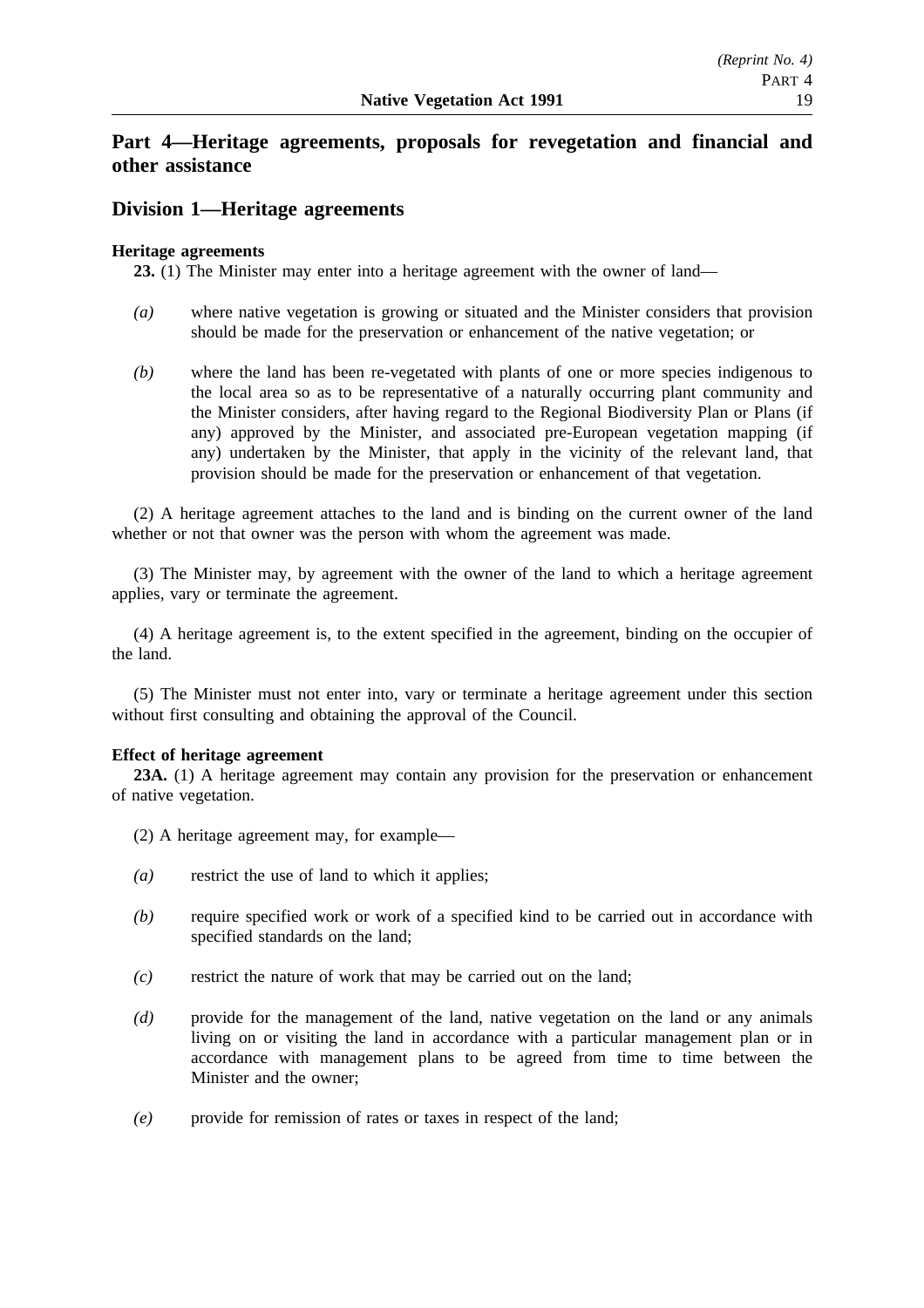- *(f)* provide for the Minister to pay to the owner of the land an amount in respect of the decrease in the value of the land resulting from the execution of the heritage agreement and noting by the Registrar-General of the fact that it has come into force;
- *(g)* provide for the Minister to pay to the owner of the land an amount as an incentive to enter into the heritage agreement.

(3) A term of a heritage agreement providing for the remission of rates or taxes has effect despite any law to the contrary.

(4) The amount that the Minister agrees to pay in respect of the decrease in the value of the land referred to in subsection (2) must not exceed the amount of the decrease determined by the Valuer-General.

(5) Any money required by the Minister to meet his or her obligations under a heritage agreement entered into under this section must be paid to the Minister from the Fund.

#### **Registration of heritage agreements**

**23B.** (1) The Council must keep a register of heritage agreements entered into under this Act and must include in the register any agreement varying or terminating a heritage agreement.

(2) The register must be kept available for public inspection at the office of the Council during ordinary office hours.

(3) When the Minister enters into a heritage agreement, or an agreement varying or terminating a heritage agreement, the Registrar-General must, on application by the Minister or another party to the agreement, note the agreement against the relevant instrument of title or, in the case of land not under the *Real Property Act 1886*, against the land (and, subject to an appropriate application under this subsection, must ensure that the note is not removed once made).

\*\*\*\*\*\*\*\*\*\*

### **Division 2—Approval by the Council of proposal for revegetation**

#### **Application of Division**

**23D.** This Division applies to native vegetation if—

- *(a)* the Council has declared that this Division applies to the vegetation under section 23E; or
- *(b)* the vegetation is established pursuant to a proposal approved by the Council under section 23F.

### **Declaration in relation to existing vegetation**

**23E.** The Council may, on the application of the owner of land that has been revegetated with plants of one or more species indigenous to South Australia, declare that this Division applies to the vegetation if, in its opinion, the value of the vegetation is sufficient to warrant the application of the controls against clearance under Part 5.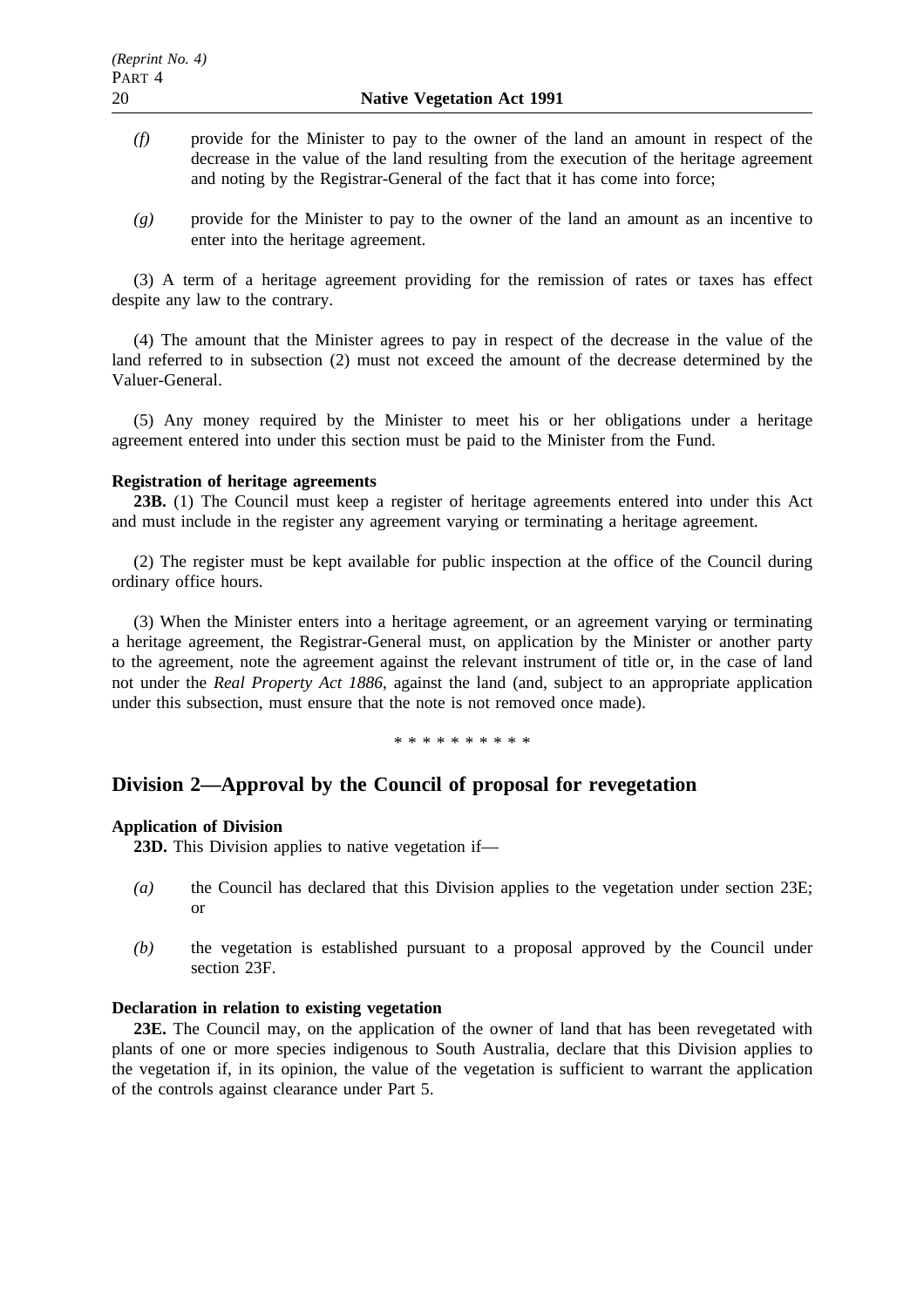#### **Proposal for revegetation of land**

**23F.** An owner of land who wishes to revegetate the land with plants of one or more species indigenous to the local area that will be representative of a naturally occurring plant community may submit the proposal to the Council for approval.

#### **Information required on application or submission**

**23G.** The landowner's application under section 23E or submission under section 23F must be in a form approved by the Council and must include, or be accompanied by, such information as the Council requires.

### **Decision by the Council**

**23H.** (1) If, in the opinion of the Council after having regard to the Regional Biodiversity Plan or Plans (if any) prepared by the Minister, and associated pre-European vegetation mapping (if any) undertaken by the Minister, that apply in the vicinity of the relevant land, and any other matter considered relevant by the Council, the value of the native vegetation referred to in section 23E or 23F is, or will be, sufficient to warrant application of the controls against clearance under Part 5, it may make a declaration in relation to the vegetation under section 23E or approve the proposal under section 23F.

(2) The Council may, if it thinks it appropriate to do so, vary or revoke a declaration or approval made or given under this Division.

#### **Noting of Council's approval against the title to the land**

23I. (1) Where the Council has made a declaration or given its approval under this Division, it must inform the Registrar-General in writing of the declaration or approval and must provide the Registrar-General with such further information as he or she requires to comply with subsection (3).

(2) However, the Council need not proceed to inform the Registrar-General of an approval under section 23F until the Council is satisfied that it is appropriate to do so in accordance with the terms of the approval.

(3) The Registrar-General must note the declaration or approval against the relevant instrument of title for the land or, in the case of land not under the *Real Property Act 1886*, against the land.

(4) The Registrar-General must, on application by the Council after the making of a decision under section 23H(2), vary or cancel a note under subsection (3) (but must otherwise ensure that the note is not removed once made).

### **Division 3—Financial and other assistance**

#### **Assistance to landowners**

**24.** (1) An owner of land that is subject to a heritage agreement may apply to the Council for financial or other assistance in—

- *(a)* managing the land, native vegetation on the land or any animals living on or visiting the land;
- *(b)* preserving or enhancing native vegetation on the land;
- *(c)* establishing native vegetation on the land;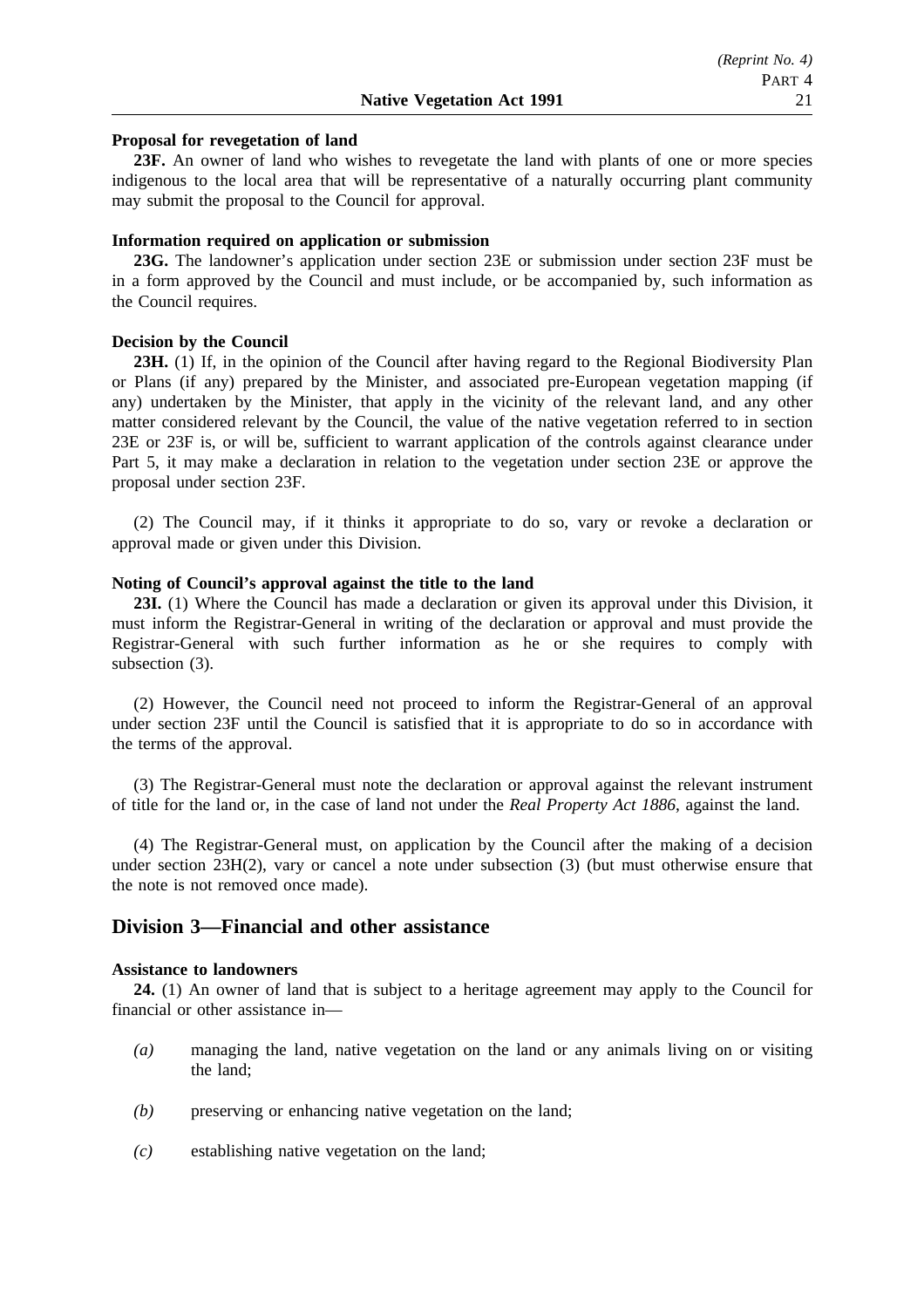*(d)* undertaking research in relation to the preservation, enhancement or management of native vegetation on the land or of animals living on or visiting the land.

(1a) An owner of land in relation to which a proposal has been approved by the Council under Division 2 may apply to the Council for financial assistance in establishing native vegetation on the land in accordance with the proposal.

(2) An application must be in a form approved by the Council and must set out the applicant's proposals for the application of the assistance requested by the applicant.

(3) The applicant's proposals must be based on guidelines adopted by the Council under this Part.

(4) The Council may grant an application for assistance subject to such conditions as it thinks fit including, in the case of an application under subsection (1), the execution of an agreement varying the heritage agreement in a manner approved by the Council.

(5) Money payable by way of financial assistance under this section must be paid from the Fund.

(6) Where, in the opinion of the Council, a person to whom the Council has granted financial assistance under this section—

- *(a)* contravenes or fails to comply with a condition attached to the grant of the assistance; or
- *(b)* fails, within a reasonable time, to apply the amount granted for the purpose for which it was granted,

the Council may serve written notice on that person demanding repayment of the amount granted or such lesser amount as is specified in the notice.

(7) An amount demanded by the Council under subsection (6) is a debt due by the person from whom it is demanded to the Council and upon recovery must be paid by the Council into the Fund.

(8) A court that is considering a claim for payment of a debt referred to in subsection (7) may refuse to order payment of all or part of the amount claimed if, in its opinion, the person to whom the financial assistance was granted has applied it in accordance with the conditions on which it was granted or in accordance with what he or she genuinely believed to be the conditions on which it was granted.

### **Guidelines for the application of assistance and the management of native vegetation**

**25.** (1) The Council must prepare draft guidelines in relation to the application of financial and other assistance provided by the Council and must also prepare draft guidelines in relation to the management of native vegetation.

- (2) After preparation of the draft guidelines the Council must—
- *(a)* by public advertisement, invite members of the public to make representations to the Council (within a period of not less than two months following publication of the advertisement) as to matters that should be addressed by the guidelines; and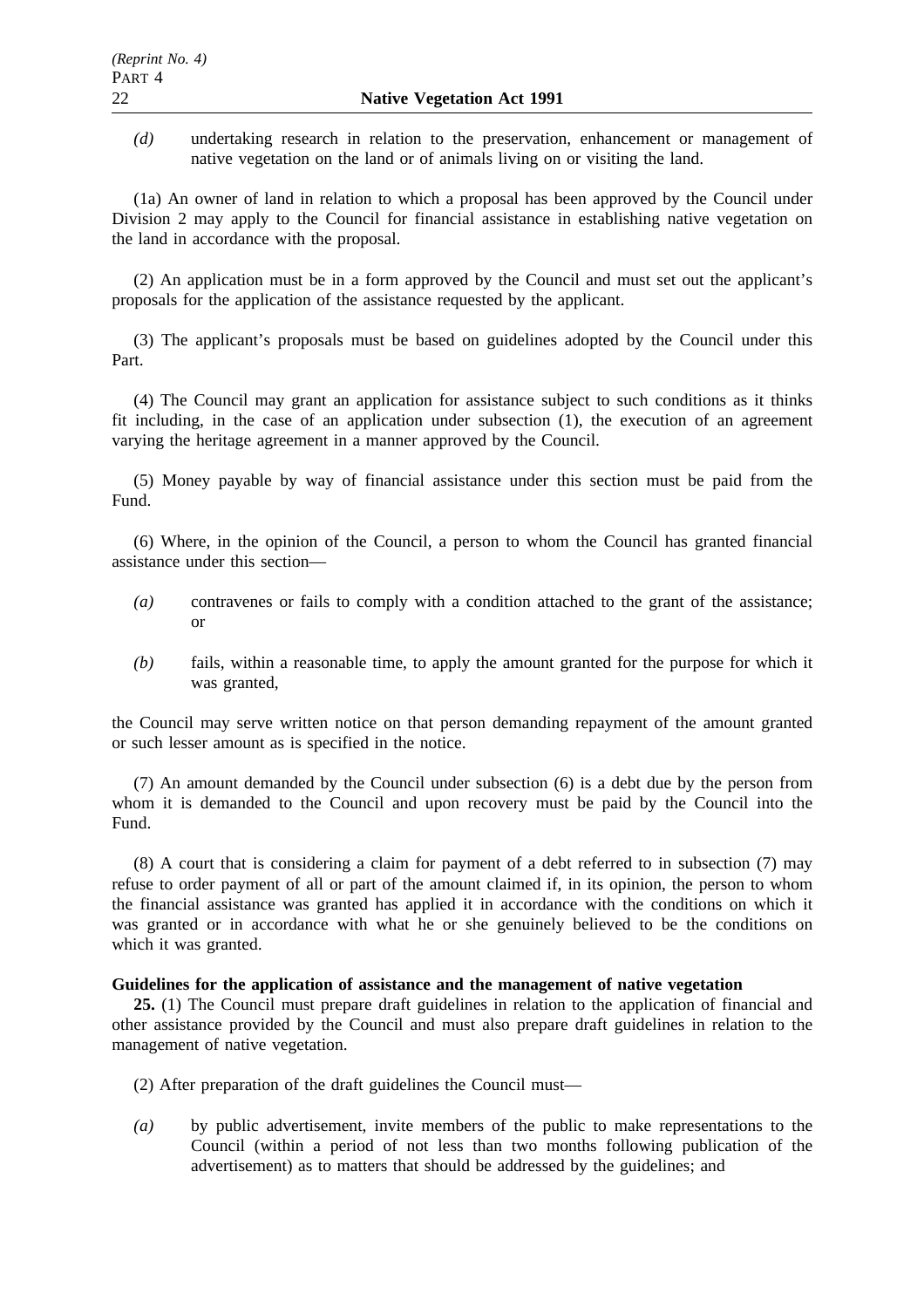- *(b)* submit the guidelines for comment by the soil conservation boards of the soil conservation districts (if any) to which the guidelines relate; and
- *(c)* where the guidelines relate to pastoral land, submit the guidelines to the Pastoral Board for comment; and
- *(d)* where the guidelines relate to land within the catchment area of a catchment water management board, submit the guidelines to the catchment water management board for comment; and
- *(e)* where the guidelines relate to land within the area of a local council, submit the guidelines to the Local Government Association of South Australia for comment; and
- *(f)* submit the guidelines to the South Australian Farmers Federation Incorporated and to the Conservation Council of South Australia Incorporated for comment.
- (3) The public advertisement referred to in subsection  $(2)(a)$  must—
- *(a)* specify an address at which copies of the draft guidelines may be purchased or inspected;
- *(b)* specify an address to which representations in connection with the draft guidelines may be forwarded.

(4) The Council may adopt the draft guidelines with, or without, amendment but must, before adopting them, consider all representations made by members of the public and comments made pursuant to subsection (2).

(5) The Council must, by public advertisement, specify an address at which copies of guidelines adopted by the Council may be purchased or inspected.

(5a) The Council may, by following the procedures required by this section for the preparation and adoption of the initial guidelines, prepare and adopt guidelines varying or replacing guidelines previously adopted under this section.

(5b) Where the Council thinks it is desirable to take the time to consult on proposed guidelines in more detail than is required by this section, it may prepare and adopt guidelines under this section as an interim measure with the intention of varying or replacing them if necessary after it has had time for further consultation.

(5c) For the purposes of subsection (2)*(b)*, *(c)* and *(d)*, draft guidelines in relation to the application of financial and other assistance will only be taken to relate to a soil conservation district, pastoral land or the catchment area of a catchment water management board if the guidelines explicitly state that they do.

(6) In this section—

"**public advertisement**" means an advertisement published in the *Gazette* and in a newspaper circulating throughout the State.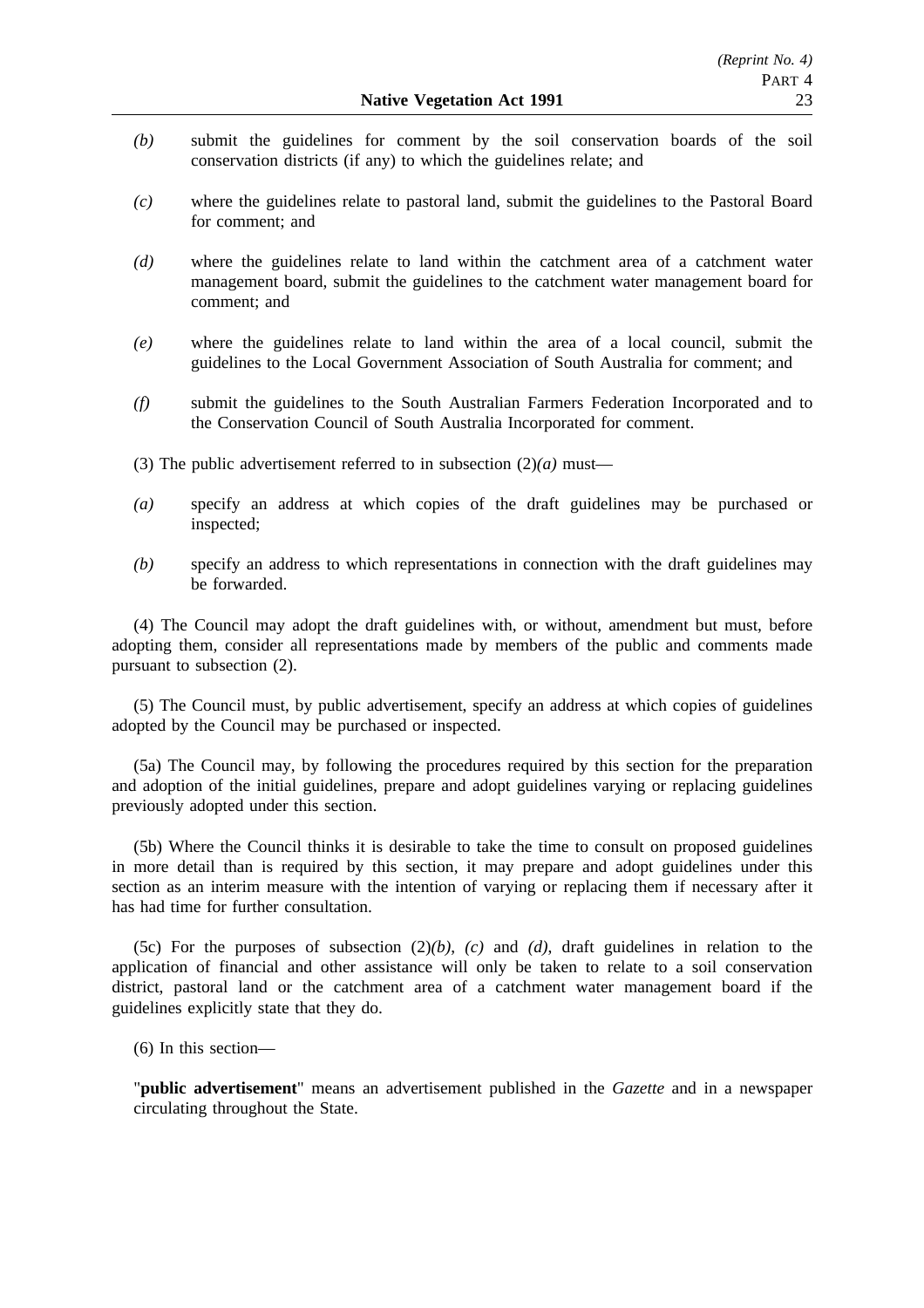## **Part 5—Clearance and enforcement**

## **Division 1—Control of clearance**

### **Offence of clearing native vegetation contrary to this Part**

**26.** (1) A person must not clear native vegetation unless the clearance is in accordance with this Part.

Maximum penalty: A sum calculated at the prescribed rate for each hectare (or part of a hectare) of the land in relation to which the offence was committed or \$100 000, whichever is greater.

Expiation fee: \$500.

(2) A person must not contravene or fail to comply with a condition attached to a consent granted under this Part.

Maximum penalty: A sum calculated at the prescribed rate for each hectare (or part of a hectare) of the land in relation to which the offence was committed or \$100 000, whichever is greater.

Expiation fee: \$500.

(2a) If a court convicts a person—

- *(a)* of an offence against subsection (1); or
- *(b)* of an offence against subsection (2) where the effect of the contravention of or failure to comply with the condition that constitutes the offence is that native vegetation has been cleared without the consent of the Council,

the Council must, within the prescribed period, initiate civil proceedings under Division 2 in order to require the offender to make good the breach of this Act unless such proceedings have already been commenced, or an order has already been made, under that Division in relation to the matter, or the conviction is overturned on appeal.

(3) In this section—

### "**land in relation to which the offence was committed**" means—

- *(a)* land on which the vegetation is or was growing or is or was situated; and
- *(b)* land that has been, or will be, affected in any way (including by an increase in its value) by reason of the commission of the offence;

"**the prescribed period**", in relation to the initiation of civil proceedings against an offender, means—

*(a)* 21 days after the time within which the offender may appeal against the relevant conviction; or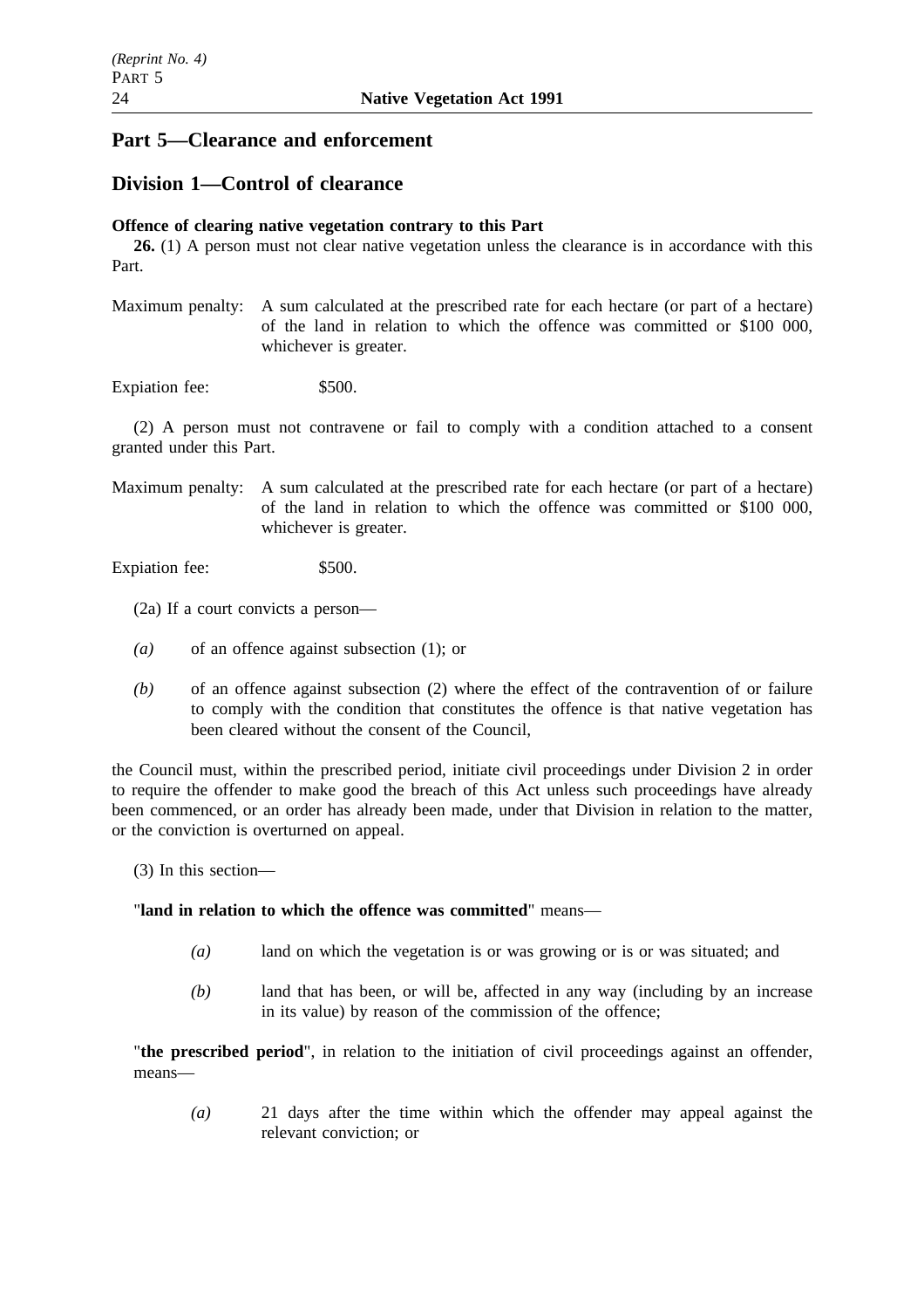- *(b)* if an appeal is commenced—21 days after—
	- (i) the appeal is dismissed, struck out or withdrawn; or
	- (ii) any questions raised by the appeal have been finally determined;

### "**the prescribed rate**" means—

- *(a)* the amount (if any) per hectare by which the land in relation to which the offence was committed has increased in value as a direct result of the commission of the offence; or
- *(b)* \$2 500,

whichever is the greater.

(4) In determining the amount by which the value of land has increased as the result of the commission of an offence under this section, no account may be taken of the possibility that the establishment of vegetation on the cleared land may be ordered under Division 2.

#### **Clearance of native vegetation**

**27.** (1) Subject to any other Act or law to the contrary—

- *(a)* native vegetation may, subject to this section, be cleared with the consent of the Council given in accordance with section 29;
- *(b)* native vegetation may, subject to subsection (5)*(b)*, be cleared—
	- (i) if the vegetation is of a prescribed class; or
	- (ii) in prescribed circumstances.

(2) Subject to subsection (3), the Council cannot give its consent to the clearance of native vegetation under subsection  $(1)(a)$  if the vegetation comprises or forms part of a stratum of native vegetation that is substantially intact (*see* section 3A).

(3) The Council may, despite subsection (2) but subject to the other requirements of this Division, give its consent to the harvesting of native vegetation if, in its opinion, the harvesting will not result in any lasting damage to the plants comprising the vegetation, lead to significant soil damage or erosion, or result in any long-term loss of biodiversity.

(4) The Council may give its consent under subsection (3) subject to such conditions (if any) as the Council thinks fit to impose.

(5) Native vegetation that is growing or is situated on land that is subject to a heritage agreement under this Act or a heritage agreement that was entered into in compliance with a condition of consent to clear native vegetation under the repealed Act cannot be cleared—

*(a)* under subsection (1)*(a)* unless the Minister has also given his or her consent to the clearance;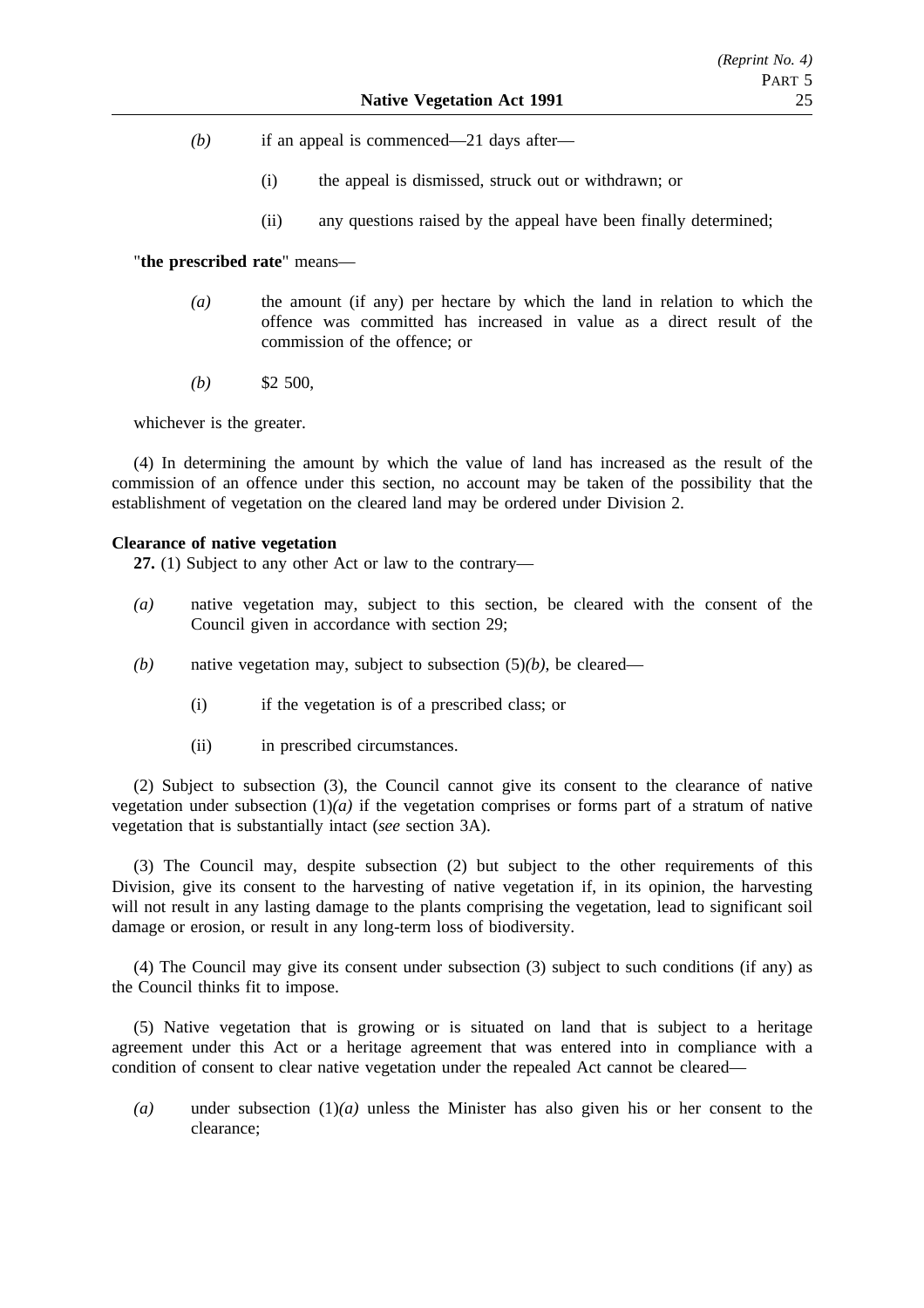$(b)$  under subsection  $(1)(b)$  unless a regulation prescribing a class of vegetation under paragraph *(b)*(i) or circumstances under paragraph *(b)*(ii) explicitly extends its operation to vegetation on land that is subject to a heritage agreement.

(6) If the Minister attaches conditions to his or her consent under subsection  $(5)(a)$ , the Council's consent to the clearance will be taken to be subject to the same conditions, in addition to any other conditions imposed by the Council.

### **Application for consent**

**28.** (1) Subject to subsection (2), the owner of land on which native vegetation is growing or is situated, or a person acting on his or her behalf, (but no other person) may apply for consent to clear the vegetation.

(2) Where the land is held from the Crown under a miscellaneous lease, an application for consent to clear vegetation can only be made by the Minister for Environment and Conservation.

- (3) An application for consent—
- *(a)* must be in a form approved by the Council;
- *(b)* must be accompanied by—
	- (i) a native vegetation management plan prepared by the applicant in accordance with guidelines adopted by the Council under Part 4; and
	- (ii) either—
		- (A) information that establishes that the planting and maintenance of native vegetation on the land after clearance or on adjacent land in accordance with the native vegetation management plan will, after allowing for the loss of the vegetation to be cleared, result in a significant environmental benefit; or
		- (B) information that establishes that it is not possible for the applicant to provide a significant environmental benefit in the manner referred to in subsubparagraph (A); and
	- (iia) the prescribed number of copies of a report relating to the proposed clearance prepared in a form approved by the Council; and
	- (iib) such other information as the Council reasonably requires; and
	- (iii) the prescribed fee (including the fee prescribed for the report referred to in subparagraph (iia)).

(4) Where an applicant provides information referred to in subsection  $(3)(b)(ii)(B)$ , he or she may propose that he or she make a payment into the Fund to compensate for the fact that there will not be a significant environmental benefit associated with the proposed clearance.

(5) The report referred to in subsection  $(3)(b)(ii)$  must be prepared by the agency or instrumentality of the Crown or other person or body specified by the regulations.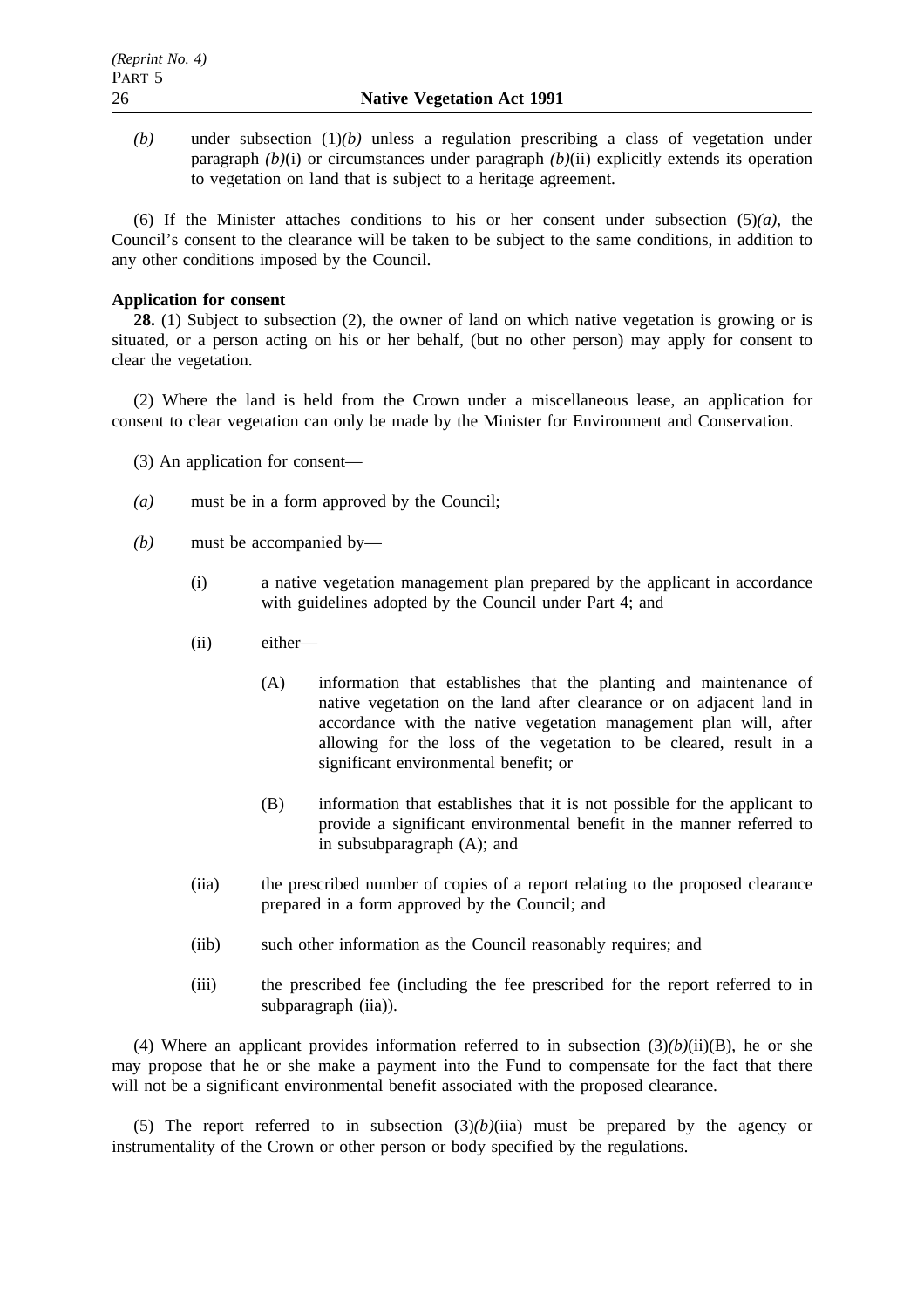(6) On receipt of the fee prescribed for the report referred to in subsection  $(3)(b)(ii)$ , the Council (or a local council or other body or person acting under delegation from the Council) must pay the amount of the fee to the Minister who must apply the amount received towards the cost of administering this Act.

(7) The Council must ensure that a copy of the report referred to in subsection  $(3)(b)(ii)$ , and of any *Assessment Report* prepared by the Minister's department in response to the making of an application under this section, is available for inspection, without fee, during ordinary office hours at the principal office of the Council, and is also available in any other manner, or at any other place, determined by the Minister.

### **Provisions relating to consent**

**29.** (1) Subject to subsection (4), in deciding whether to consent to an application to clear native vegetation, the Council—

- *(a)* must have regard to the principles of clearance of native vegetation so far as they are relevant to that decision; and
- *(b)* must not make a decision that is seriously at variance with those principles.

(2) When determining an application to clear native vegetation in order to facilitate the management of other native vegetation, the Council must, in exercising its limited discretion under subsection (1), have regard to the applicant's desire to facilitate the management of that other vegetation.

(3) When determining an application to clear native vegetation that is growing or is situated on land that forms part of a property that is used for the business of primary production, the Council must, in exercising its limited discretion under subsection (1), have regard to the applicant's desire to operate the business as efficiently as possible.

(4) The Council may give its consent to clearance of native vegetation that is in contravention of subsection (1)*(b)* if—

- *(a)* the vegetation comprises one or more isolated plants; and
- *(b)* the applicant is engaged in the business of primary production; and
- *(c)* in the opinion of the Council, the retention of that plant, or those plants, would put the applicant to unreasonable expense in carrying on that business or would result in an unreasonable reduction of potential income from that business.

(5) Where native vegetation that is the subject of an application for the Council's consent to clear under this Division is in a soil conservation district, the Council must, before giving its consent, consult the soil conservation board for that district and have regard to the board's recommendations (if any) in relation to the application.

(6) Where native vegetation that is the subject of an application for the Council's consent to clear under this Division is on pastoral land, the Council must, before giving its consent, consult the Pastoral Board and have regard to the Board's recommendations (if any) in relation to the application.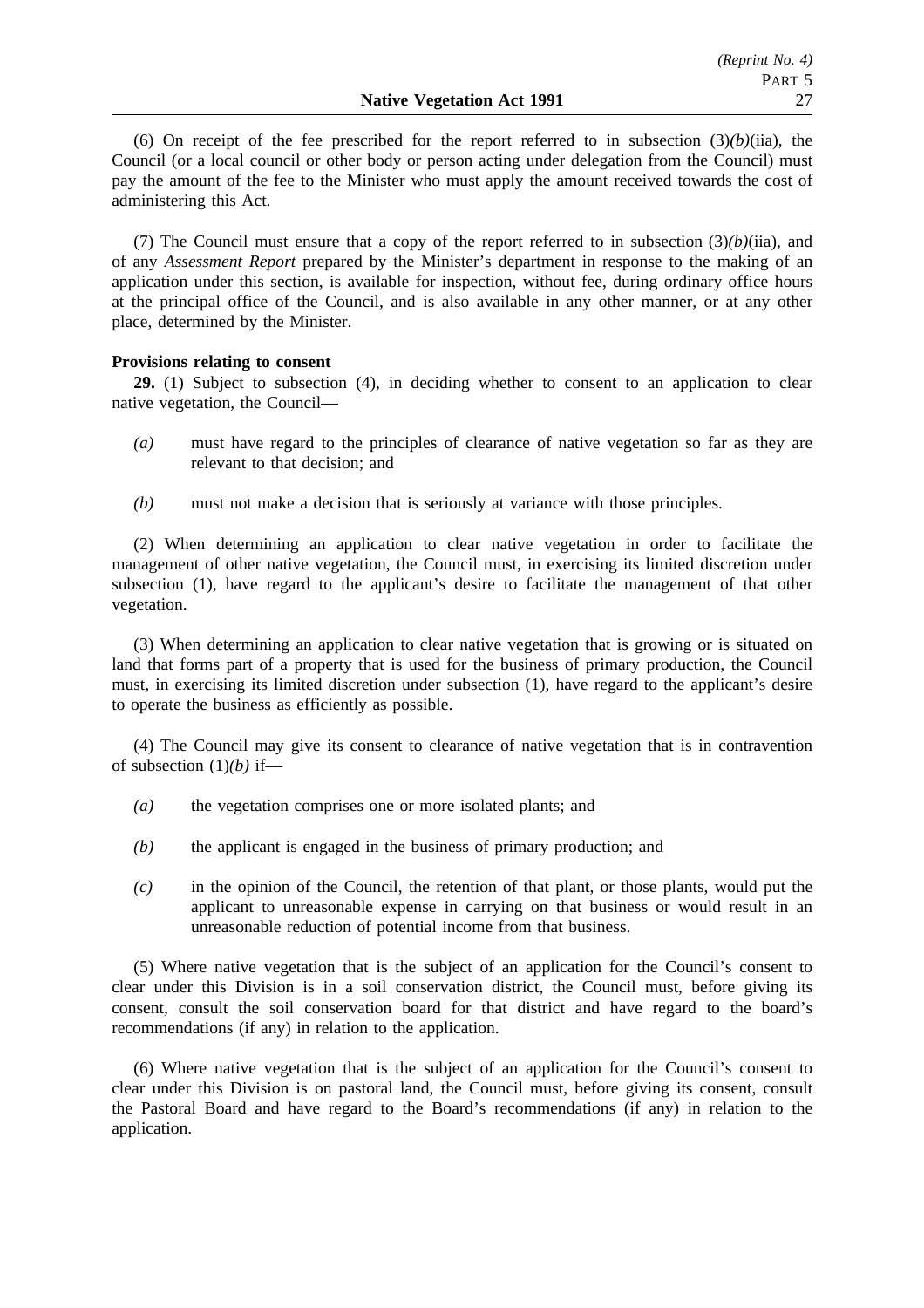(7) Where the land on which the vegetation is growing or is situated is pastoral land and is also in a soil conservation district, both the soil conservation board and the Pastoral Board must be consulted under subsections (5) and (6).

(8) Where a soil conservation board or the Pastoral Board has been consulted by the Council under subsection (5) or (6), the board concerned may request the owner of the land to submit to it a property plan under the *Soil Conservation and Land Care Act 1989* or the *Pastoral Land Management and Conservation Act 1989* (whichever is appropriate) and, until the plan has been submitted to it, the board may recommend to the Council that it refuse consent solely on the ground that the plan has not been submitted.

(9) Section 41(10) of the *Pastoral Land Management and Conservation Act 1989* does not apply to, or in relation to, a property plan requested by the Pastoral Board under subsection (8).

(10) In addition to the other requirements for consultation under this section—

- *(a)* the Council must allow any person who desires to do so to make representations in writing to the Council, within the period prescribed by the regulations, in relation to the granting or refusal of consent to an application to clear native vegetation; and
- *(b)* the Council may, as it thinks fit, allow a person to appear personally or by representative before it to be heard on whether the Council should or should not consent to an application to clear native vegetation.

(11) The Council may give its consent to clearance of native vegetation under this section if, and only if—

- $(a)$ 
	- (i) it attaches to the consent a condition requiring the applicant to establish and manage native vegetation on land specified by the Council; and
	- (ii) the Council is satisfied that the establishment and management of vegetation in accordance with that condition will, after allowing for the loss of the vegetation to be cleared, result in a significant environmental benefit; or
- $(b)$ 
	- (i) it attaches to the consent a condition requiring the applicant to protect native vegetation growing or situated on land specified by the Council by erecting, improving or maintaining a fence or other barrier on the boundary of the land or on the boundary of land that includes the land to be protected to the specifications included in the condition by the Council so as to prevent livestock or other animals from entering the land; and
	- (ii) the Council is satisfied that the erection, improvement or maintenance of the fence or other barrier in accordance with that condition will, after allowing for the loss of the vegetation to be cleared, result in a significant environmental benefit; or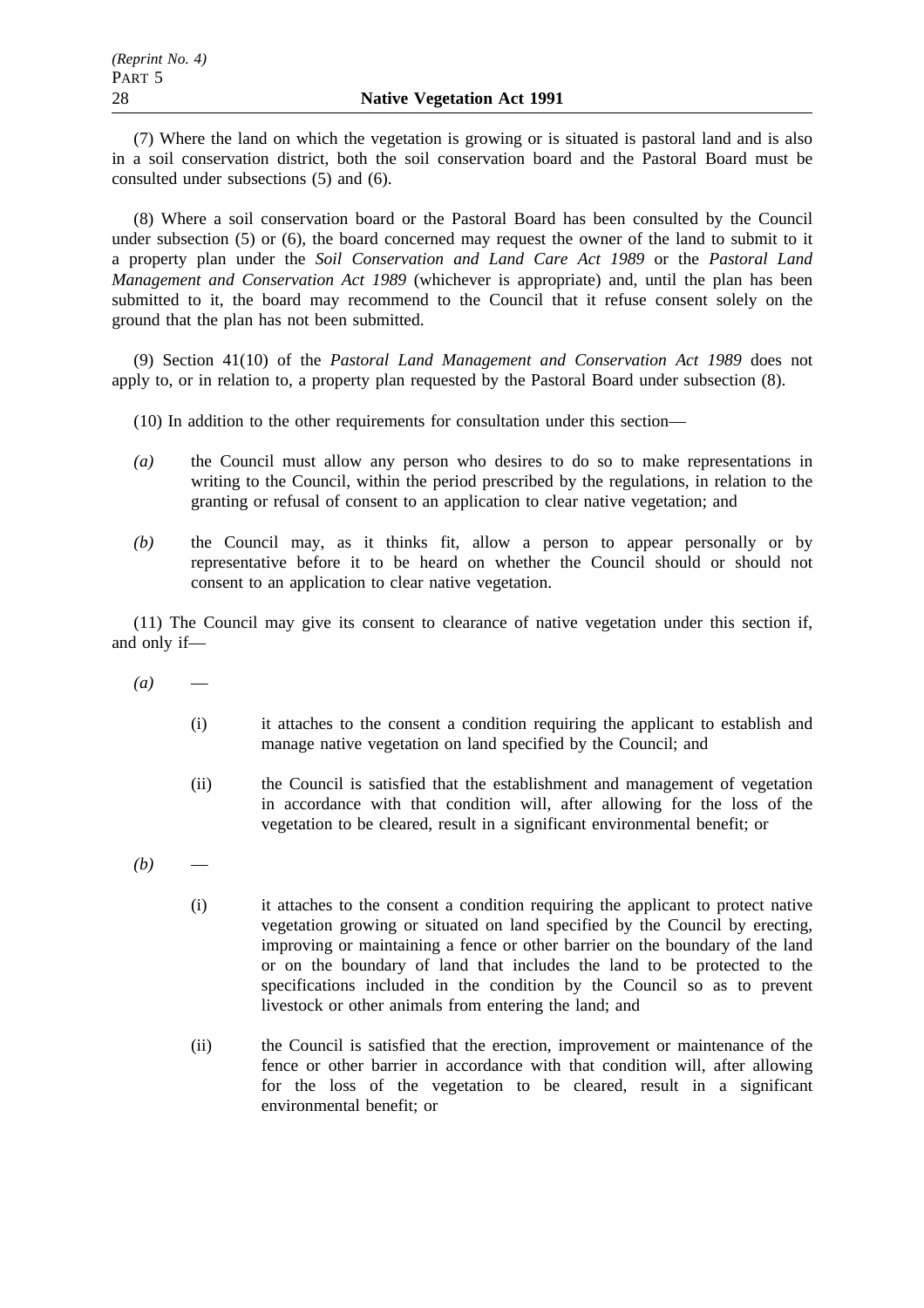$(c)$ 

- (i) it attaches to the consent a condition requiring the applicant to enter into a heritage agreement under this Act with respect to specified native vegetation; and
- (ii) the Council is satisfied that the management and protection of that vegetation in accordance with the heritage agreement will, after allowing for the loss of the vegetation to be cleared, result in a significant environmental benefit; or
- *(d)* in a case where section 28(4) applies, it attaches to the consent a condition requiring the applicant to make a payment into the Fund of an amount considered by the Council to be sufficient to achieve a significant environmental benefit in the manner contemplated by section 21(6).

(13) Consent to undertake clearance under this Division remains in force for two years or for such longer period as the Council may fix at the time of granting consent or subsequently on application by a person who has the benefit of the consent.

(14) An applicant for consent under this Division may appear before the Council in support of the application and the Council must observe the rules of natural justice when considering and determining the application.

\*\*\*\*\*\*\*\*\*\*

(16) Where the Council refuses an application in whole or in part or attaches conditions to its consent, it must provide the applicant with a written statement of the reasons for its decision.

(17) The provisions of this section also apply to circumstances where the Council is considering an application referred to the Council under the *Development Act 1993* as if the Council were considering an application for consent under this Act, subject to such modifications, additions or exclusions as may be necessary for the purpose.

### **Avoidance of duplication of procedures etc**

**29A.** (1) The purpose of this section is to provide for the avoidance of unnecessary duplication of procedures and compliance requirements under the Commonwealth Act and this Act where the clearance of native vegetation requires consent under this Act and approval under the Commonwealth Act.

(2) Despite any other provision of this Act, the Council may—

- *(a)* accept a Commonwealth Act document as an application for consent under section 28 if (subject to subsection (5)) it complies with the requirements of this Act; and
- *(b)* accept the whole or part of a plan, report, statement, assessment or other document used, or to be used, for the purposes of the Commonwealth Act as a native vegetation management plan referred to in section  $28(3)(b)(i)$  if (subject to subsection (5)) the document has been prepared in compliance with this Act and complies with the requirements of this Act.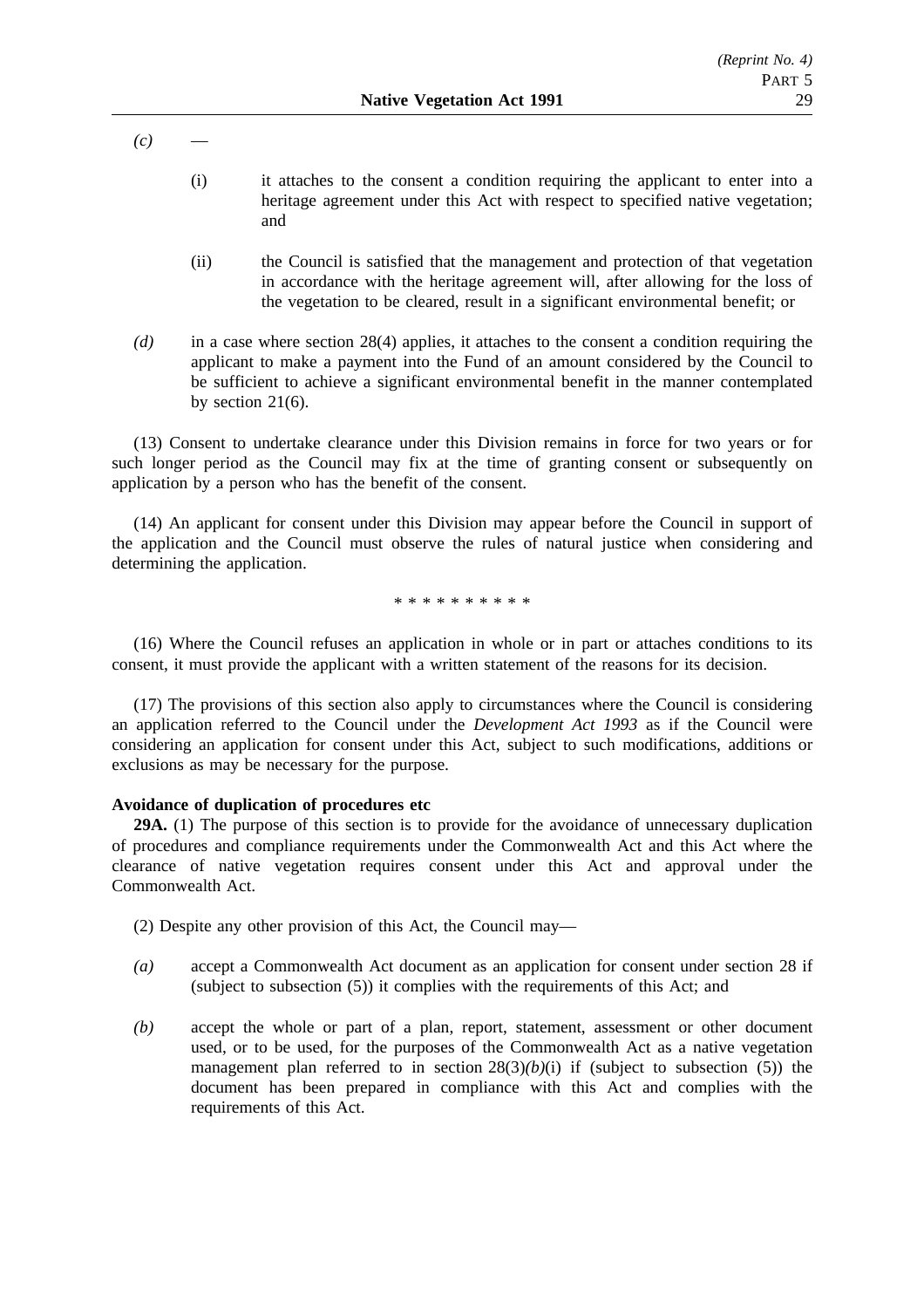(3) To avoid doubt, where a controlled action under the Commonwealth Act comprises or includes the clearance of native vegetation, the Council may, when considering an application for consent to clear the native vegetation use information and other material provided to the Commonwealth Minister under the Commonwealth Act for the purpose of deciding whether to give his or her approval to the controlled action under that Act.

(4) Where a controlled action under the Commonwealth Act comprises or includes the clearance of native vegetation, the Council—

- *(a)* must, if the Commonwealth Minister has given his or her approval to the controlled action, consider whether the conditions (if any) to be imposed on the consent should be consistent with the conditions (if any) attached to the Commonwealth Minister's approval under the Commonwealth Act;
- *(b)* may impose a condition on the consent that requires compliance with all or some of the conditions attached to the Commonwealth Minister's approval under the Commonwealth Act.
- (5) A document accepted under subsection (2)—
- *(a)* may be in a form that does not comply with the requirements of this Act; and
- *(b)* may include information or other material that is irrelevant for the purposes of this Act.

(6) Once a document is accepted under subsection (2) the document will not be invalid or ineffective for the purposes of this Act because a court, tribunal or other authority has decided that it is invalid or ineffective for the purposes of the Commonwealth Act.

(7) In this section—

"**assessment report**" means—

- *(a)* an assessment report as defined in the Commonwealth Act by reference to section 84(3), 95, 100 or 105 of that Act; or
- *(b)* a report under section 121 of the Commonwealth Act;

"**Commonwealth Act**" means the *Environment Protection and Biodiversity Conservation Act 1999* of the Commonwealth;

"**Commonwealth Act document**" means—

- *(a)* a referral under section 68, 69 or 71 of the Commonwealth Act; or
- *(b)* information given by a person to the Minister under the Commonwealth Act under section 86 of that Act; or
- *(c)* information and invitation published by a proponent under section 93 of the Commonwealth Act; or
- *(d)* guidelines prepared under section 97 or 102 of the Commonwealth Act; or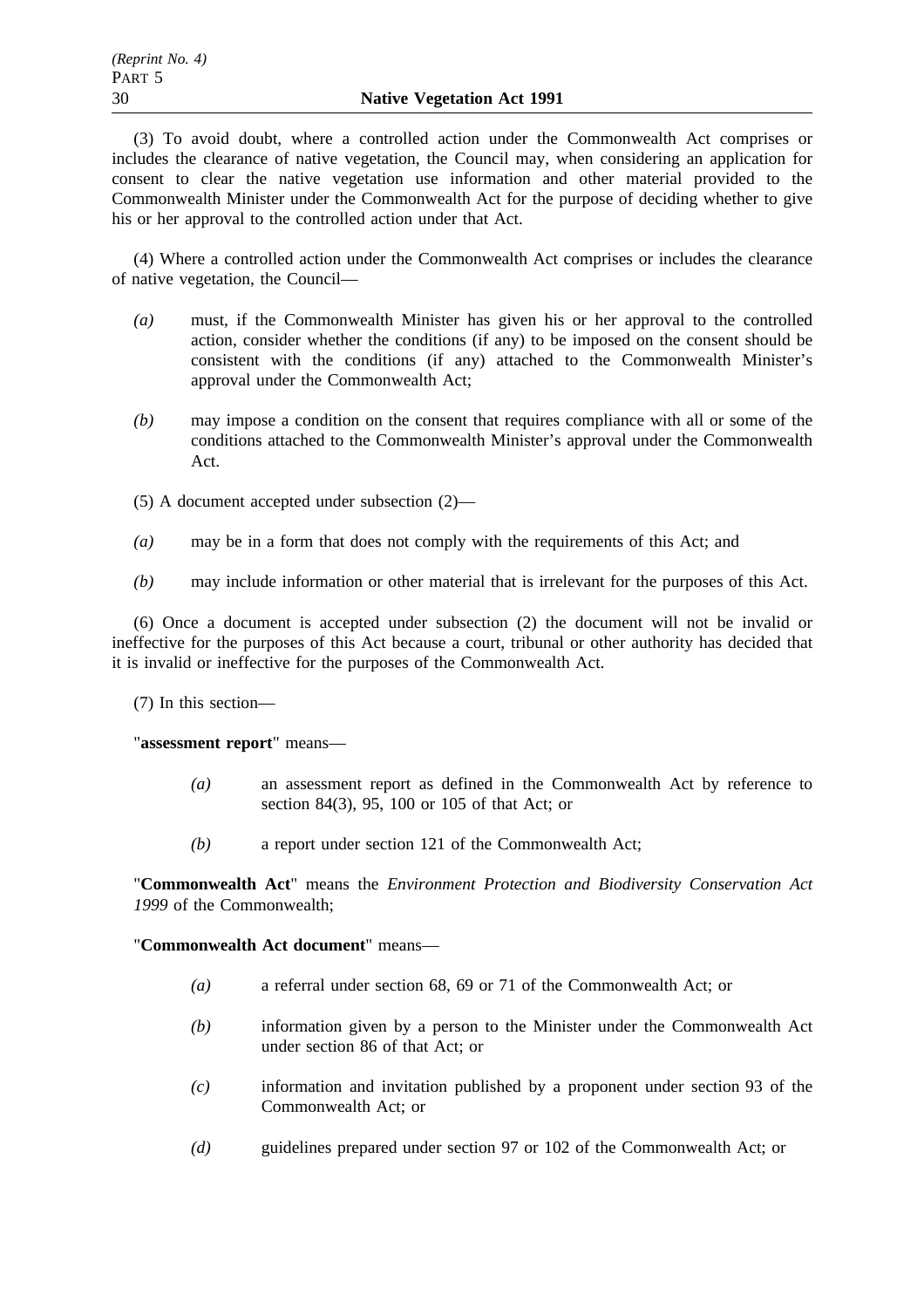- *(e)* a draft report prepared under section 98 of the Commonwealth Act; or
- *(f)* a finalised report prepared under section 99 of the Commonwealth Act; or
- *(g)* a draft statement prepared under section 103 of the Commonwealth Act; or
- *(h)* a finalised statement prepared under section 104 of the Commonwealth Act; or
- *(i)* an assessment report.

### **Conditions of consent**

**30.** (1) A consent under this Division to the clearance of native vegetation is subject to such conditions (if any) as the Council thinks fit to impose.

(2) Without limiting subsection (1), consent may be subject to one or more of the following conditions:

- *(a)* a condition requiring the applicant to—
	- (i) establish vegetation consisting of a specified number of plants of a specified species on specified land; and
	- (ii) nurture, protect and maintain the plants until they are fully established or for such period as the Council specifies;
- *(b)* a condition requiring the applicant to protect native vegetation growing or situated on specified land;
- *(c)* a condition restricting the purposes for which land referred to in a condition under paragraph *(a)*(i) or *(b)* can be used;
- (d) a condition requiring the applicant to destroy plants of a non endemic species specified by the Council growing on land specified by the Council;
- *(e)* a condition that the applicant enter into a heritage agreement with the Minister under this Act in the terms specified by the Council for the management of specified native vegetation;
- *(f)* a condition requiring that a copy of the consent issued by the Council be kept in such manner, and in any place, specified by the Council.

(3) Conditions imposed on consent to clear native vegetation are binding on, and enforceable against—

- *(a)* the applicant for the consent; and
- *(b)* all owners and subsequent owners of the land to be cleared and any other land to which a condition relates; and
- *(c)* an occupier of the land to be cleared and any other person who acquires the benefit of the consent.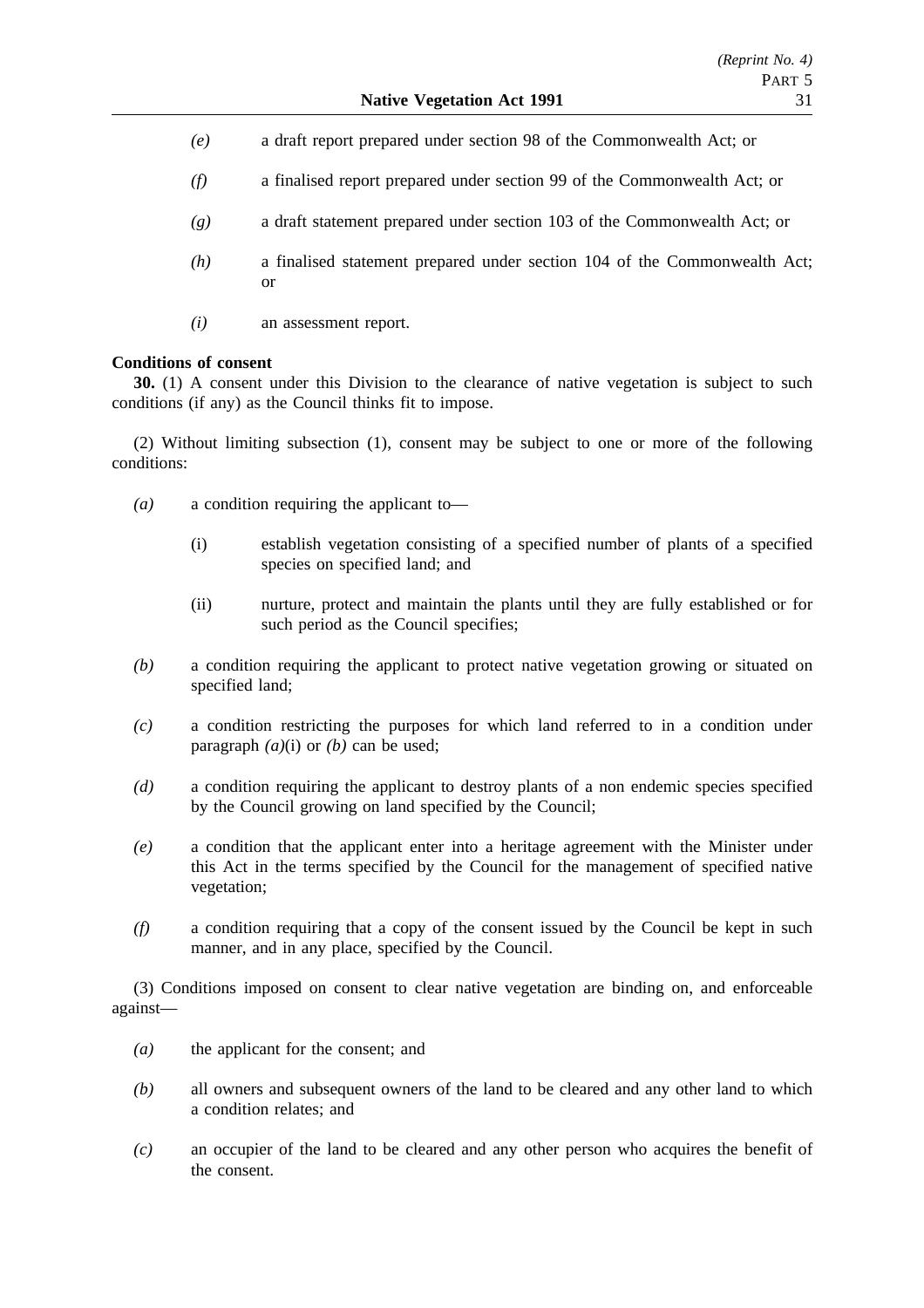(4) The Council must inform the Registrar-General in writing of all conditions imposed under this section that relate to land (including conditions under subsection (2)*(c)*) and must provide the Registrar-General with such further information as the Registrar-General requires to comply with subsection (5).

(5) The Registrar-General must note the conditions against the relevant instrument of title for the land or, in the case of land not under the *Real Property Act 1886*, against the land.

(6) The Registrar-General must, on the application of the Council after the variation or revocation of a condition under this section, vary or cancel a note under subsection (5) (but must otherwise ensure that the note is not removed once made).

### **Marking or tagging of cleared vegetation**

**30A.** (1) The regulations may establish a scheme for the marking or tagging of any cleared native vegetation of a prescribed kind.

- (2) A scheme established under subsection (1) may—
- *(a)* extend to persons who are in possession of native vegetation after it has been cleared;
- *(b)* make provision for the marking of cleared native vegetation in a manner determined by the Council, or for the use of tags issued by the Council;
- *(c)* prescribe fines (not exceeding \$10 000) for contravention of a regulation;
- *(d)* make any other provision that may be necessary or expedient for the purposes of establishing the scheme envisaged by subsection (1).

## **Division 2—Civil enforcement proceedings**

#### **Interpretation**

**31.** In this Division, a reference to a breach of this Act includes a reference to a contravention of, or a failure to comply with, a heritage agreement.

#### **Application to the ERD Court for enforcement**

**31A.** (1) The following persons may apply to the ERD Court for an order to remedy or restrain a breach of this Act:

- *(a)* the Council; or
- *(b)* a person who owns or who has any other legal or equitable interest in land that has been, or will be, affected by the breach; or
- *(c)* in the case of a contravention of, or failure to comply with, a heritage agreement—a party to the agreement.

(2) Proceedings under this section may be brought in a representative capacity with the consent of all persons on whose behalf they are to be brought.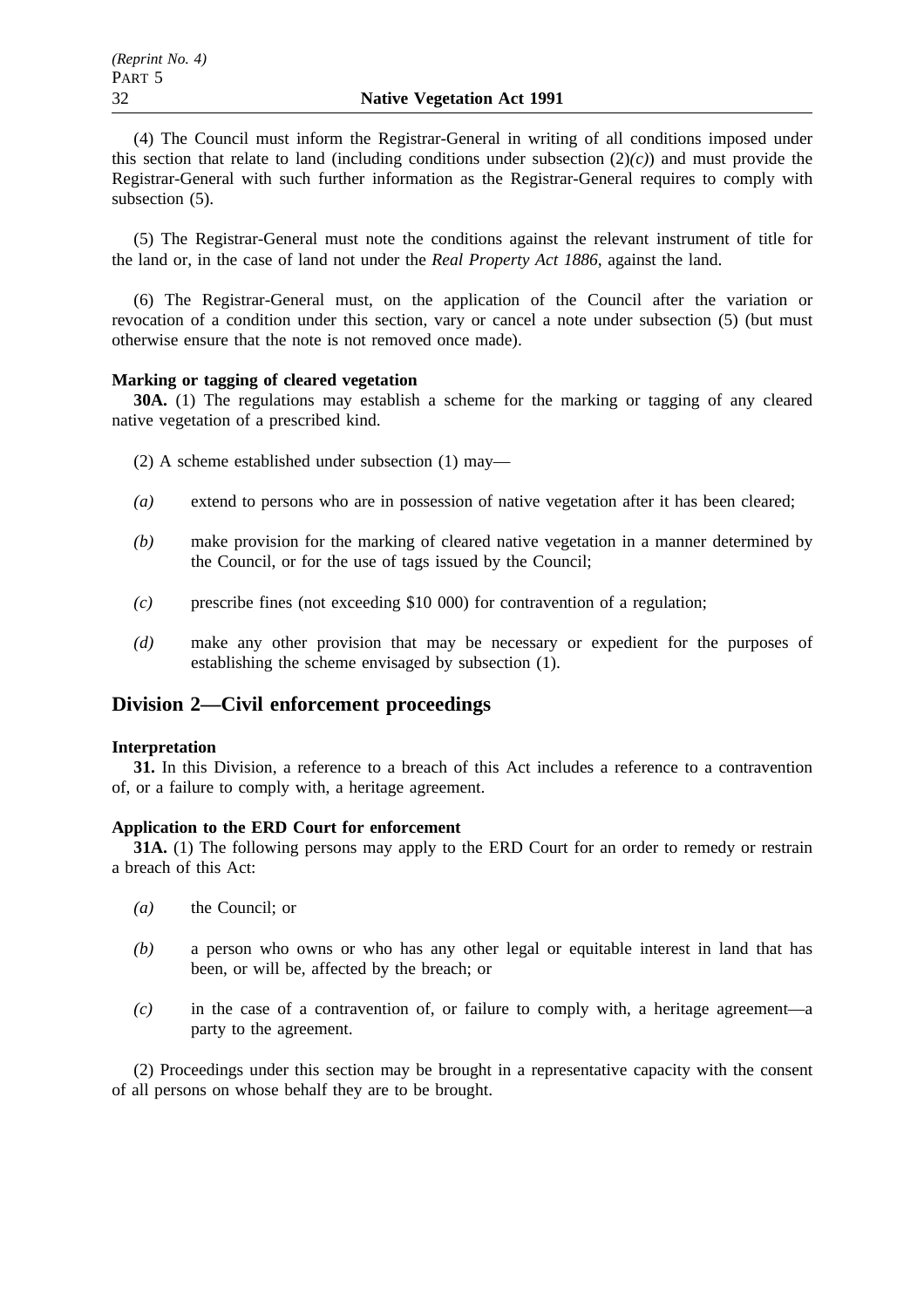(3) If proceedings under this section are brought by a person other than the Council—

- *(a)* the applicant must serve a copy of the application on the Council within three days after filing the application with the Court; and
- *(b)* the Court must, on application by the Council, join the Council as a party to the proceedings.

(4) An application may be made in the absence of the respondent and, if the Court is satisfied on the application that the respondent has a case to answer, it may grant leave to the applicant to serve a summons requiring the respondent to appear before the Court to show cause why an order should not be made under this section.

(5) An application under this section must, in the first instance, be referred to a conference under section 16 of the *Environment, Resources and Development Court Act 1993*.

 $(6)$  If—

- *(a)* after hearing—
	- (i) the applicant and the respondent; and
	- (ii) any other person who has, in the opinion of the Court, a proper interest in the subject matter of the proceedings and desires to be heard in the proceedings,

the Court is satisfied, on the balance of probabilities, that the respondent to the application has breached this Act; or

*(b)* the respondent fails to appear in response to the summons or, having appeared, does not avail himself or herself of an opportunity to be heard,

the Court may, by order, exercise one or more of the following powers:

- *(c)* require the respondent to refrain, either temporarily or permanently, from the act, or course of action, that constitutes the breach;
- *(d)* require the respondent to make good the breach in a manner, and within a period, specified by the Court, or to take such other action as may appear appropriate to the Court, taking into account the nature and extent of the original vegetation;
- *(e)* require the respondent to pay to any person who has suffered loss or damage as a result of the breach, or incurred costs or expenses as a result of the breach, compensation for the loss or damage or an amount for, or towards, those costs or expenses;
- *(f)* require the respondent to pay into the Fund an amount, determined by the Court to be appropriate in the circumstances, on account of the financial benefit that the respondent has gained, or can reasonably be expected to gain, by committing the breach;
- *(g)* require the respondent to pay into the Fund an amount, determined by the Court, in the nature of exemplary damages (and this amount may be in addition to any amount ordered to be paid under paragraph *(f)*);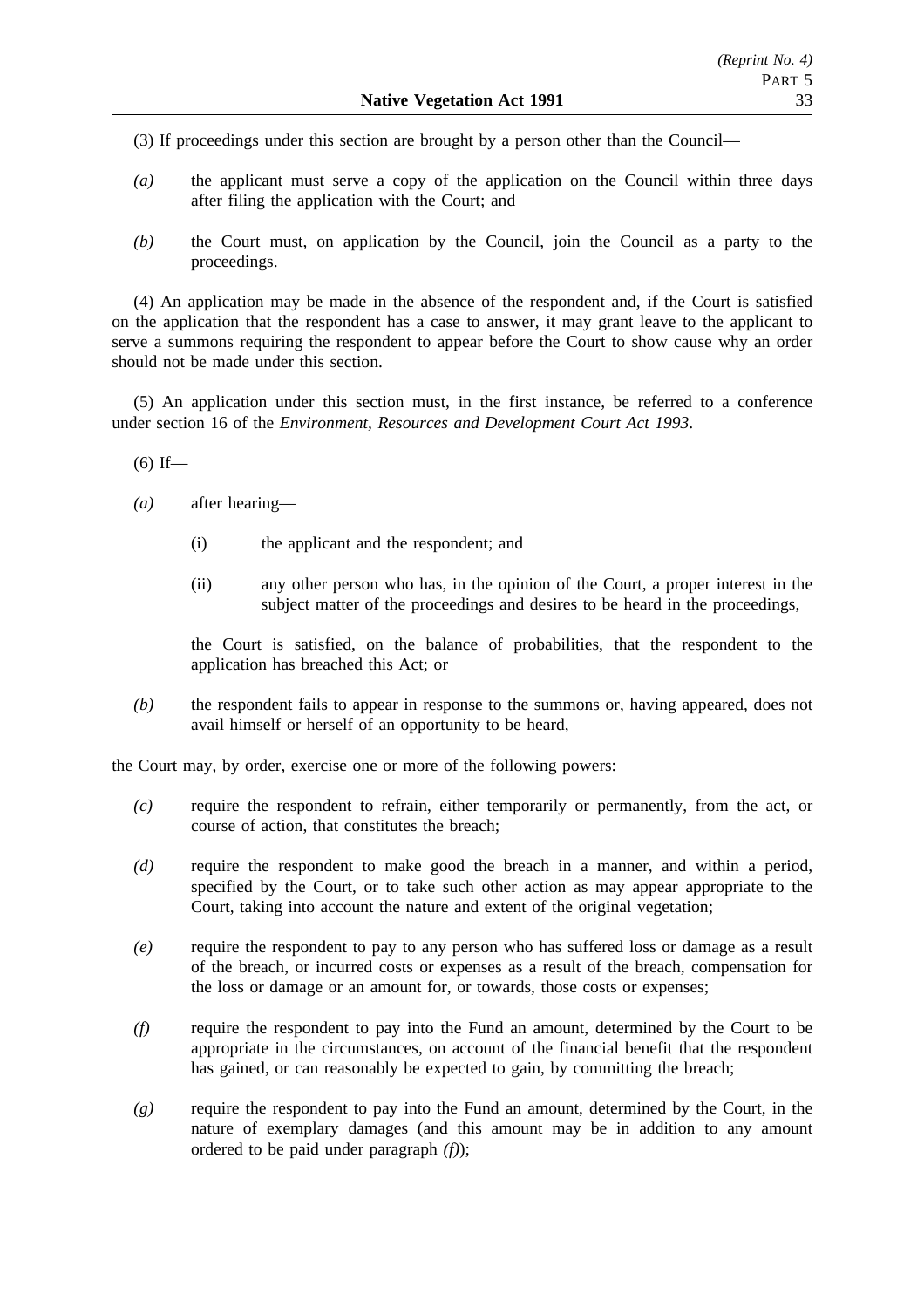- *(h)* require the respondent to take specified action to publicise—
	- (i) the breach of this Act; and
	- (ii) the environmental and other consequences flowing from the breach; and
	- (iii) the other requirements of the order made against the respondent;
- *(i)* require the respondent to refrain from an act or course of action, or to undertake an act or course of action, to ensure that the respondent does not gain an ongoing benefit from the breach.
- (7) In assessing damages under subsection  $(6)(g)$ , the Court must have regard to-
- *(a)* damage to the environment caused by the breach of this Act; and
- *(b)* the detriment to the public interest resulting from the breach; and
- *(c)* any benefit (including financial benefit) that the respondent sought to gain by committing the breach; and
- *(d)* any other matter it considers relevant.

(8) The power conferred by subsection (6)*(f)* or *(g)* can only be exercised by a Judge of the Court.

(9) The Council, and any person with a legal or equitable interest in land to which an application under this section relates, is entitled to appear and be heard in proceedings based on the application before a final order is made.

(10) The Court may make such order in relation to costs of proceedings under this section as it thinks just and reasonable.

(11) In this section—

"**breach**" of this Act includes a threatened contravention of, or failure to comply with, this Act or a heritage agreement.

#### **Order where native vegetation has been cleared**

**31B.** (1) Subject to subsection (6)*(d)* or (7), where the ERD Court is satisfied on the balance of probabilities that the respondent—

- *(a)* has cleared native vegetation in contravention of this Act; or
- *(b)* has cleared native vegetation pursuant to the Council's consent but has not complied with a condition of a kind referred to in section 30(2) attached to the consent,

the Court must make an order against the respondent under section 31A(6)*(d)*.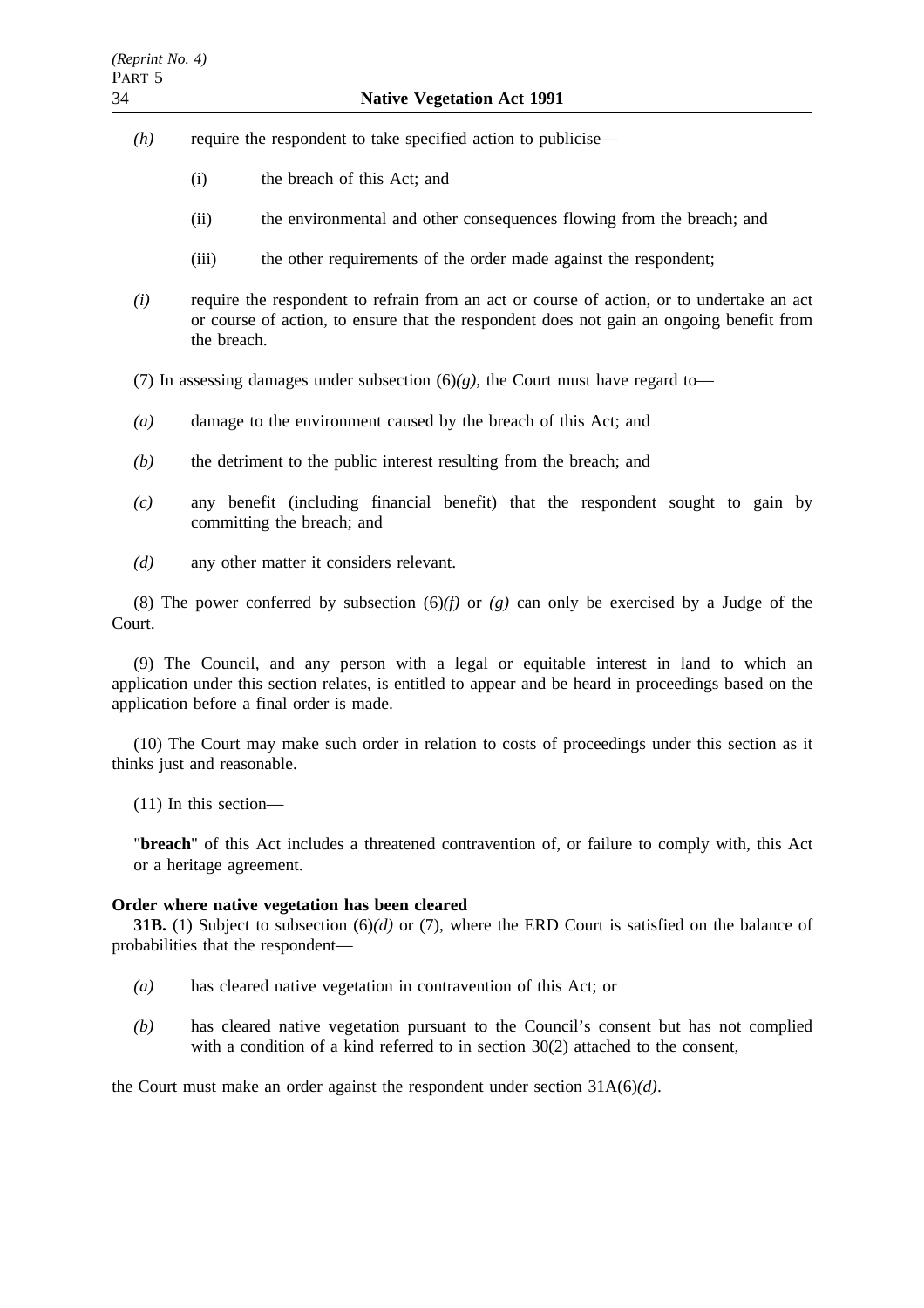(2) The order under section 31A(6)*(d)* must direct the respondent to—

- *(a)* remove the buildings, works or vegetation (if any) that have been erected, undertaken or planted on the land since the clearance occurred; and
- *(b)* establish vegetation consisting of plants of a species specified in the order in such numbers and on such parts of the cleared land as is specified in the order; and
- *(c)* nurture, protect and maintain the plants until they are fully established or for such period as is specified in the order.
- (3) The order under section 31A(6)*(d)* may—
- *(a)* where part of the original vegetation is still growing or situated on the land—direct that it be removed so that the new vegetation can be established on the land;
- *(b)* include such ancillary directions or orders as the Court thinks fit.

(4) Where the respondent is not the owner or occupier of the land, the order authorises him or her (or a person authorised by him or her) to—

- *(a)* enter the land with such materials and equipment as are reasonably necessary to comply with the order; and
- *(b)* to enter and cross any other land specified in the order with the materials and equipment referred to in paragraph *(a)* for the purpose of gaining access to the cleared land.

(5) An owner or occupier of land or any other person who hinders or obstructs the respondent (or a person authorised by the respondent) in carrying out the directions of an order under this section or entering and crossing land under subsection (4) is guilty of an offence.

Maximum penalty: \$10 000.

- (6) If the ERD Court is satisfied on the balance of probabilities that—
- *(a)* the owner or occupier of the cleared land did not know and could not reasonably have been expected to know of the circumstances referred to in subsection (1) requiring the making of an order under section 31A(6)*(d)*; and
- *(b)* compliance with an order under section 31A(6)*(d)* will cause financial loss to that person,

the Court may—

- *(c)* assess the amount of the financial loss and order the respondent to pay that amount to the owner or occupier of the land; or
- *(d)* refuse to make the order or make the order in a modified form.

(7) If the Court is satisfied that compliance with any order under section 31A(6)*(d)* would not be reasonably practicable, it may refuse to make the order.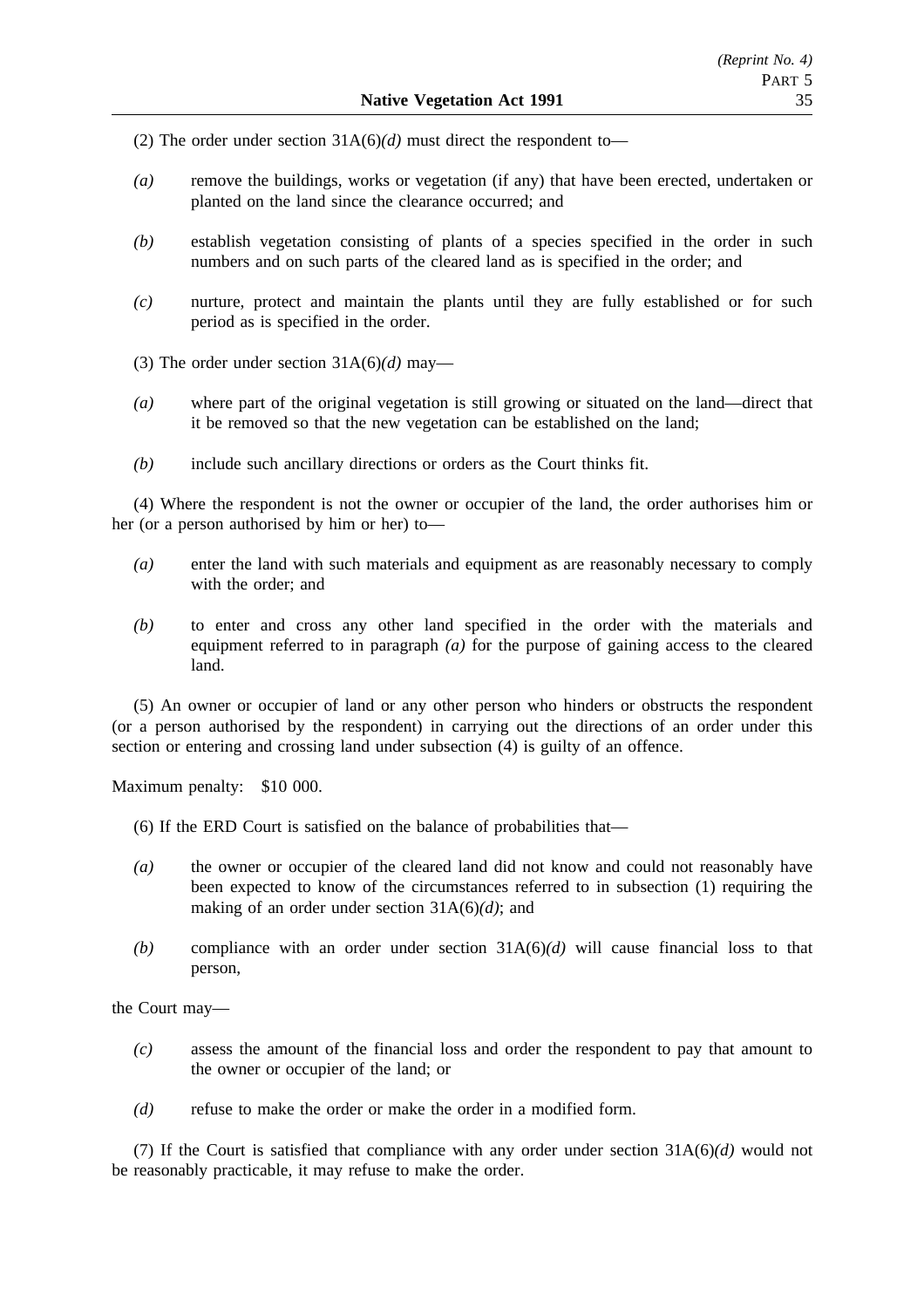(8) However, the Court cannot take into account financial grounds when making an assessment under subsection (7) unless the Court is satisfied that it would be unduly harsh not to do so.

(9) The Court must include in the order a requirement that a copy of the order be served on the Registrar-General and that the Registrar-General note the order against the relevant certificate or other instrument of title or, in the case of land not under the *Real Property Act 1886*, against the land (and the Registrar-General must, on service of the order, make the note and then must not remove the note except pursuant to an order of the Court).

(10) If, in the opinion of the Court, it should refuse under subsection  $(6)(d)$  or (7) to make an order under section  $31A(6)/d$ , the Court may make an order against the respondent requiring the establishment of vegetation in accordance with the provisions of this section on some other land owned by the respondent.

#### **Interim order**

**31C.** (1) If, on an application under this Division or before the determination of the proceedings commenced by an application under this Division, the ERD Court is satisfied that, in order to protect native vegetation from clearance or to preserve the rights or interests of parties to the proceedings, or for any other reason, it is desirable to make an interim order under this section, the Court may make such an order.

(2) An interim order—

- *(a)* may be made on an application in the absence of the respondent; and
- *(b)* may be made whether or not the application has been referred to a conference under section 31A(5); and
- *(c)* will be made subject to such conditions as the Court thinks fit; and
- *(d)* will not (as such) operate after the proceedings in which it is made are finally determined.

#### **Enforcement of orders**

**31D.** (1) A person who contravenes or fails to comply with an order under this Division is, in addition to liability for contempt of the order, guilty of an offence.

Maximum penalty: \$100 000.

(2) Where the ERD Court makes an order under section 31A(6)*(d)* and the respondent fails to comply with the order within the period specified by the Court, the Council may cause any work contemplated by the order to be carried out, and may recover the costs and expenses of that work, as a debt, from the respondent.

(3) Section 31B(4) and (5) apply to, and in relation to, the Council when acting under subsection (2) as though it were the respondent.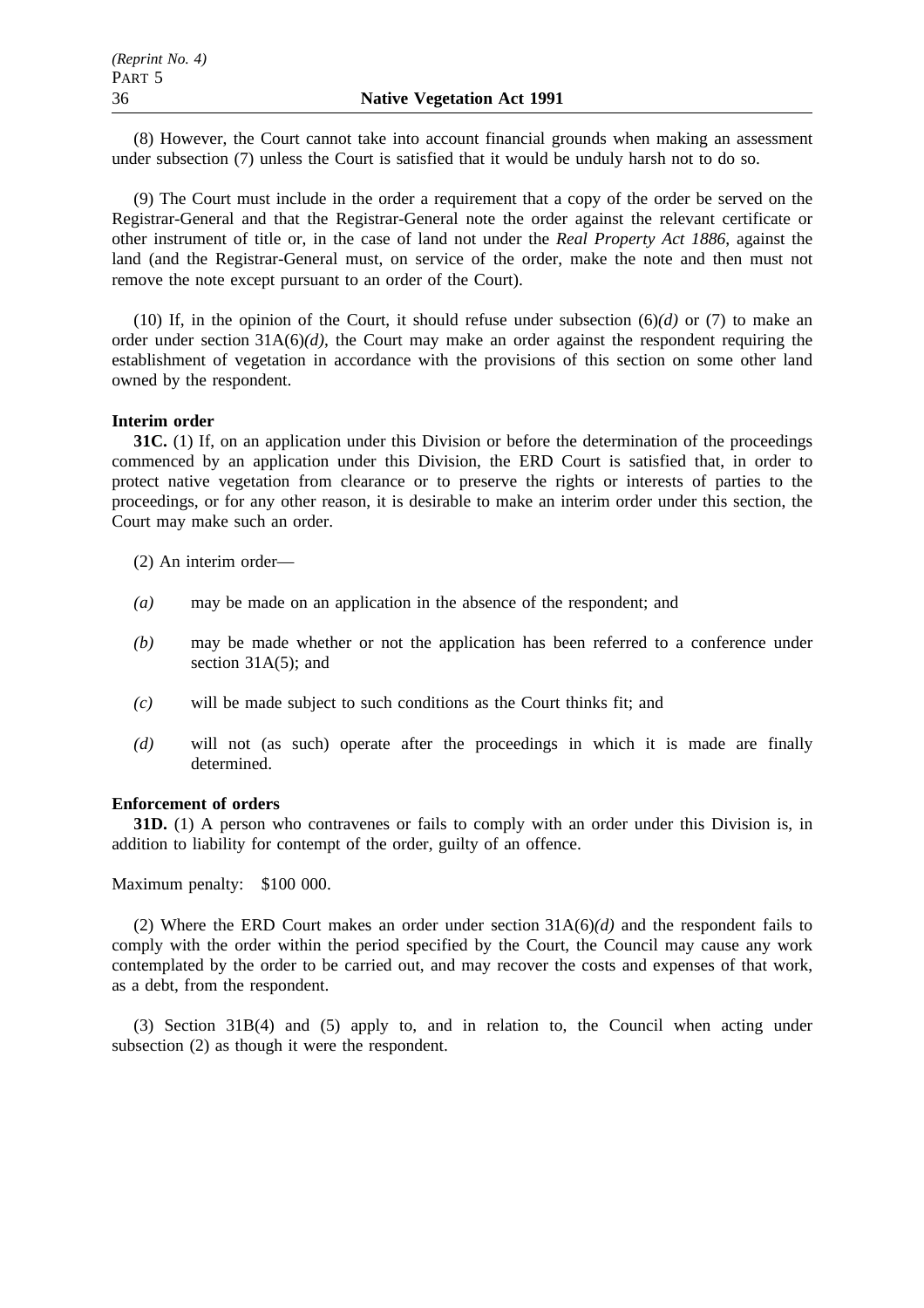- (4) Where an amount is recoverable from a person by the Council under subsection (2)—
- *(a)* the Council may, by notice in writing to the person, fix a period, being not less than 28 days from the date of the notice, within which the amount must be paid by the person, and, if the amount is not paid by the person within that period, the person is liable to pay interest charged at the rate prescribed by regulation on the amount unpaid and on any unpaid interest; and
- *(b)* the amount together with any interest so payable is, until paid, a first charge in favour of the Council on all land owned by the person.

### **Enforcement notices**

**31E.** (1) If an authorised officer who has been expressly authorised by the Minister to issue directions under this section has reasonable grounds on which to believe that a person has breached this Act, or is likely to breach this Act, the authorised officer may do such of the following as the officer considers necessary or appropriate in the circumstances:

- *(a)* direct the person to refrain, either for a specified period or until further notice, from the act, or course of action, that constitutes, or would constitute, the breach;
- *(b)* if, in the opinion of the authorised officer, a breach has occurred and the breach is a minor breach—direct the person to make good the breach in a manner, and within a period, specified by the authorised officer;
- *(c)* take such urgent action as is required or is, in the opinion of the authorised officer, desirable because of any situation arising from the breach or likely breach (as the case may be).
- (2) A direction under subsection (1) must be given by notice in writing.
- (3) A notice under subsection (2) must—
- *(a)* identify the authorised officer who is issuing the direction; and
- *(b)* set out any appeal rights that the person to whom the direction is given may have under this Act.

(4) If a person fails to comply with a direction under subsection  $(1)(b)$  within the time specified in the notice, the Council may cause the necessary action to be taken.

(5) The costs and expenses incurred by the Council under subsection (4) may be recovered by the Council as a debt due from the person whose failure gave rise to the action.

- (6) Where an amount is recoverable from a person by the Council under this section—
- *(a)* the Council may, by notice in writing to the person, fix a period, being not less than 28 days from the date of the notice, within which the amount must be paid by the person and, if the amount is not paid by the person within that period, the person is liable to pay interest charged at the rate prescribed by regulation on the amount unpaid and on any unpaid interest; and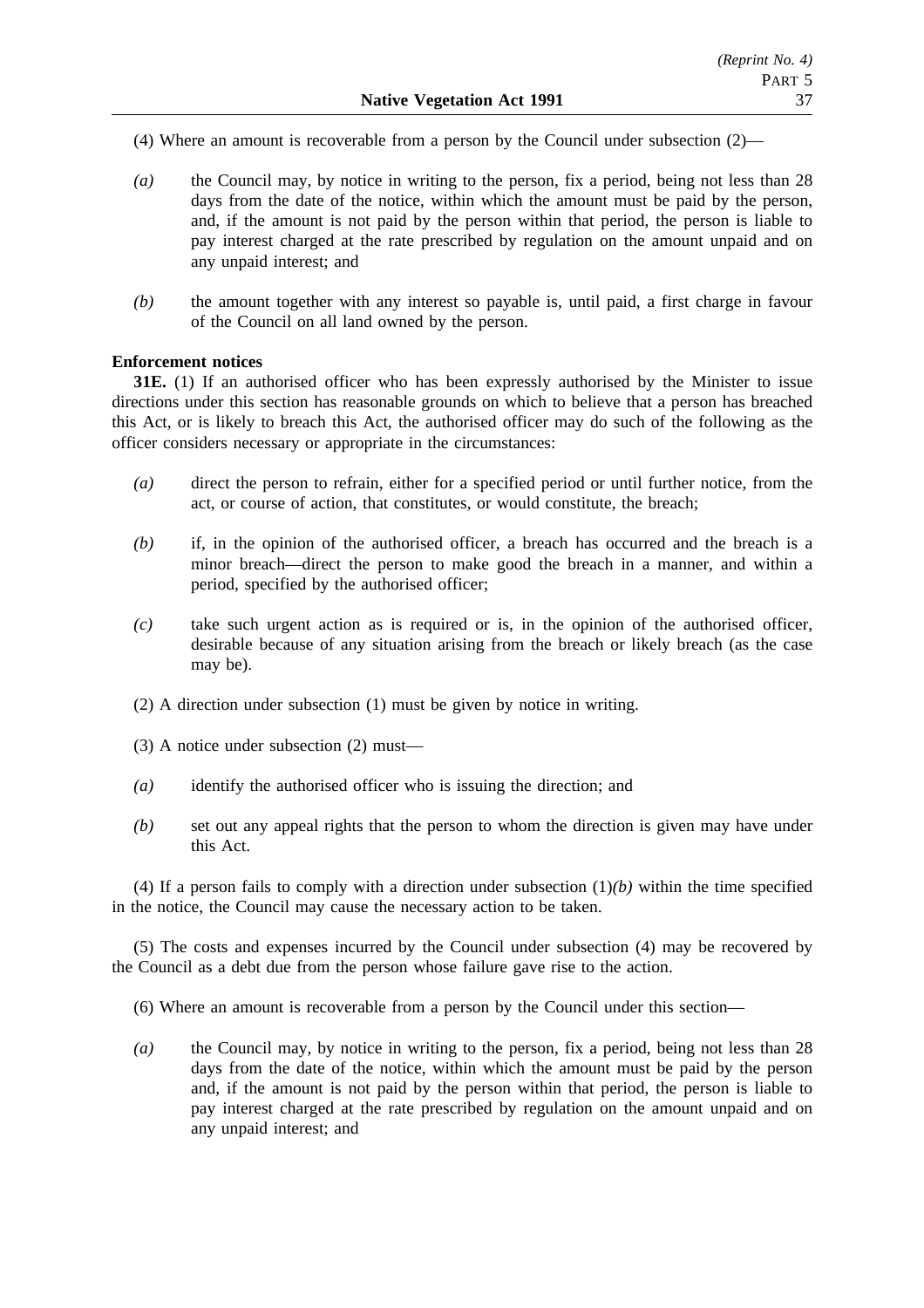*(b)* the amount together with any interest so payable is, until paid, a first charge in favour of the Council on all land owned by the person.

(7) Subject to any order of the ERD Court to the contrary, the operation of a direction is not suspended pending the determination of an appeal.

(8) A person who contravenes or fails to comply with a direction under this section is guilty of an offence.

Maximum penalty: \$10 000.

(9) A direction cannot be given under this section in relation to a breach if it appears that the breach occurred more than 12 months before the direction is given.

#### **Miscellaneous provisions**

**31F.** (1) The ERD Court may order an applicant in proceedings under section 31A—

- *(a)* to provide security for the payment of costs that may be awarded against the applicant if the application is subsequently dismissed; and
- *(b)* to give an undertaking as to the payment of any amount that may be awarded against the applicant under subsection (2).

(2) If on an application under section 31A the ERD Court is satisfied—

- *(a)* that the respondent has not breached this Act; and
- *(b)* that the respondent has suffered loss or damage as a result of the actions of the applicant; and
- *(c)* that in the circumstances it is appropriate to make an order under this provision,

the Court may, on the application of the respondent (and in addition to any order as to costs), require the applicant to pay to the respondent an amount, determined by the Court, to compensate the respondent for the loss or damage which the respondent has suffered.

(3) A person who fails to comply with an order of the ERD Court under this Division commits a contempt of Court.

(4) The Court may, if it considers it appropriate to do so, either on its own initiative or on the application of a party, vary or revoke an order previously made under subsection (1) or (2).

(5) The ERD Court may, on application under this subsection by a person to whom a notice has been given under section 31D(4)*(a)* or 31E(6)*(a)*, extend the period that has been fixed by the Council for the purposes of the notice (and the relevant order of the Court under this subsection will then have effect according to its terms).

#### **Appeals**

**32.** (1) Subject to the rules of the Supreme Court, an appeal lies against—

*(a)* an order of the ERD Court made in the exercise of the jurisdiction conferred by this Division; or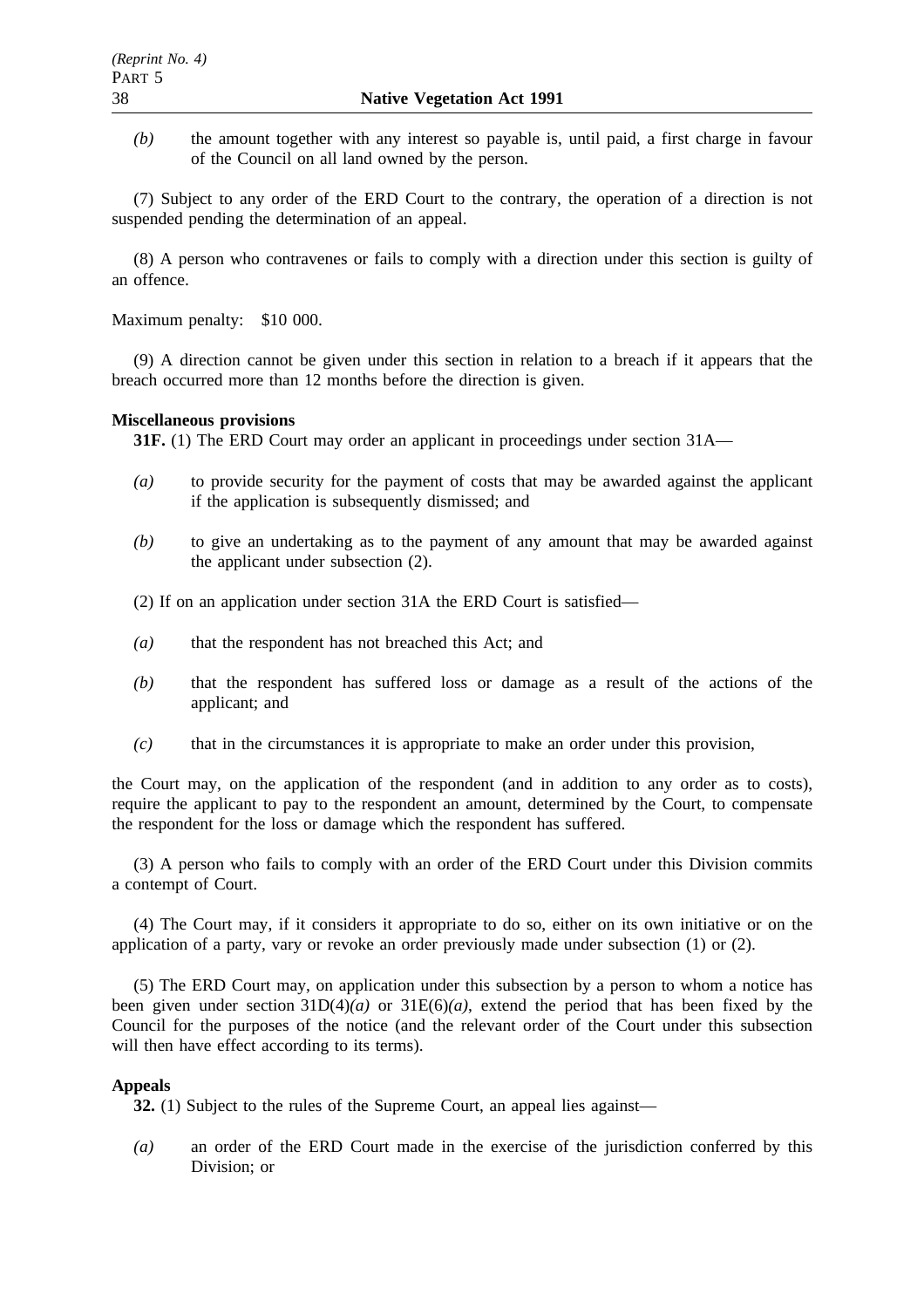*(b)* a decision by the ERD Court not to make an order under this Division,

to the Land and Valuation Court.

(2) An appeal under this section must be instituted within 60 days of the date of the decision or order subject to appeal, or such longer period as may be allowed by the Land and Valuation Court.

### **Commencement of proceedings**

**33.** (1) Proceedings under this Division may be commenced at any time within four years after the date of the alleged contravention of, or failure to comply with, a provision of this Act or, with the authorisation of the Minister, at any later time within six years after that date.

(2) An apparently genuine document purporting to be under the hand of the Minister and to authorise the commencement of proceedings under this Division must be accepted in legal proceedings, in the absence of proof to the contrary, as proof of the authorisation.

## **Division 3—Authorised officers**

### **Appointment of authorised officers**

**33A.** (1) The Minister may appoint an officer or employee of the Crown or a local council to be an authorised officer for the purposes of this Act.

- (2) An appointment of an authorised officer—
- *(a)* must be in writing; and
- *(b)* must be for a fixed term; and
- *(c)* may be subject to conditions; and
- *(d)* may be in respect of the whole State or any specified part of the State.

(3) Each authorised officer must be issued with an identity card that—

- *(a)* includes a photograph of the authorised officer; and
- *(b)* includes a statement about the authorised officer's powers under this Act; and
- *(c)* in the case of an authorised officer who has been expressly authorised by the Minister to issue directions under section 31E—expressly states that fact; and
- *(d)* if the appointment is in respect of part of the State only—states the part of the State in respect of which the authorised officer is appointed.

(4) The identity card must be issued as soon as is reasonably practicable after the appointment is made (but an authorised officer is not prevented from exercising powers under this Act just because an identity card is yet to be issued).

(5) An authorised officer must, if requested to do so, produce evidence of his or her appointment by providing a copy of his or her notice of appointment, or by showing his or her identity card for inspection, before exercising the powers of an authorised officer under this Act in relation to any person.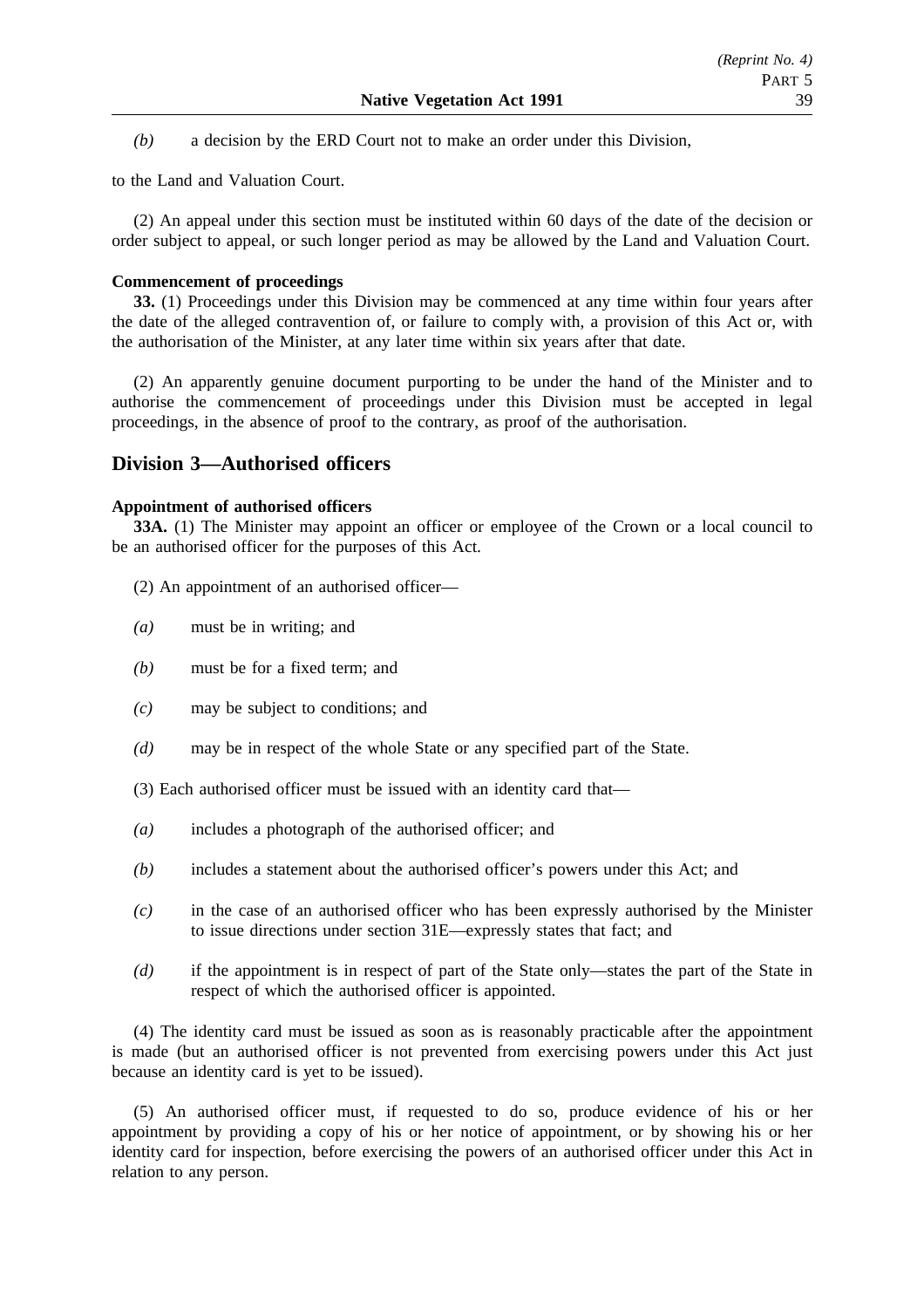(6) The Minister may, at any time, vary or revoke an appointment which he or she has made, or vary or revoke a condition of an appointment or impose a further condition in relation to an appointment.

(7) No civil or criminal liability attaches to an authorised officer or a person assisting an authorised officer for an act or omission by the authorised officer or by a person assisting the authorised officer in good faith and in the exercise, performance or discharge, or purported exercise, performance or discharge, of any power, function or duty under this Act.

(8) A civil liability that would, but for subsection (7), lie against an authorised officer or assistant lies instead against the Crown.

### **Powers of authorised officers**

**33B.** (1) Subject to this Division, an authorised officer may—

- *(a)* enter and inspect any land for any reasonable purpose connected with the administration or enforcement of this Act; and
- *(b)* give directions with respect to the stopping or movement of a vehicle that—
	- (i) has been used in, or is suspected by the authorised officer of having been used in, the clearance of native vegetation; or
	- (ii) is carrying a plant, or any part of a plant, comprising native vegetation,

as reasonably required in connection with the administration or enforcement of this Act; and

- *(c)* take samples of any plant or any part of any plant from any land, for identification and analysis as reasonably required in connection with the administration or enforcement of this Act; and
- *(d)* with the authority of a warrant issued under section 33C require any person to produce specified documents or documents of a specified kind, including a written record that reproduces in an understandable form information stored by computer, microfilm or other process, as reasonably required in connection with the administration or enforcement of this Act; and
- *(e)* with the authority of a warrant issued under section 33C examine, copy or take extracts from any documents so produced or require a person to provide a copy of any such document or information; and
- *(f)* take photographs or films or make audio, video or other recordings as reasonably required in connection with the administration or enforcement of this Act; and
- *(g)* dig up any land by the use of hand-held equipment for the purpose of taking samples; and
- *(h)* with the authority of a warrant issued under section 33C, to the extent to which it is reasonably required, take mechanical equipment on to any land and dig up the land, or any part of it, for the purposes of taking samples that the authorised officer reasonably suspects may constitute evidence of a breach of this Act;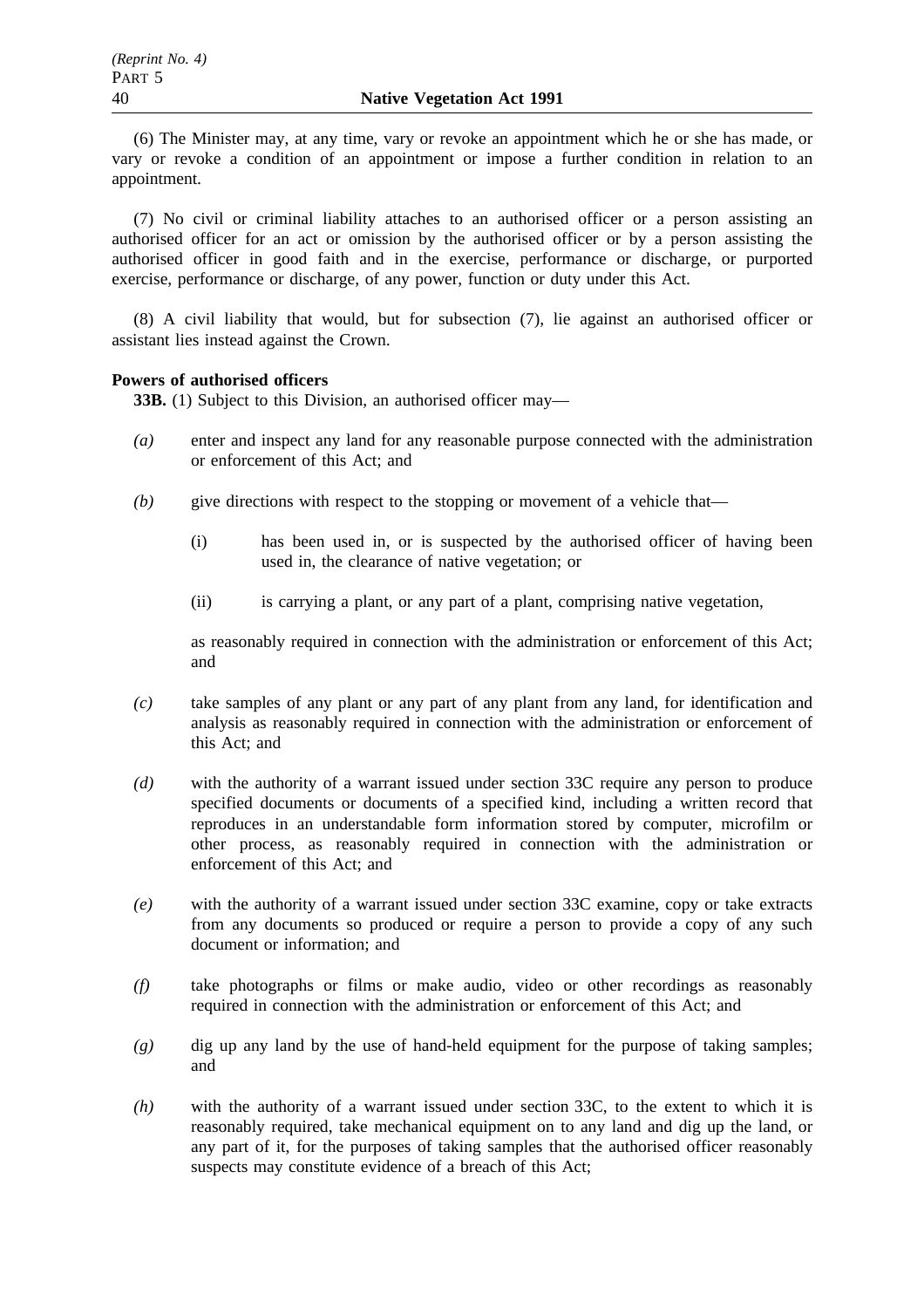- *(i)* in addition to the powers under a preceding paragraph, seize and retain anything that the authorised officer reasonably suspects may constitute evidence of a breach of this Act; and
- *(j)* require a person who the authorised officer reasonably suspects has committed, is committing or is about to commit, a breach of this Act to state the person's full name and usual place of residence; and
- *(k)* require a person who the authorised officer reasonably suspects has knowledge of matters in respect of which information is reasonably required for the administration or enforcement of this Act to answer questions in relation to those matters; and
- *(l)* give any directions reasonably required in connection with the exercise of a power conferred by any of the paragraphs of this subsection or otherwise in connection with the administration or enforcement of this Act.

(2) Without limiting subsection (1)*(a)*, an authorised officer may enter and inspect any land for the purpose of determining whether a heritage agreement entered into under this Act or entered into in compliance with a condition of consent to clear native vegetation under the repealed Act is being, or has been, complied with.

(3) An authorised officer must not exercise a power conferred by subsection  $(1)(a)$  or  $(2)$  in respect of residential premises.

(4) Where an authorised officer enters land and takes samples of any plant or any part of any plant for identification and analysis, the authorised officer must take reasonable steps to provide the owner of land with a reasonable amount of information about his or her actions.

(5) Where an authorised officer enters land and takes photographs or films or makes audio, video or other recordings, the authorised officer must, as soon as reasonably practicable after entering the land—

- *(a)* serve notice on the owner or occupier of the land informing him or her of the date on which the authorised officer entered the land; and
- *(b)* provide the owner or occupier with a copy of the photographs, films, audio, video or other recordings (if any) taken or made by the authorised officer when on the land.

(6) A copy provided under subsection  $(5)(b)$  must be in an electronic form unless the Minister authorises it to be provided in some other form.

(7) Where an authorised officer digs up any land under subsection (1), the authorised officer must, after taking such steps as the authorised officer thinks fit in the exercise of powers under that subsection, insofar as is reasonably practicable, take steps to ensure that the land is restored to such state as is reasonable in the circumstances.

(8) Before an authorised officer requires a person to answer questions under subsection (1)*(k)*, the authorised officer must inform the person of his or her right to decline to answer any question that might tend to incriminate the person or to make the person liable to a criminal penalty.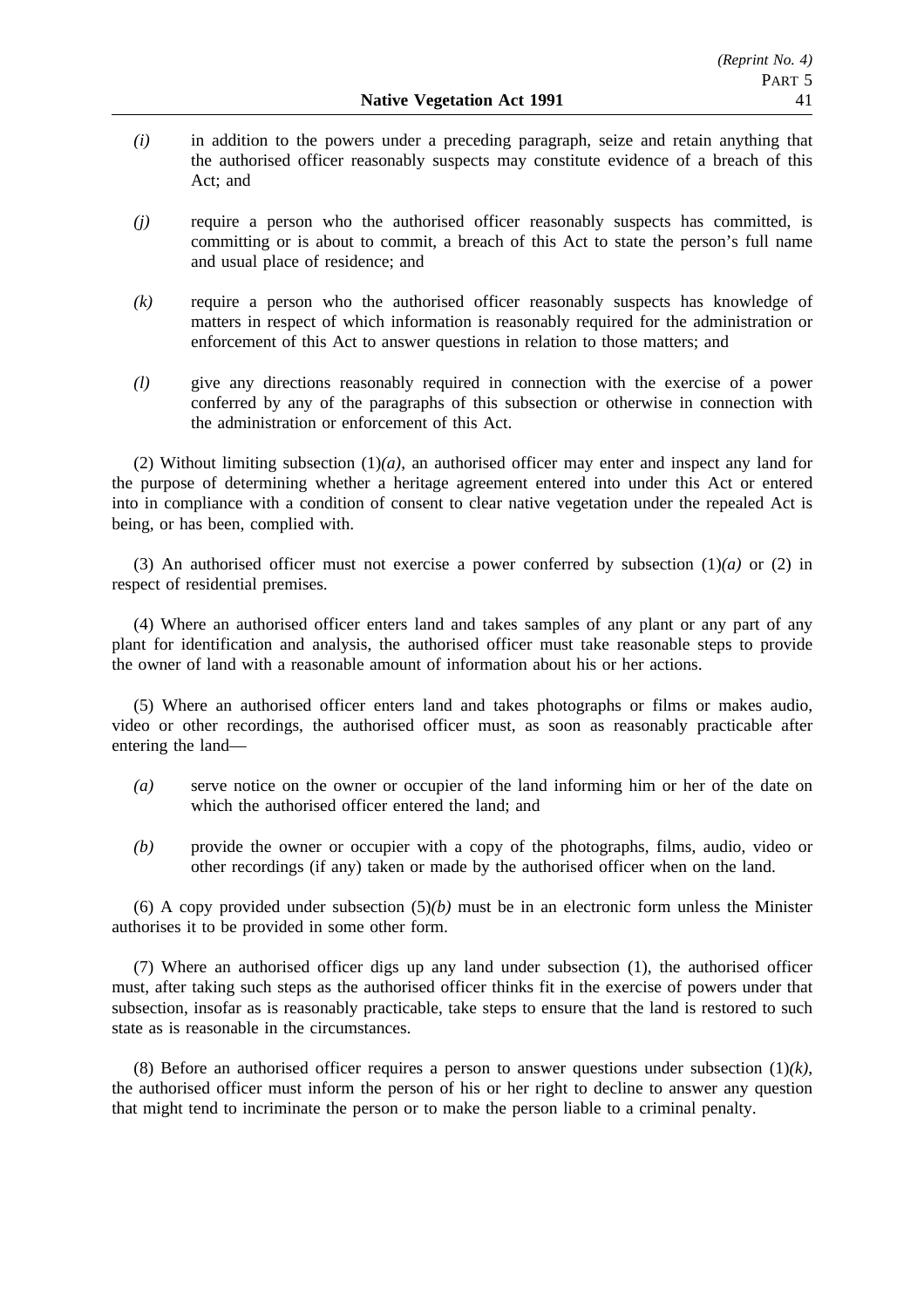(9) Where—

- *(a)* a person whose native language is not English is suspected of having committed an offence against this Act; and
- *(b)* the person is not reasonably fluent in English,

the following provisions apply:

- *(c)* the person is entitled to be assisted by an interpreter during any questioning conducted by an authorised officer in the course of an investigation of the suspected offence;
- *(d)* where it appears that the person may be entitled to be assisted by an interpreter, an authorised officer must not proceed with any questioning, or further questioning, until the person has been informed of the right to an interpreter;
- *(e)* if the person requests the assistance of an interpreter, an authorised officer must not proceed with any questioning, or further questioning, until an interpreter is present.

(10) In the exercise of powers under this Act an authorised officer may be assisted by such persons as he or she considers necessary in the circumstances.

(11) An authorised officer may require an occupier of any land or a person apparently in charge of any plant, equipment, vehicle or other thing to give to the authorised officer or a person assisting the authorised officer such assistance as is reasonably required by the authorised officer for the effective exercise of powers conferred by this Act.

(12) Where a person gives assistance to an authorised officer as required under subsection (11), the person must, if he or she so requires, be reimbursed by the authorised officer or the Minister for any reasonable costs and expenses incurred in giving the assistance.

### **Issue of warrants**

**33C.** (1) Where, on the application of an authorised officer, a magistrate is satisfied that there are reasonable grounds to believe that the inspection of documents may provide information relevant to the administration or enforcement of this Act, the magistrate may issue a warrant authorising an authorised officer—

- *(a)* to require a specified person to produce documents under section 33B(1)*(d)*; and
- *(b)* to examine, copy and take extracts from those documents or to require a person to provide a copy of any of those documents under section 33B(1)*(e)*.

(2) Where, on the application of an authorised officer, a magistrate is satisfied that there are reasonable grounds to believe that a person may have committed a breach of this Act, the magistrate may issue a warrant authorising an authorised officer to take action under section 33B(1)*(h)*.

(3) An application for the issue of a warrant may be made either personally or by telephone.

(4) The grounds of an application for a warrant must be verified by affidavit.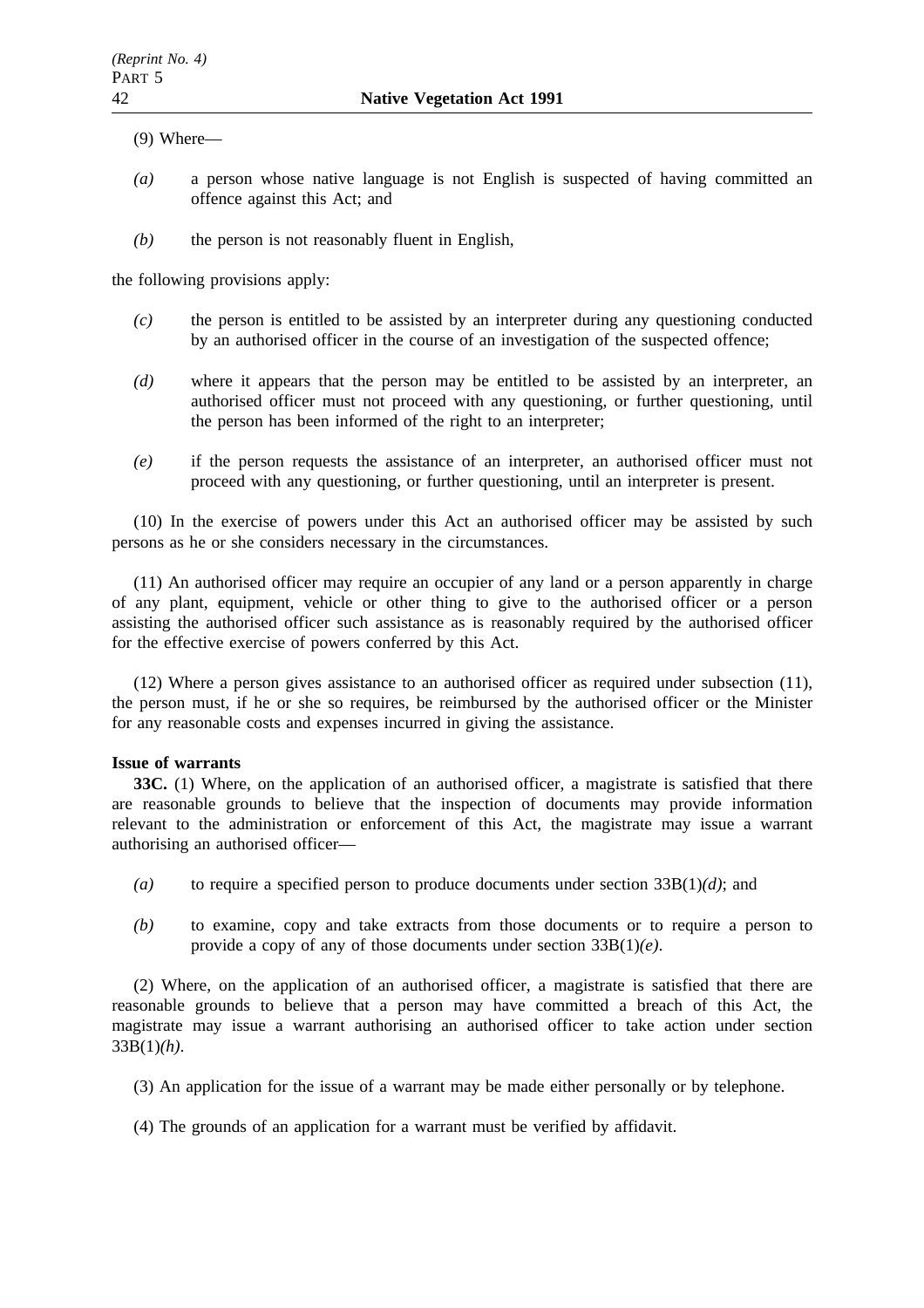(5) An application for the issue of a warrant may not be made by telephone unless in the opinion of the applicant a warrant is urgently required and there is insufficient time to make the application personally.

(6) Where an application for the issue of a warrant is made by telephone, the following provisions apply:

- *(a)* the applicant must inform the magistrate of his or her name and identify himself or herself as an authorised officer, and the magistrate, on receiving that information, is entitled to assume, without further inquiry, that the applicant is an authorised officer; and
- *(b)* the applicant must inform the magistrate of the grounds on which he or she seeks the issue of the warrant; and
- *(c)* if it appears to the magistrate from the information furnished by the applicant that there are proper grounds for the issue of a warrant, the magistrate must inform the applicant of the facts on which he or she relies as grounds for the issue of the warrant, and must not proceed to issue the warrant unless the applicant undertakes to make an affidavit verifying those facts; and
- *(d)* if the applicant gives such an undertaking, the magistrate may then make out and sign a warrant, noting on the warrant the facts on which he or she relies as grounds for the issue of the warrant; and
- *(e)* the warrant will be taken to have been issued, and will come into force, when signed by the magistrate; and
- *(f)* the magistrate must inform the applicant of the terms of the warrant; and
- *(g)* the applicant must, as soon as practicable after the issue of the warrant, forward to the magistrate an affidavit verifying the facts referred to in paragraph *(c)*.

(7) A magistrate by whom a warrant is issued must file the warrant, or a copy of the warrant, and the affidavit verifying the grounds on which the application for the warrant was made, in the ERD Court.

(8) An authorised officer who executes a warrant must, as soon as practicable after execution of the warrant—

- *(a)* prepare a notice in the prescribed form containing—
	- (i) his or her own name and a statement that he or she is an authorised officer under this Act; and
	- (ii) the name of the magistrate who issued the warrant and the date and time of its issue; and
	- (iii) a description of the authority conferred by the warrant; and
- *(b)* give the notice to the person affected by the warrant.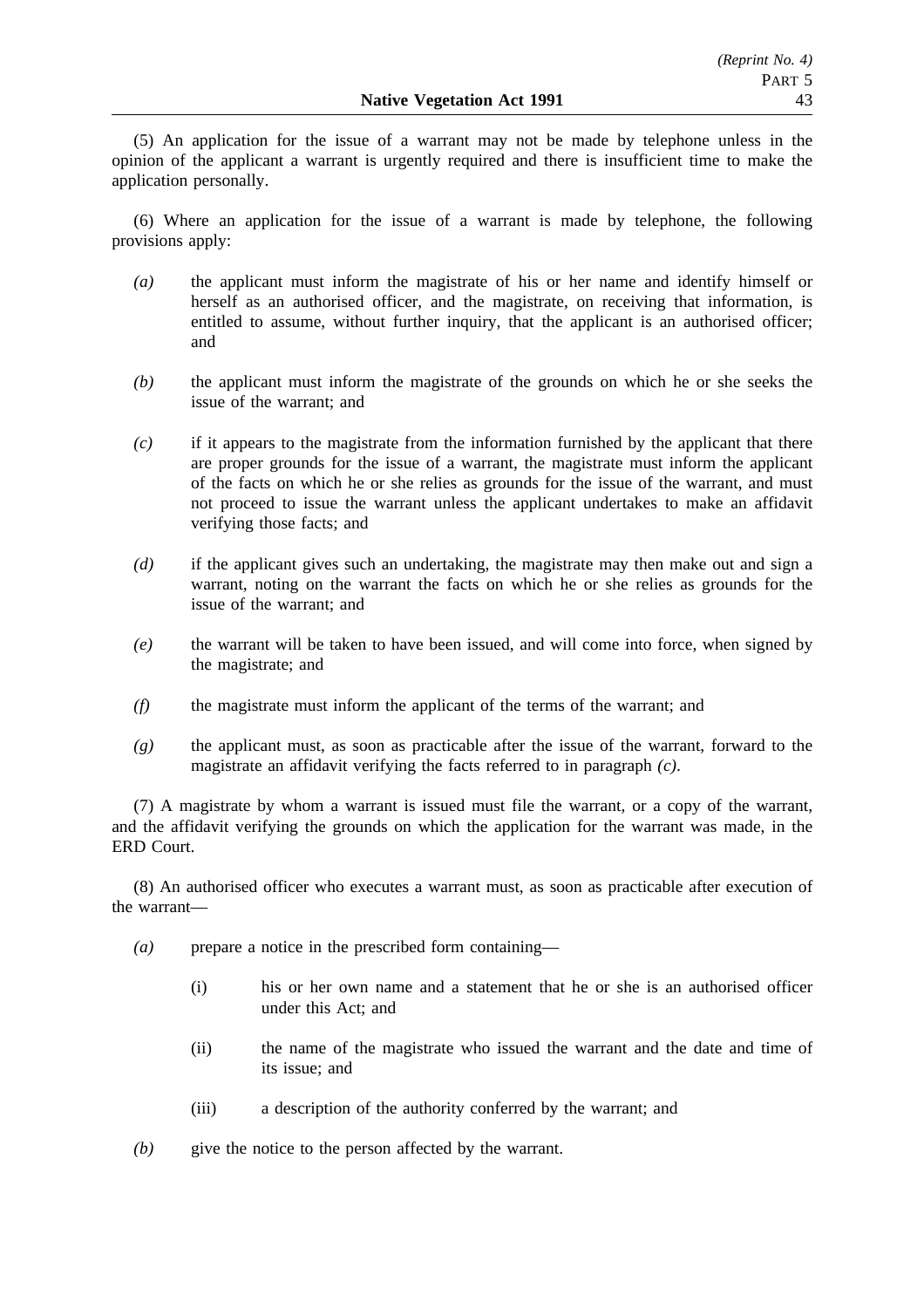(9) A warrant, if not executed at the expiration of one month from the date of its issue, then expires.

### **Provisions relating to seizure**

**33D.** (1) Where a thing has been seized under this Division the following provisions apply:

- *(a)* the thing must be held pending proceedings for an offence against this Act related to the thing seized, unless the Minister, on application, authorises its release to the person from whom it was seized, or to any person who had legal title to it at the time of its seizure, subject to such conditions as the Minister thinks fit (including conditions as to the giving of security for satisfaction of an order under paragraph *(b)*(ii));
- *(b)* where proceedings for an offence against this Act relating to the thing are instituted within the prescribed period after its seizure and the defendant is convicted or found guilty of the offence, the court may—
	- (i) order that it be forfeited to the Minister; or
	- (ii) where it has been released pursuant to paragraph *(a)*—order that it be forfeited to the Minister or that the person to whom it was released or the defendant pay to the Minister an amount equal to its market value at the time of its seizure, as the court thinks fit;
- *(c)* where—
	- (i) proceedings are not instituted for an offence against this Act relating to the thing within the prescribed period after its seizure; or
	- (ii) proceedings have been so instituted and—
		- (A) the defendant is found not guilty of the offence; or
		- (B) the defendant is convicted or found guilty of the offence but no order for forfeiture is made under paragraph *(b)*,

then the person from whom the thing was seized, or any person with legal title to it, is entitled to recover from the Minister (if necessary, by action in a court of competent jurisdiction) the thing itself, or if it has been damaged or destroyed, compensation of an amount equal to its market value at the time of its seizure.

(2) In subsection  $(1)$ —

"**the prescribed period**" means six months or such longer period as the ERD Court may, on application by the Minister, allow.

### **Offence to hinder etc authorised officers**

**33E.** (1) A person who—

*(a)* hinders or obstructs an authorised officer, or a person assisting an authorised officer, in the exercise of powers conferred by this Act; or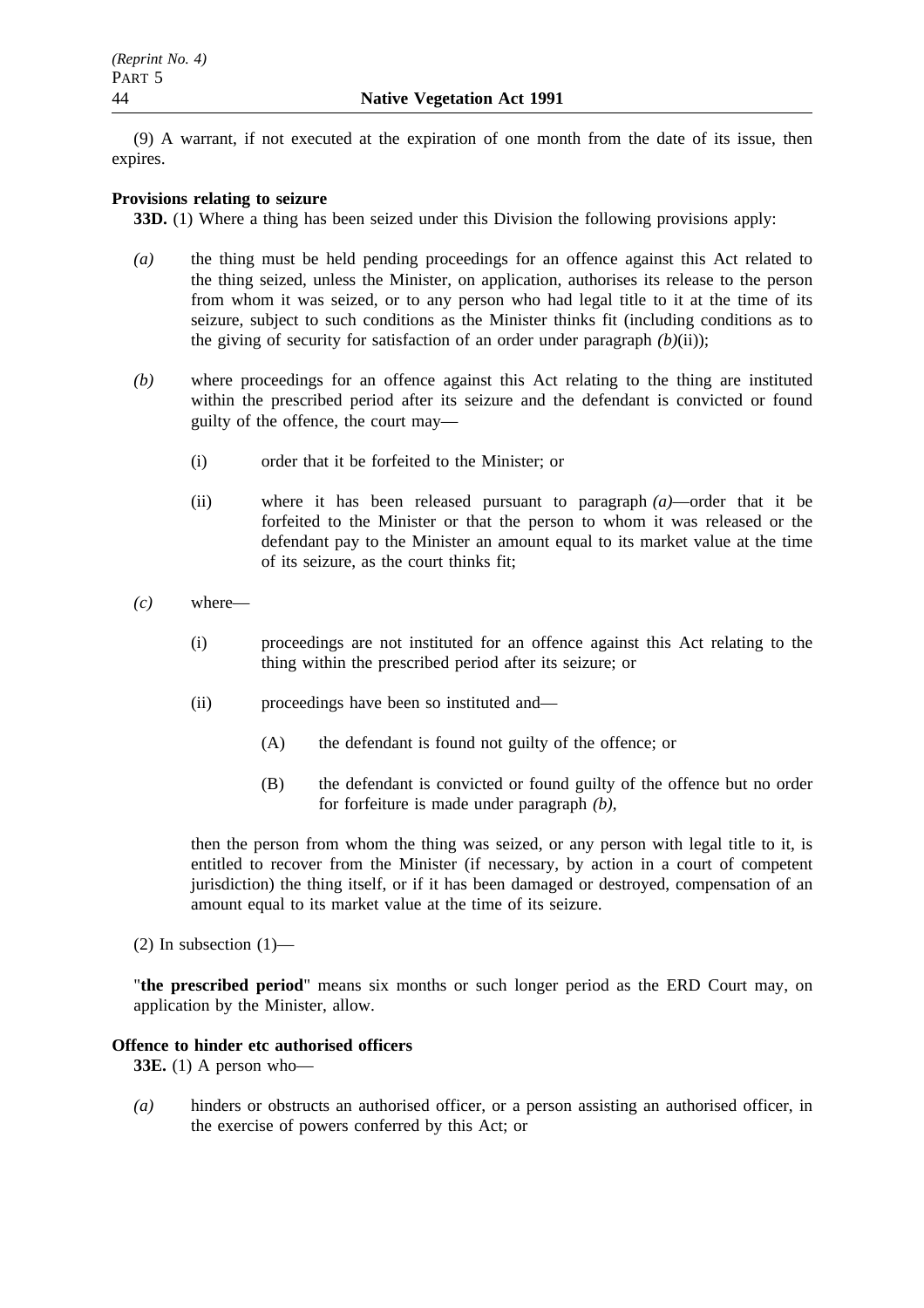- *(b)* uses abusive, threatening or insulting language to an authorised officer, or a person assisting an authorised officer; or
- *(c)* refuses or fails to comply with a requirement or direction of an authorised officer under this Division; or
- *(d)* when required by an authorised officer under this Division to answer a question, refuses or fails to answer the question to the best of the person's knowledge, information and belief; or
- *(e)* falsely represents, by words or conduct, that he or she is an authorised officer,

is guilty of an offence.

Maximum penalty: \$5 000.

(2) A person who assaults an authorised officer, or a person assisting an authorised officer in the exercise of powers under this Act, is guilty of an offence.

Maximum penalty: \$10 000 or two years imprisonment or both.

(3) Despite subsection  $(1)(d)$ , a person is not obliged to answer a question under this Division if to do so might tend to incriminate the person or make the person liable to a criminal penalty.

### **Offences by authorised officers etc**

**33EA.** An authorised officer, or a person assisting an authorised officer, who—

- *(a)* addresses offensive language to any other person; or
- *(b)* without lawful authority, hinders or obstructs or uses or threatens to use force in relation to any other person,

is guilty of an offence.

Maximum penalty: \$5 000.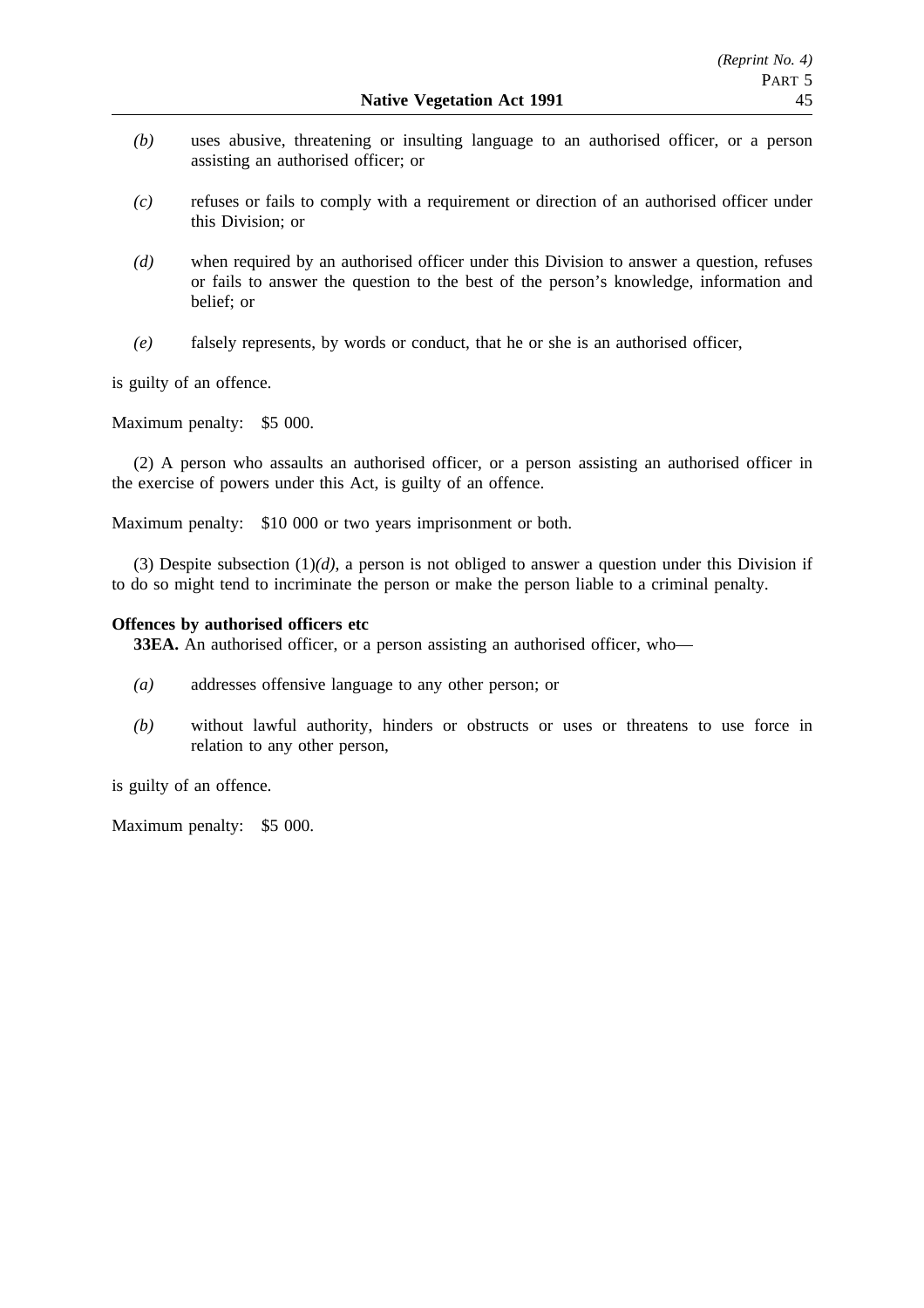## **Part 5A—Administrative appeals**

### **Right of appeal**

**33F.** (1) An applicant for consent to clear native vegetation may appeal to the ERD Court against a refusal by the Council on or after the commencement of this Part to grant the consent or against the imposition by the Council on or after the commencement of this Part of conditions on the consent.

(2) A person who has been given a written direction under section 31E may appeal to the ERD Court against the direction.

(3) An appeal under subsection (1) or (2) must be instituted in the manner and form determined by the Court within the prescribed period after the appellant first has notice of the decision or direction appealed against or within such further time as the Court considers to be reasonable in the circumstances.

- (4) The prescribed period referred to in subsection (3) is—
- *(a)* in the case of an appeal under subsection (1)—two months;
- *(b)* in the case of an appeal under subsection (2)—14 days after the direction is given to the appellant.

(5) An appeal under subsection (1) will be in the nature of a judicial review of an administrative decision on grounds relating to the practices or procedures of the Council that are recognised by administrative law (and not so as to allow in any respect a review of the merits of the decision).

- (6) On an appeal the Court may—
- *(a)* in the case of an appeal under subsection (1)—
	- (i) affirm the decision appealed against; or
	- (ii) rescind the decision appealed against and remit the subject matter of the appeal to the Council for consideration or further consideration in accordance with any recommendations of the Court (but not so as to derogate from the ultimate discretion of the Council to refuse to grant a consent, or to impose conditions with respect to the granting of a consent);
- *(b)* in the case of an appeal under subsection (2)—
	- (i) affirm the direction appealed against; or
	- (ii) rescind the direction appealed against (but not so as to derogate from the ability of an authorised officer to give a further direction in an appropriate case after taking into account any relevant decision of the Court).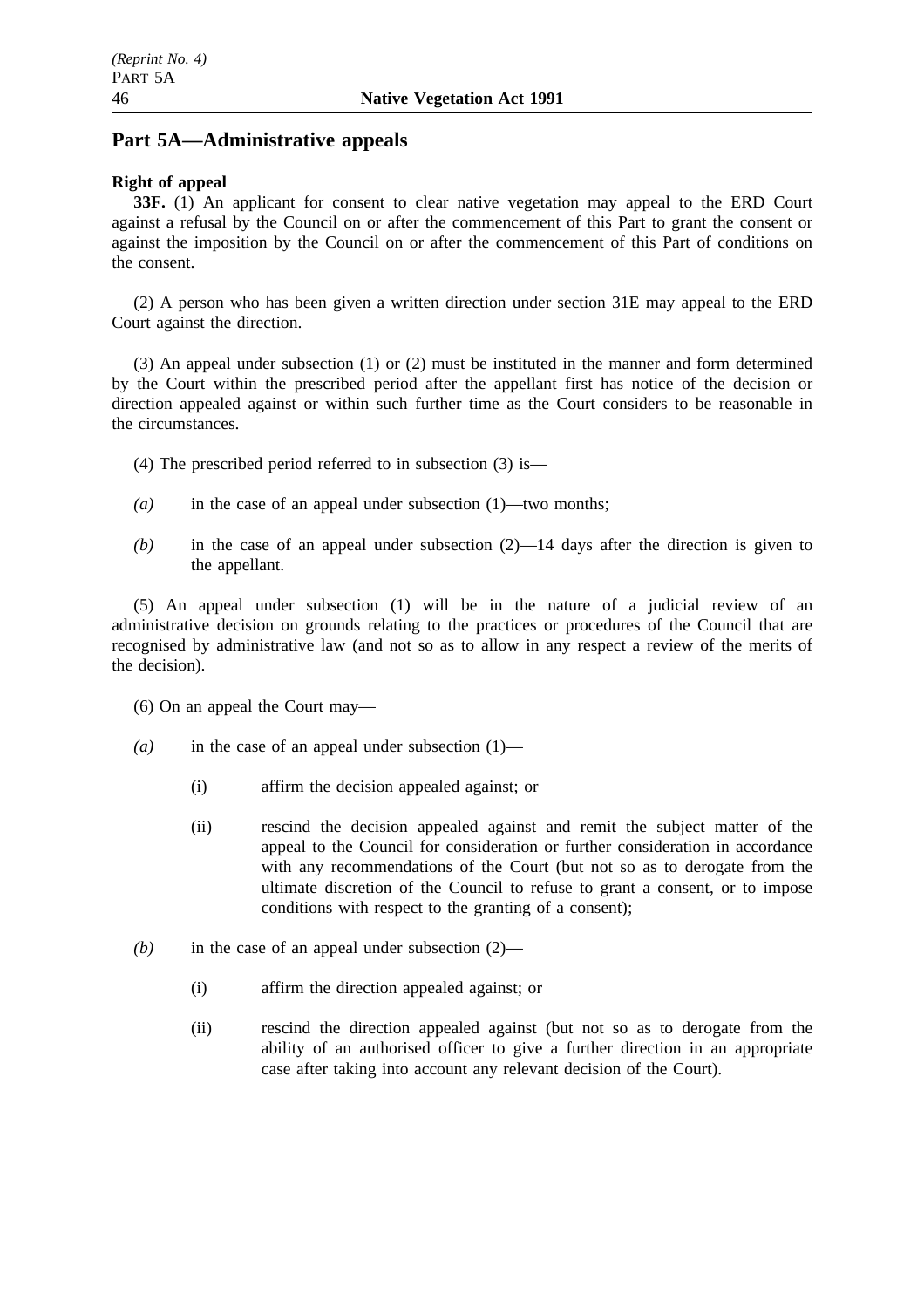(7) Despite subsection (1) of section 17 of the *Environment, Resources and Development Court Act 1993*, a person cannot be joined under that subsection as a party to proceedings on an appeal under subsection (1) of this section but the Court may, if it is of the opinion that there is some good reason for doing so, allow a person who is not a party to the proceedings to appear or be represented in the proceedings and, in so doing—

- *(a)* produce documents and other materials; and
- *(b)* make representations and submissions.

### **Expiry of Part**

**33G.** This Part will expire on 1 January 2007 (and any reference to an appeal under this Part in any other section of this Act will then have no effect).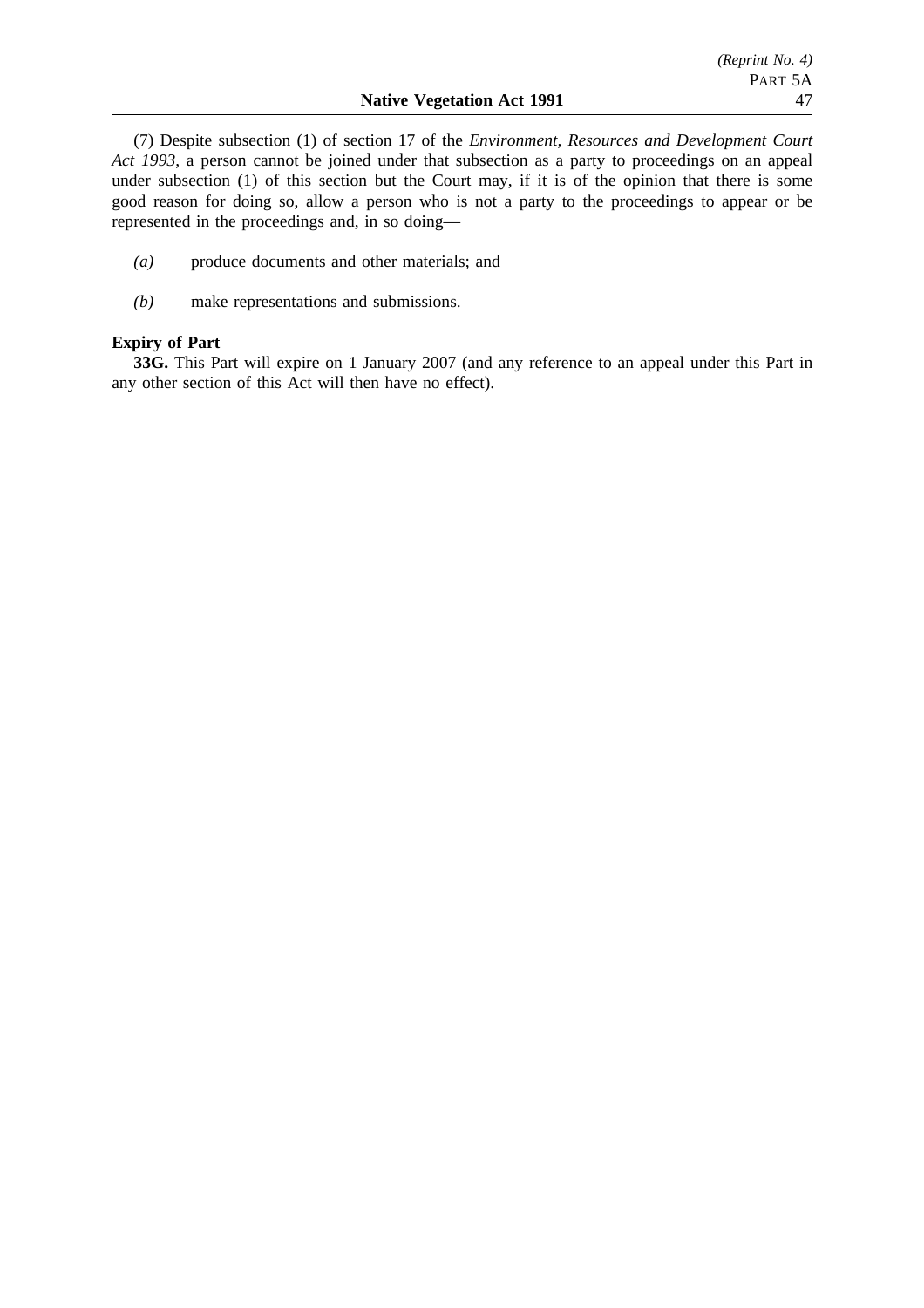## **Part 5B—Interest and recovery of money**

### **Interest**

**33H.** (1) Interest accrues on an amount payable to the Council under sections 31D and 31E and on unpaid interest under those sections in accordance with the regulations.

(2) A person who is liable to pay an amount under the provisions referred to in subsection (1) is also liable to pay interest that accrues, or has accrued, on or in relation to that amount.

(3) Regulations referred to in subsection (1) may (without limiting their scope) prescribe the time from which interest accrues.

### **Sale of land for non-payment**

**33I.** (1) Where an amount payable under this Act, or interest in relation to such an amount, is a first charge on land and has been unpaid for one year or more, the Council may sell the land.

(2) Before the Council sells land in pursuance of this section, it must serve notice on the owner and occupier of the land—

- *(a)* stating the period for which the amount and interest have been unpaid; and
- *(b)* stating the amount of the total liability for the amount and interest presently outstanding and charged on the land; and
- *(c)* stating that if that amount is not paid in full within one month of service of the notice (or such longer time as the Council may allow), the Council intends to sell the land for non-payment of the amount and interest.

(3) A copy of a notice must be served on the registered mortgagee or encumbrancee of the land (if any).

(4) If the outstanding amount is not paid in full within the time allowed under subsection (2), the Council may proceed to sell the land.

(5) The sale will, except in the case of land held from the Crown under a lease, licence or agreement to purchase, be by public auction (and the Council may set a reserve price for the purposes of the auction).

(6) An auction under this section must be advertised on at least two separate occasions in a newspaper circulating generally throughout the State.

(7) If, before the date of the auction, the outstanding amount and the costs incurred by the Council in proceeding under this section are paid to the Council, the Council must withdraw the land from auction.

 $(8)$  If—

- *(a)* an auction fails; or
- *(b)* the land is held from the Crown under a lease, licence or agreement to purchase,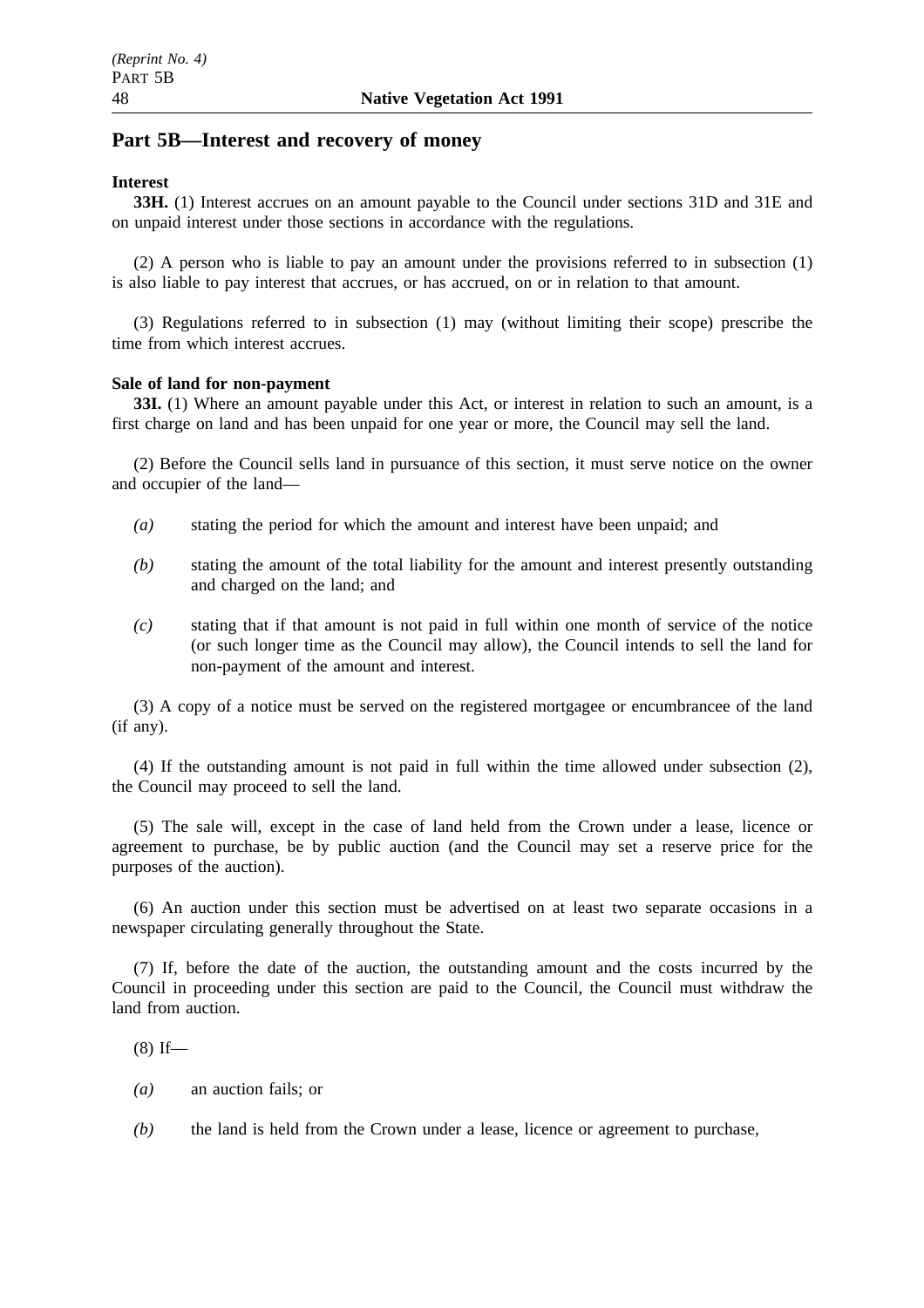the Minister may sell the land by private contract for the best price that he or she can reasonably obtain.

(9) Any money received by the Council or the Minister in respect of the sale of land under this section will be applied as follows:

- *(a)* firstly—in paying the costs of the sale and any other costs incurred in proceeding under this section;
- *(b)* secondly—in discharging the liability for the amount and interest payable under this Act;
- *(c)* thirdly—in discharging any liability to the Crown for rates, charges or taxes (including rates, charges or taxes that are a first charge on the land);
- *(d)* fourthly—in discharging any liability to a council for rates or any other liability to a council in respect of the land;
- *(e)* fifthly—in discharging any liabilities secured by registered mortgages, encumbrances or charges;
- *(f)* sixthly—in discharging any other mortgages, encumbrances and charges of which the Council or the Minister (as the case may be) has notice;
- *(g)* seventhly—in payment to the former owner of the land.

(10) If the former owner cannot be found after making reasonable inquiries as to his or her whereabouts, an amount payable to the former owner must be dealt with as unclaimed money under the *Unclaimed Moneys Act 1891*.

(11) Where land is sold by the Council or the Minister in pursuance of this section, an instrument of transfer executed by the Council or the Minister (as the case may be) will operate to vest title to the land in the purchaser.

(12) The title vested in a purchaser under subsection (11) will be free of—

- *(a)* all mortgages and charges; and
- *(b)* except in the case of land held from the Crown under lease or licence—all leases and licences,

(and the Registrar-General, when registering or enrolling an instrument of transfer to vest title in the purchaser, must discharge any caveat relating to the land, and may make any note or endorsement, or take any other action in relation to any instrument, certificate, register or record, as the Registrar-General thinks fit).

(13) An instrument of transfer passing title to land in pursuance of a sale under this section must, when lodged with the Registrar-General for registration or enrolment, be accompanied by a statutory declaration made by the presiding member of the Council stating that the requirements of this section in relation to the sale of the land have been observed.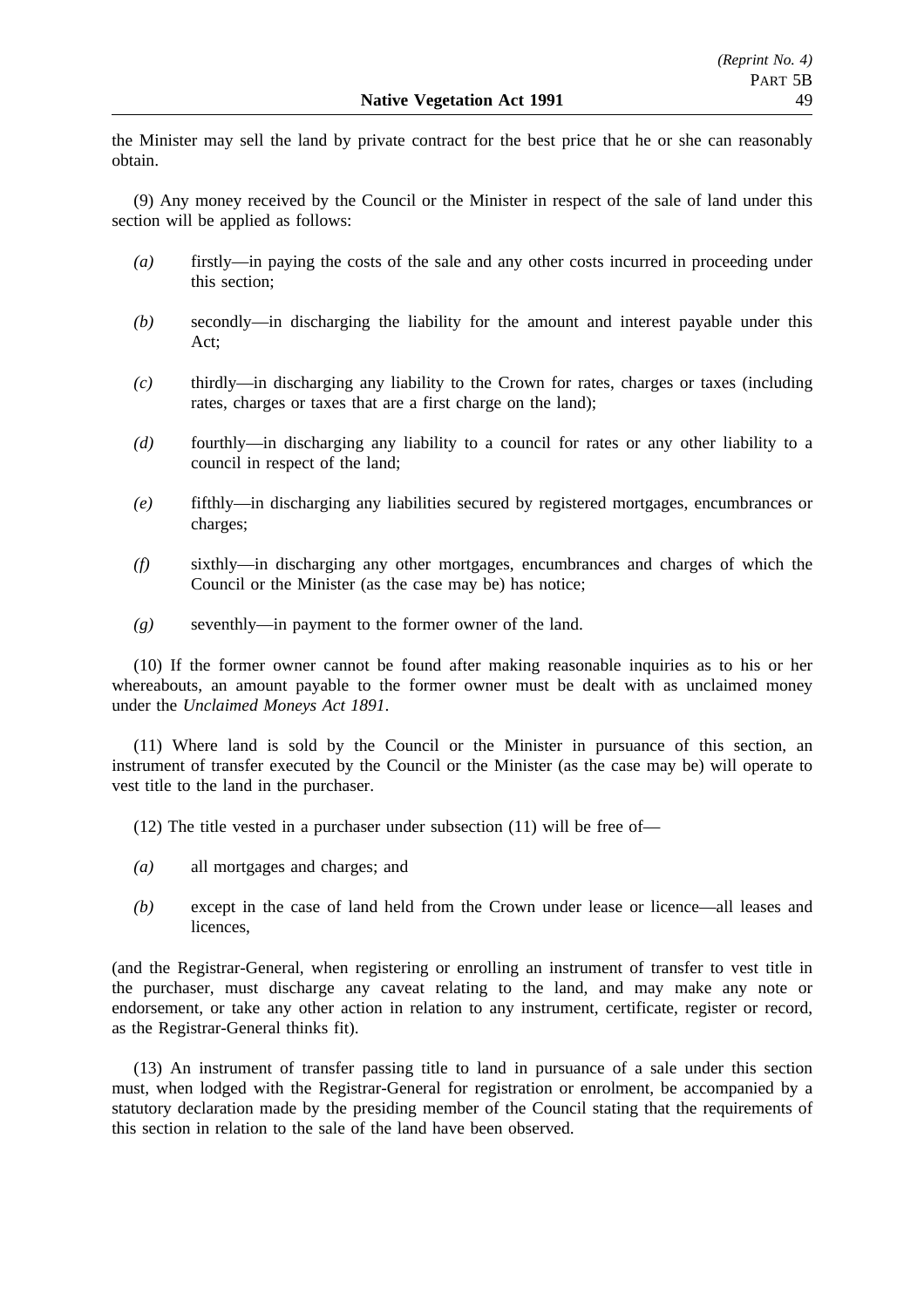(14) Where it is not reasonably practicable to obtain the duplicate certificate of title to land that is sold in pursuance of this section, the Registrar-General may register the transfer notwithstanding the non-production of the duplicate, but in that event he or she must cancel the existing certificate of title for the land and issue a new certificate in the name of the transferee.

(15) A reference in this section to land, or title to land, held from the Crown under lease, licence or agreement to purchase, is a reference to the interest of the lessee, licensee or purchaser in the land.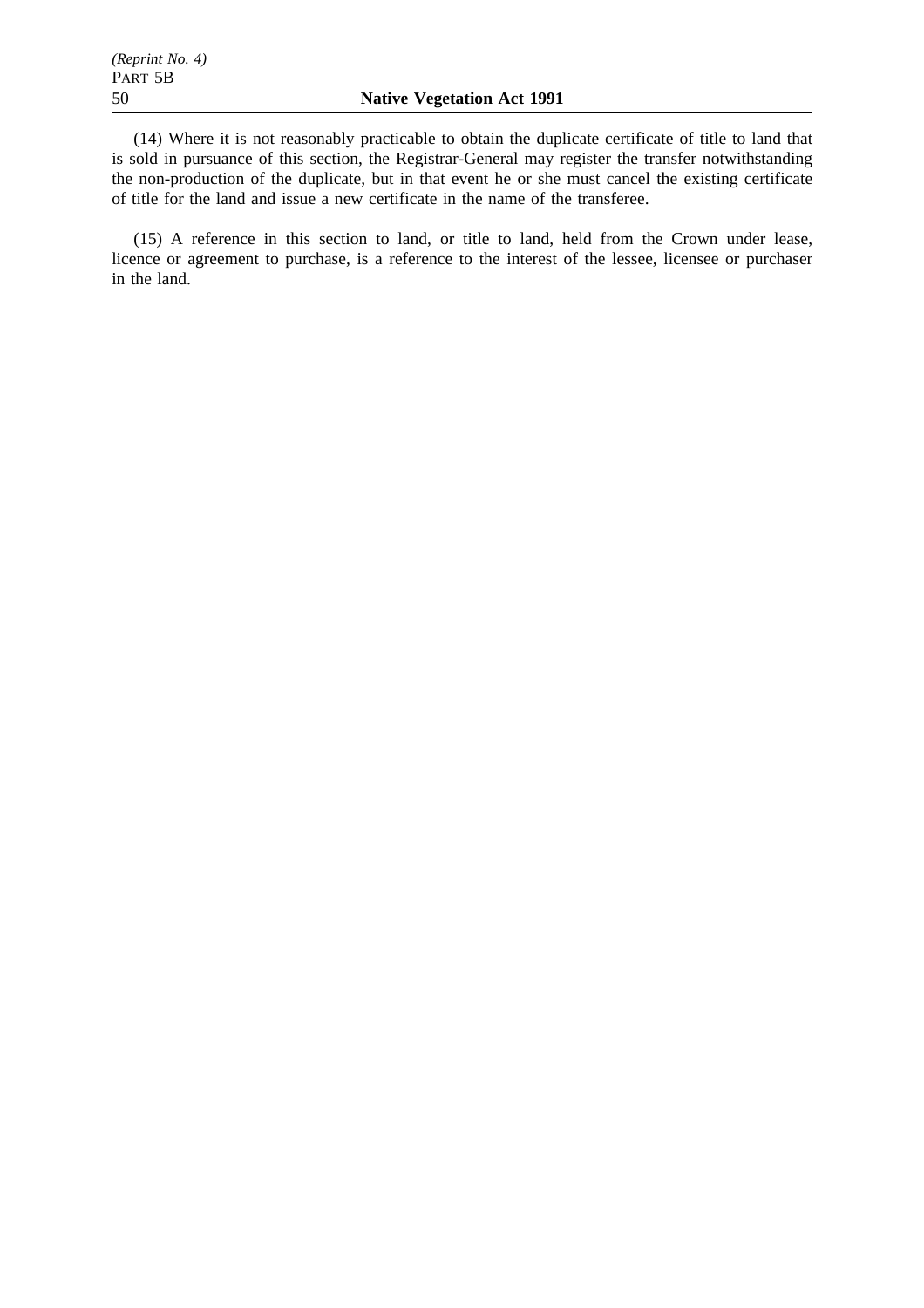### **Part 6—Miscellaneous**

### **Constitution of Environment, Resources and Development Court**

**33J.** The following provisions apply, subject to section 31A(8), in respect of the constitution of the ERD Court when exercising jurisdiction under this Act:

- *(a)* the Court may be constituted in a manner provided by the *Environment, Resources and Development Court Act 1993* or may, if the Presiding Member of the Court so determines, be constituted of a Judge and one commissioner;
- *(b)* the provisions of the *Environment, Resources and Development Court Act 1993* apply in relation to the Court constituted of a Judge and one commissioner in the same way as in relation to a full bench of the Court;
- *(c)* the Court may not be constituted of or include a commissioner unless—
	- (i) in a case where only one commissioner is to sit (whether alone or with another member or members of the Court)—the commissioner; or
	- (ii) in any other case—at least one commissioner,

is a commissioner who has been specifically designated by the Governor as a person who has wide practical knowledge of, and experience in, the preservation and management of native vegetation.

## **Evidentiary provisions etc**

**34.** (1) An allegation in enforcement proceedings under Part 5 Division 2 or in proceedings for an offence against this Act that vegetation is, or was, comprised of a plant or plants of a species indigenous to South Australia must be accepted as proved in the absence of proof to the contrary.

(2) Where in enforcement proceedings under Part 5 Division 2 or in proceedings for an offence against this Act it is proved that vegetation has been cleared, it must be presumed in the absence of proof to the contrary that the vegetation was cleared by the owner and occupier of the land on which it is or was growing or is or was situated.

(3) It must be presumed in enforcement proceedings under Part 5 Division 2 and in proceedings for an offence against this Act, in the absence of proof to the contrary, that vegetation to which the proceedings relate was not intentionally sown or planted by a person.

(3a) Where in enforcement proceedings under Part 5 Division 2 or in proceedings for an offence against this Act it appears that an alleged fact has been determined by the use of an electronic, sonic, optical, mechanical or other device by an authorised officer or person assisting an authorised officer, the alleged fact must be accepted as proved in the absence of proof to the contrary.

(4) In any legal proceedings, an apparently genuine document appearing to be a copy of a heritage agreement certified by the Minister, is, in the absence of proof to the contrary, proof of the agreement and its terms.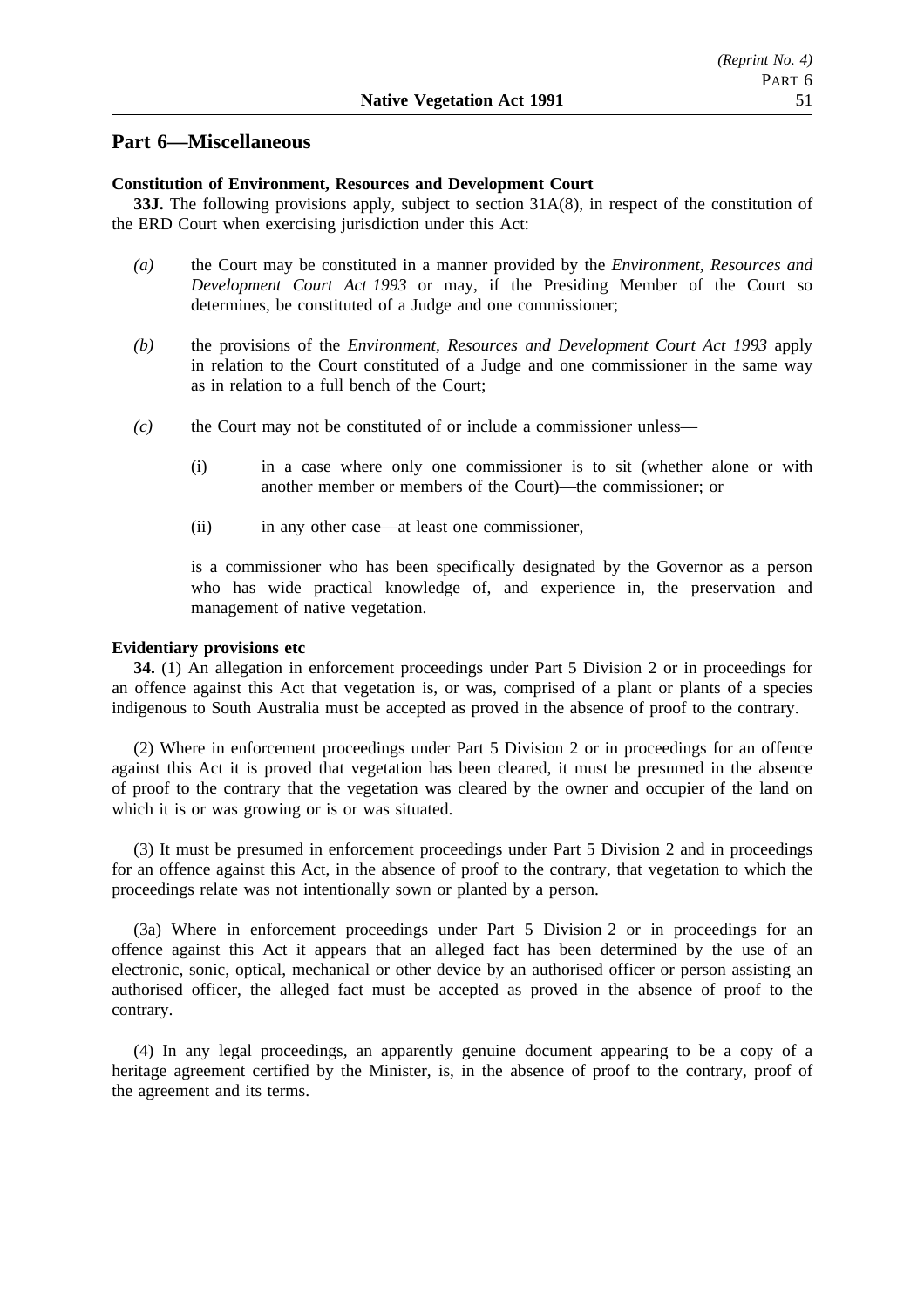### **Proceedings for an offence**

**35.** (1) Proceedings for a summary offence against this Act must be commenced—

- *(a)* within 4 years of the date on which the offence is alleged to have been committed; or
- *(b)* in exceptional circumstances, with the authorisation of the Minister—within 6 years of the date on which the offence is alleged to have been committed.

\*\*\*\*\*\*\*\*\*\*

(3) An apparently genuine document purporting to be under the hand of the Minister and to authorise the commencement of proceedings for an offence against this Act must be accepted in legal proceedings, in the absence of proof to the contrary, as proof of the authorisation.

(4) A penalty payable in respect of an offence against this Act must be paid into the Fund.

(5) An authorised officer cannot issue an expiation notice to a person alleged to have committed an offence against this Act unless the authorised officer has referred the matter to the Council and the Council has specifically authorised the issuing of the notice.

### **Assessment of costs and expenses**

**36.** For the purposes of this Act, the costs and expenses that have been or would be incurred by the Council in taking any action are to be assessed by reference to the reasonable costs and expenses that would have been or would be incurred in having the action taken by independent contractors engaged for that purpose.

\*\*\*\*\*\*\*\*\*\*

### **Vicarious liability**

**38.** For the purposes of this Act, an act or omission of an employee or agent will be taken to be the act or omission of the employer or principal unless it is proved that the act or omission did not occur in the course of the employment or agency.

#### **Offences by bodies corporate**

**39.** Where a body corporate is guilty of an offence against this Act, each member of the governing body, and the manager, of the body corporate are guilty of an offence and liable to the same penalty as is prescribed for the principal offence.

### **General defence**

**40.** It is a defence to a charge of an offence against this Act if the defendant proves that the alleged offence was not committed intentionally and did not result from any failure on the part of the defendant to take reasonable care to avoid the commission of the offence.

### **Register of applications**

**40A.** (1) The Council must maintain a public register of applications for consent to clear vegetation received by the Council under Part 5.

- (2) The register must include—
- *(a)* the name and address of the applicant; and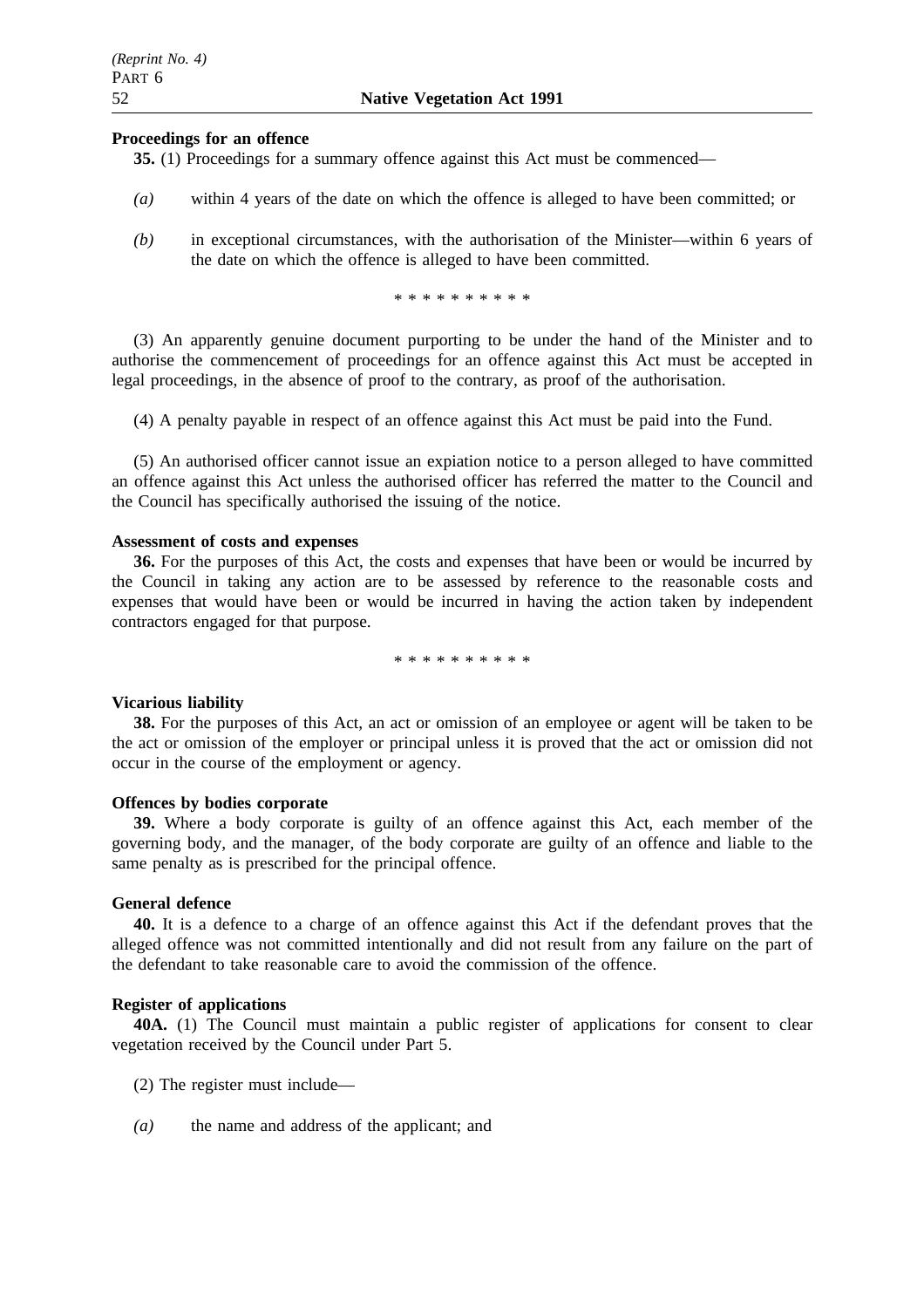- *(b)* the date of the application and the date on which the application was received by the Council; and
- *(c)* a description of the application; and
- *(d)* the location and a description of the land to which the application relates; and
- *(e)* when it is made, the decision made by the Council in relation to the application; and
- *(f)* any other information required by the regulations.

(3) The register is to be made available for inspection, without fee, during ordinary office hours at the principal office of the Council.

(4) The Council must ensure that the register can be inspected at a website determined by the Council (but is not required to have available for inspection at the website information relating to an application received by the Council before the commencement of this section unless the Council has that information in the form of electronic data).

### **Ministerial power of delegation**

**40B.** (1) The Minister may delegate to a body or person (including a person for the time being holding or acting in a specified office or position) a function or power of the Minister under this Act.

- (2) A delegation under this section—
- *(a)* must be by instrument in writing; and
- *(b)* may be absolute or conditional; and
- *(c)* does not derogate from the power of the Minister to act in any matter; and
- *(d)* is revocable at will.

(3) A function or power delegated under this section may, if the instrument of delegation so provides, be further delegated.

### **Regulations**

**41.** (1) The Governor may make such regulations as are contemplated by this Act, or as are necessary or expedient for the purposes of this Act.

(2) In particular regulations may—

- *(a)* amend Schedule 1;
- *(b)* prescribe and provide for the payment of fees (and provide that the amount of a fee may be prescribed as the Minister's estimate of the cost of the service provided);
- *(c)* provide that money, or specified categories of money, standing to the credit of the Fund, is to be used or made available for a purpose or purposes specified by the regulations;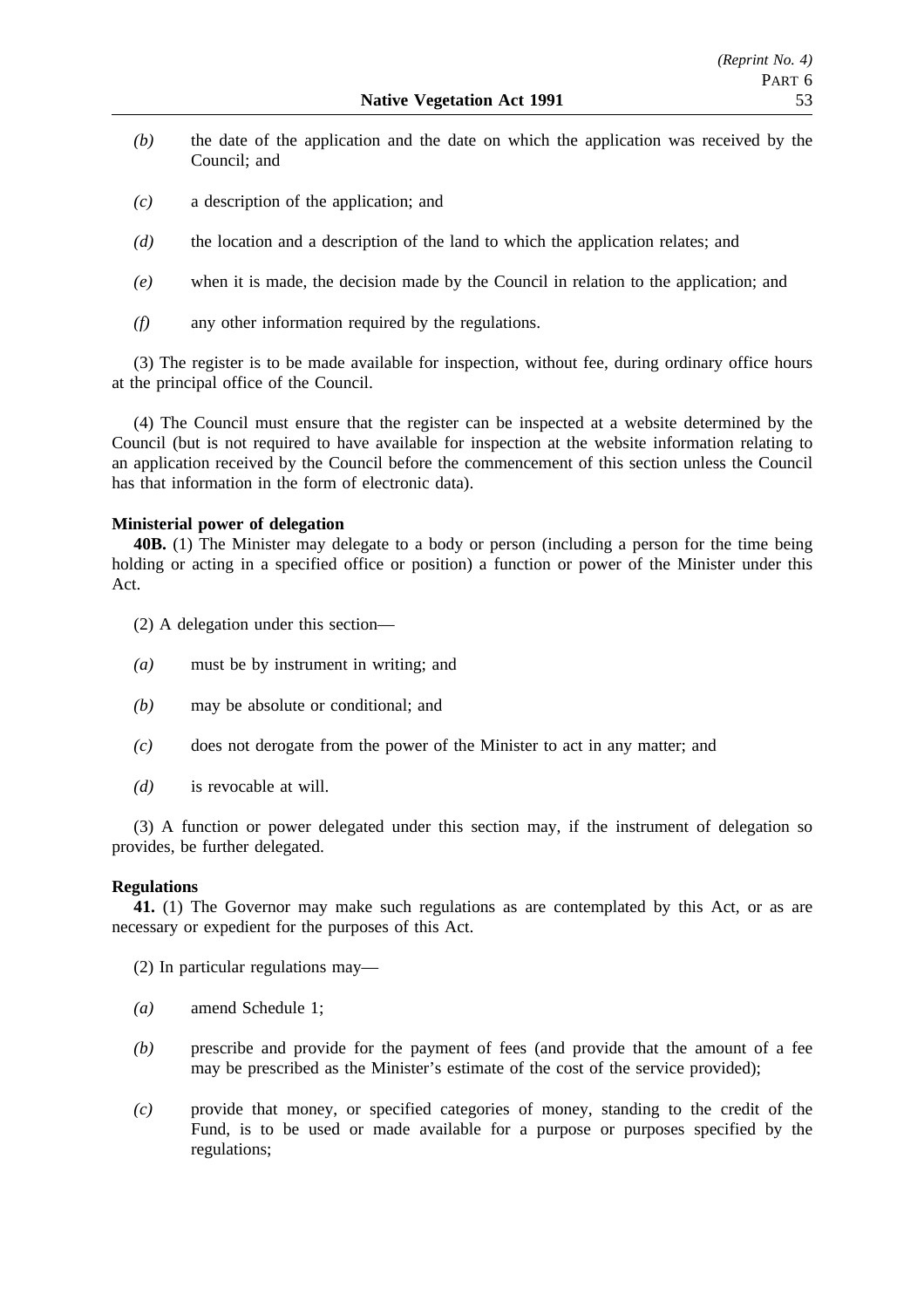- *(d)* empower the Council, or any other person to whom fees are payable, to remit payment of the whole or part of the fees;
- *(e)* fix expiation fees, not exceeding \$500, for alleged offences against this Act.
- (3) Any such regulations—
- *(a)* may apply generally throughout the State or be limited in application to a particular area; and
- *(b)* may operate by reference to any factor or combination of factors and, in particular, may operate by reference to the direction or opinion of a person or body named for that purpose in the regulation.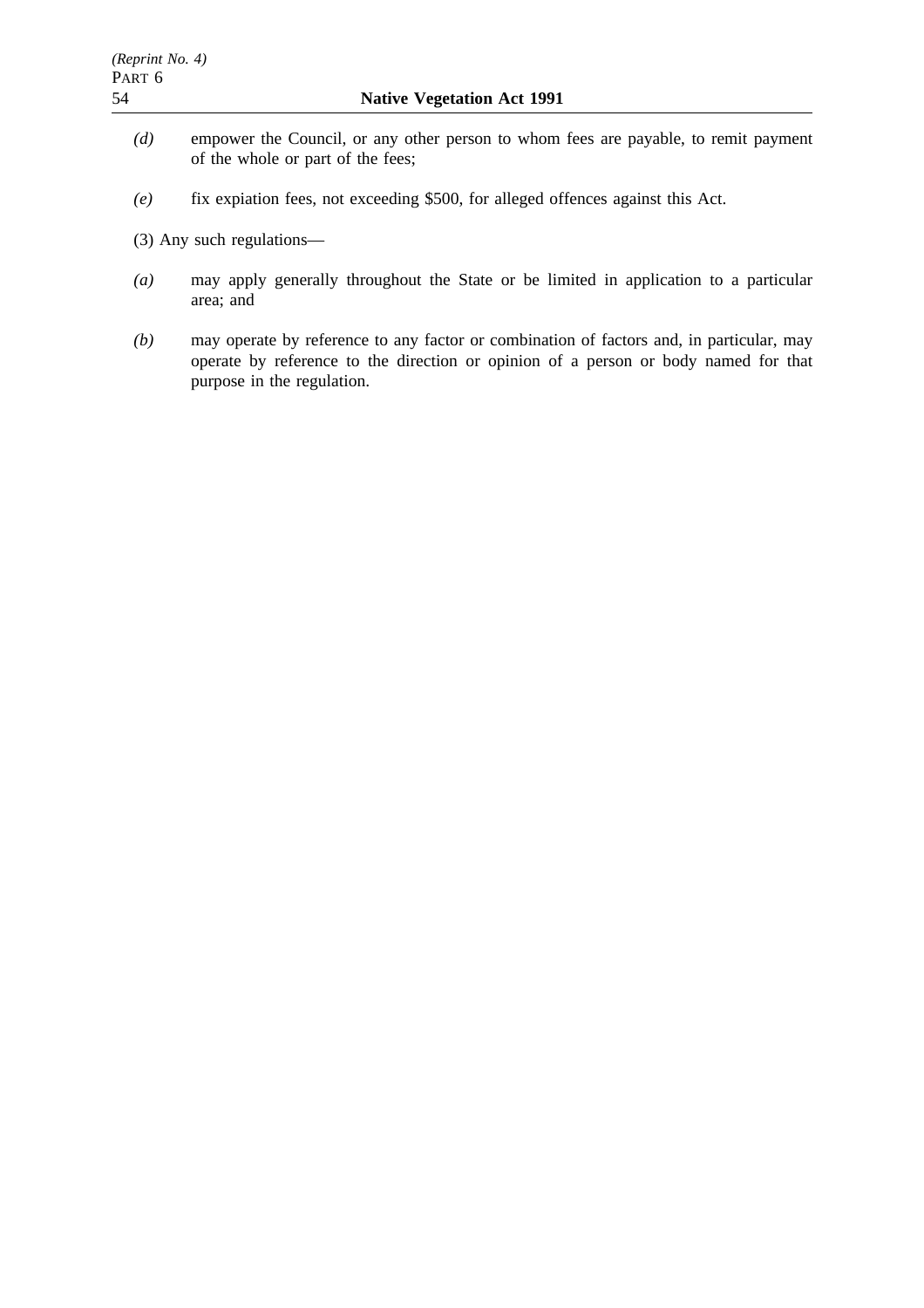## **Schedule 1**

### **Principles of clearance of native vegetation**

- **1.** Native vegetation should not be cleared if, in the opinion of the Council—
- *(a)* it comprises a high level of diversity of plant species; or
- *(b)* it has significance as a habitat for wildlife; or
- *(c)* it includes plants of a rare, vulnerable or endangered species; or
- *(d)* the vegetation comprises the whole, or a part, of a plant community that is rare, vulnerable or endangered; or
- *(e)* it is significant as a remnant of vegetation in an area which has been extensively cleared; or
- *(f)* it is growing in, or in association with, a wetland environment; or
- *(g)* it contributes significantly to the amenity of the area in which it is growing or is situated; or
- *(h)* the clearance of the vegetation is likely to contribute to soil erosion or salinity in an area in which appreciable erosion or salinisation has already occurred or, where such erosion or salinisation has not yet occurred, the clearance of the vegetation is likely to cause appreciable soil erosion or salinity; or
- *(i)* the clearance of the vegetation is likely to cause deterioration in the quality of surface or underground water; or
- *(j)* the clearance of the vegetation is likely to cause, or exacerbate, the incidence or intensity of flooding; or
- $(k)$ 
	- (i) after clearance the land will be used for a particular purpose; and
	- (ii) the land is the subject of assessment under section 35 of the *Soil Conservation and Land Care Act 1989*; and
	- (iii) according to that assessment the use of the land for that purpose cannot be sustained.

#### **Interpretation**

**2.** In this Schedule, unless the contrary intention appears—

"**endangered species**" means a species of plant for the time being appearing in Part 2 of Schedule 7 of the *National Parks and Wildlife Act 1972;*;

"**plant community**" means plants of a species indigenous to South Australia growing in association with one another and forming a group that is distinct from other plant communities;

"**rare species**" means a species of plant for the time being appearing in Part 2 of Schedule 9 of the *National Parks and Wildlife Act 1972*;

"**vulnerable species**" means a species of plant for the time being appearing in Part 2 of Schedule 8 of the *National Parks and Wildlife Act 1972*;

"**wildlife**" has the same meaning as in the *National Parks and Wildlife Act 1972*.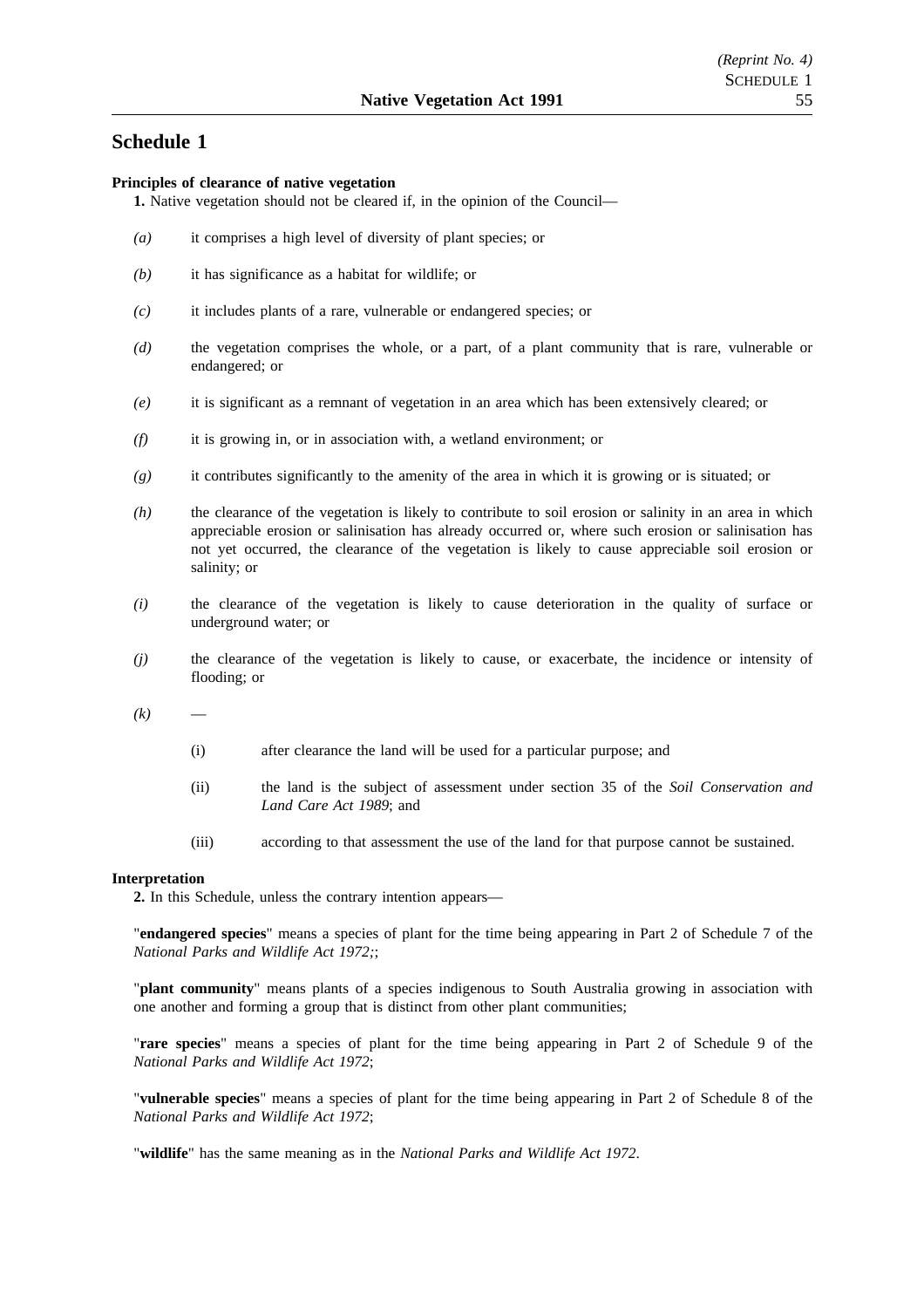## **Schedule 2—Transitional provisions**

\*\*\*\*\*\*\*\*\*\*

**2.** (1) Where an application made on or before 12 February 1991 to the Native Vegetation Authority under the repealed Act for consent to clear native vegetation had not been determined by the Authority before the repeal of Part 5 of the repealed Act—

- *(a)* the repealed Act will continue to apply to, and in relation to, that application to the exclusion of this Act; and
- *(b)* where the application is refused or is granted subject to conditions, Part 5 of the repealed Act will apply for the benefit of the owner of the land but a claim for the payment of money under that Part must be made within two years of the Authority's decision on which the claim is based.

(2) Where an application made on or after 13 February 1991 to the Native Vegetation Authority under the repealed Act for consent to clear native vegetation had not been determined by the Authority at the commencement of this Act, the repealed Act (excluding Part 5) will continue to apply to, and in relation to, that application to the exclusion of this Act.

- (3) A person who, immediately before the repeal of Part 5 of the repealed Act, had the right—
- *(a)* to claim the payment of money under that Part; or
- *(b)* to require the Minister to enter into a heritage agreement and then claim the payment of money under that Part,

is entitled to exercise those rights within two years of the repeal of that Part.

(4) A condition attached to the Authority's consent granted under the repealed Act (whether before or after the commencement of this Act) may be enforced under this Act as if it were attached to consent granted under this Act.

(5) The Native Vegetation Authority continues in existence as if the repealed Act had not been repealed for the purpose of administering the repealed Act (whether pursuant to section 16 of the *Acts Interpretation Act* 1915 or to this clause) and, if necessary, new appointments may be made to it.

**3.** The party to heritage agreements made before the commencement of this Act and referred to in those agreements as "the Minister" will, after the commencement of this Act, be taken to be the Minister who is, for the time being, responsible for the administration of this Act.

\*\*\*\*\*\*\*\*\*\*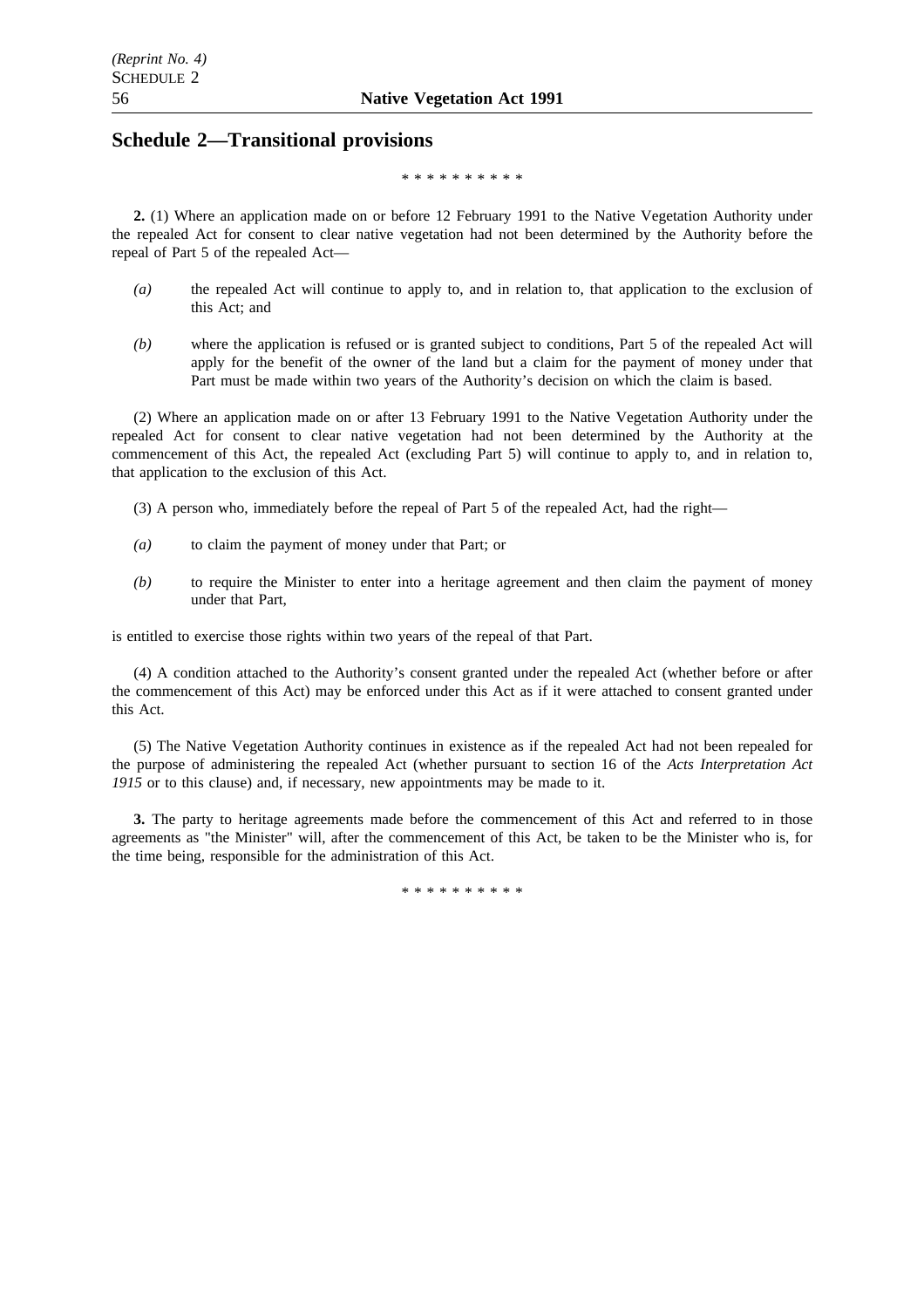### **APPENDIX**

### **LEGISLATIVE HISTORY**

#### **Repeals**

The *Native Vegetation Act 1991* repealed the following:

*Native Vegetation Management Act 1985*

### **Amendments**

The *Native Vegetation Act 1991* amended the following:

*South Australian Heritage Act 1978*

### **Legislative History**

(*entries in bold type indicate amendments incorporated since the last reprint*)

| Long title:                  | amended by 44, 2002, Sched.                                                  |  |  |
|------------------------------|------------------------------------------------------------------------------|--|--|
| <b>Section 2:</b>            | repealed by 44, 2002, Sched.                                                 |  |  |
| Section $3(1)$ :             | definitions of "breach" and "building" inserted by $44$ , $2002$ , s. $3(a)$ |  |  |
|                              | definition of "conciliator" repealed by 44, 2002, s. 3(b)                    |  |  |
|                              | definition of "ERD Court" inserted by 44, 2002, s. 3(c)                      |  |  |
|                              | definition of "heritage agreement" repealed by 56, 1993, Sched. 2            |  |  |
|                              | definition of "land" substituted by $44$ , $2002$ , s. $3(d)$                |  |  |
|                              | definition of "native vegetation" amended by 44, 2002, s. $3(e)$             |  |  |
|                              | definition of "owner" amended by 44, 2002, s. 3(f), Sched.                   |  |  |
| <b>Section 3A:</b>           | inserted by 44, 2002, s. 4                                                   |  |  |
| Section $4(2)$ :             | substituted by 44, 2002, s. 5                                                |  |  |
| Section $4(2a) - (2c)$ :     | inserted by 44, 2002, s. 5                                                   |  |  |
| Section 6:                   | amended by 44, 2002, s. 6                                                    |  |  |
| Section $8(1)$ :             | amended by 44, 2002, s. 7, Sched.                                            |  |  |
| Section $8(3)$ :             | amended by 44, 2002, Sched.                                                  |  |  |
| Section $8(5)$ :             | repealed by 44, 2002, Sched.                                                 |  |  |
| Section $11(2)$ :            | amended by 44, 2002, Sched.                                                  |  |  |
| Section 13:                  | amended by 44, 2002, Sched.                                                  |  |  |
| <b>Section 14:</b>           | amended by 88, 2000, Sched. 1 cl. 4(c), (d); amended and                     |  |  |
|                              | redesignated as s. $14(1)$ by 44, 2002, s. $8(a)$ , (b)                      |  |  |
| Section $14(2)$ and $(3)$ :  | inserted by 44, 2002, s. 8(b)                                                |  |  |
| Section 15(5a) and (5b):     | inserted by 44, 2002, s. 9                                                   |  |  |
| Section 15 $(6)$ and $(7)$ : | amended by 44, 2002, Sched.                                                  |  |  |
| Section $16(2)$ :            | amended by 44, 2002, Sched.                                                  |  |  |
|                              | Division 2 of Part 3 comprising ss. 18 - 20 and heading repealed by          |  |  |
|                              | 44, 2002, s. 10                                                              |  |  |
| Section $21(3)$ :            | amended by 44, 2002, s. 11(a)                                                |  |  |
| Section 21(3a):              | inserted by 44, 2002, s. 11(b)                                               |  |  |
| Section $21(6)$ :            | substituted by 44, 2002, s. $11(c)$                                          |  |  |
| Section $21(7)$ :            | inserted by 44, 2002, s. $11(c)$                                             |  |  |
| Part 4 heading:              | substituted by 44, 2002, s. 12                                               |  |  |
| Part 4 Division 1 heading:   | inserted by 44, 2002, s. 12                                                  |  |  |
| Section 23:                  | substituted by 56, 1993, Sched. 2                                            |  |  |
| Section $23(1)$ :            | substituted by 44, 2002, s. 13                                               |  |  |
| Section 23A:                 | inserted by 56, 1993, Sched. 2                                               |  |  |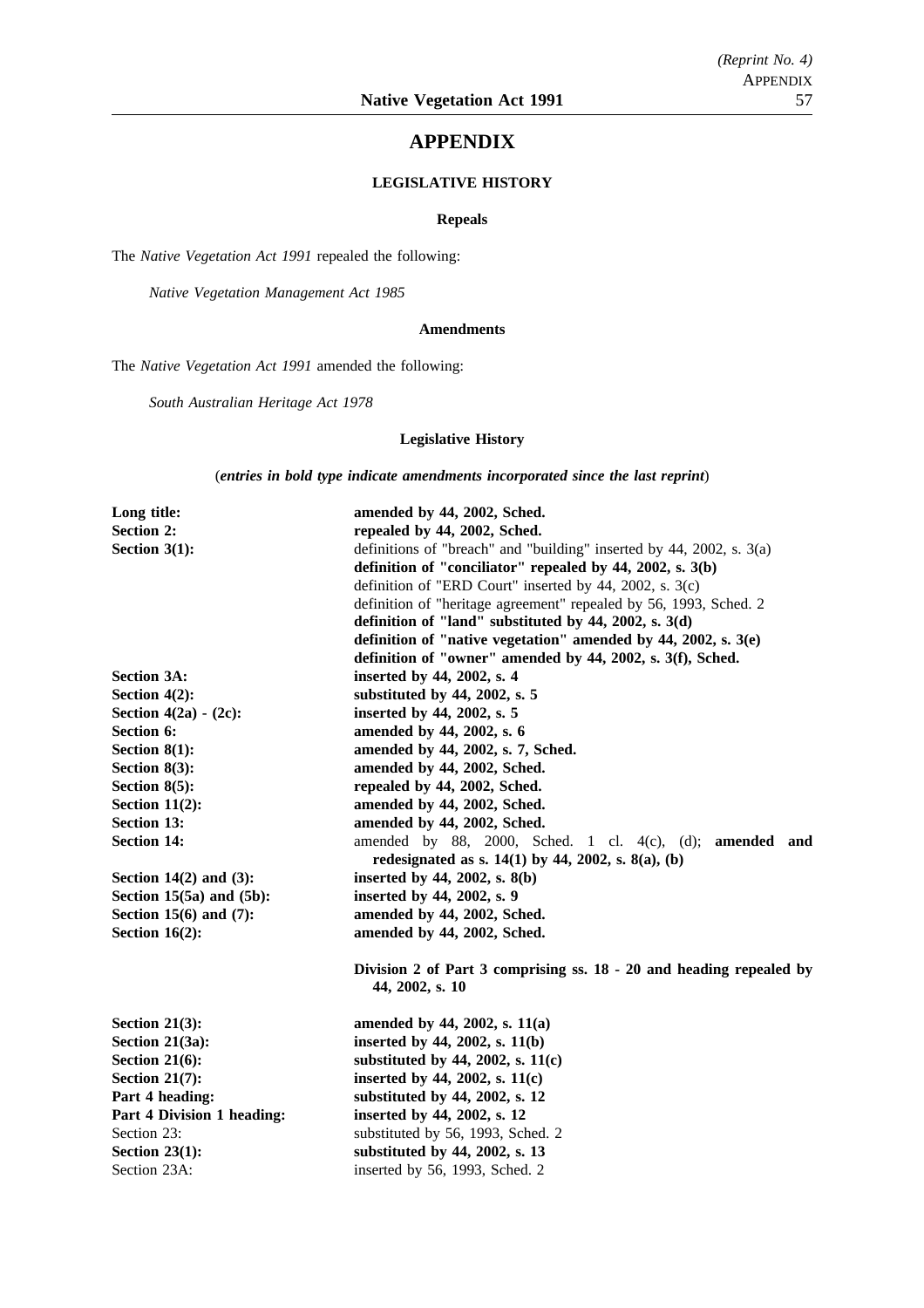Section 29A: inserted by 16, 2001, s. 7

**Section 41(2):** amended by 44, 2002, s. 36

Section 23A(3): **amended by 44, 2002, Sched.** Section 23B: inserted by 56, 1993, Sched. 2 **Section 23B(3):** amended by 44, 2002, s. 14 Section 23C: inserted by 56, 1993, Sched. 2; repealed by 44, 2002, s. 15

> **Division 2 of Part 4 comprising ss. 23D - 23I and heading inserted by 44, 2002, s. 16**

Part 4 Division 3 heading: inserted by 44, 2002, s. 17 **Section 24(1a):** inserted by 44, 2002, s. 18(a) **Section 24(4):** amended by 44, 2002, s. 18(b) **Section 25(2): amended by 44, 2002, s. 19(a) Section 25(4):** amended by 44, 2002, s. 19(b) **Section 25(5a) - (5c): inserted by 44, 2002, s. 19(c)** Part 5 heading: substituted by 44, 2002, Sched. Section 26(1) and (2): amended by 44, 2002, s. 20(a) Section 26(2a): inserted by 44, 2002, s. 20(b) **Section 26(3):** definition of "the prescribed period" inserted by 44, 2002, s. 20(c) **definition of "the prescribed rate" amended by 44, 2002, Sched. Section 27: amended and redesignated as s. 27(1) by 44, 2002, s. 21(a)-(c)** Section 27(2) - (6): inserted by 44, 2002, s. 21(c) **Section 28(2): amended by 44, 2002, Sched. Section 28(3):** amended by 44, 2002, s. 22(a), (b) **Section 28(4) - (7): inserted by 44, 2002, s. 22(c) Section 29(10) and (11): substituted by 44, 2002, s. 23(a) Section 29(12):** repealed by 44, 2002, s. 23(a) **Section 29(15):** repealed by 44, 2002, s. 23(b) Section 29(17): inserted by 88, 2000, Sched. 1 cl. 4(e) **Section 30:** substituted by 44, 2002, s. 24 **Section 30A: inserted by 44, 2002, s. 24** Section 31: substituted by 44, 2002, s. 25 Sections 31A - 31F: inserted by 44, 2002, s. 25 Section 32(1): amended by 44, 2002, s. 26 Section 33(1): amended by 44, 2002, s. 27 Division 3 of Part 5 comprising ss. 33A - 33EA and heading inserted by 44, 2002, s. 28 Part 5A comprising ss. 33F, 33G and heading inserted by 44, 2002, s. 29 Part 5B comprising ss. 33H, 33I and heading inserted by 44, 2002, s. 29 Section 33J: inserted by 44, 2002, s. 30 Section 34(1): amended by 44, 2002, s.  $31(a)$ Section 34(2): amended by 44, 2002, s. 31(a), (b) Section 34(3): amended by 44, 2002, s. 31(a) Section  $34(3a)$ : inserted by 44, 2002, s.  $31(c)$ Section 34(4): inserted by 56, 1993, Sched. 2 Section 35(1): substituted by 44, 2002, Sched. **Section 35(2):** repealed by 44, 2002, Sched. **Section 35(5):** inserted by 44, 2002, s. 32 Section 36: **amended** by 56, 1993, Sched. 2; substituted by 44, 2002, s. 33 Section 37: repealed by 44, 2002, s. 34 **Sections 40A and 40B: inserted by 44, 2002, s. 35**